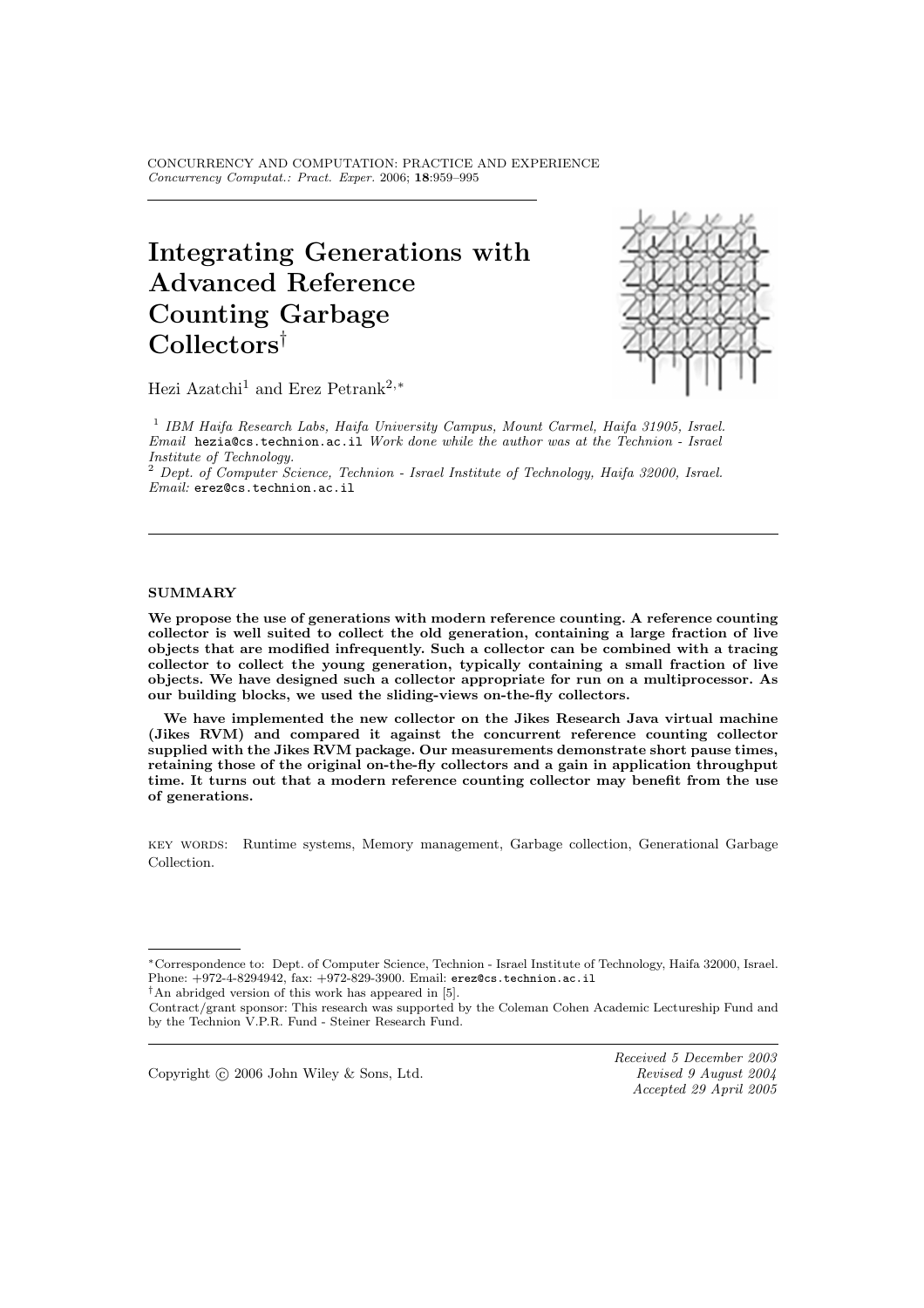

# 1. Introduction

Automatic memory management is well acknowledged as an important tool for fast development of large reliable software. However, the garbage collection process has an important impact on the overall runtime performance. See, for example, measurements in [24, 9] demonstrating how collector modifications in a production JVM influence the overall throughput of the JVM on standard benchmarks, and the discussion on the impact of garbage collection on performance in [21]. Thus, clever design of efficient memory management and garbage collection is an important goal in today's technology.

In the context of modern SMP platforms and modern applications there is a growing need for a memory manager that is especially targeted at large server configurations: 64-bit sharedmemory multiprocessors running multithreaded applications on a multi-gigabyte heap. Such applications include, for example, web application servers, which must provide relatively fast responses to client requests and scale to support thousands of clients.

Tracing garbage collectors [33, 13] traverse the live objects in the heap, starting from root pointers directly available to the application and tracing their descendants reachable via heap references. The traced objects are either marked or copied to a different area. In the first case, all unmarked objects may be reclaimed in a second phase denoted sweep. Such a collector is called a mark and sweep collector. In the latter case, after all live objects have been copied to another area, the previously active area may be reclaimed as a whole. Such a collector is called a copying collector. The performance bottle-neck for tracing collectors is the traversal of all live objects in the heap. (The sweep phase is usually run using auxiliary bitmaps that make it very efficient [12].) Tracing collectors cannot scale to very large heap sizes (with large spaces of live objects) since they must visit all the live objects in the heap.

Reference counting is a most intuitive method for automatic storage management, known since the sixties [14]. The main idea is to keep for each object a count of the number of references to the object. When this number becomes zero for an object  $o$ , we know that  $o$  can be reclaimed. With the spread of the 64-bit architectures and the increase in usage of multigigabyte heaps, reference counting seems very promising to future garbage collected systems. While tracing collectors's performance depend on the space occupied by live objects, reference counting is different. The amount of work required for reference counting is proportional to the amount of work done by the user program between collections plus the amount of space that is actually reclaimed. This method seems appropriate for large heaps.

Many well studied garbage collection algorithms are not suitable for multiprocessors. In particular, many collectors run on a single thread after all program threads have all been stopped. This causes bad processor utilization, and hinders scalability. In order to make better use of a multiprocessor, concurrent collectors have been presented and studied. A concurrent collector is a collector that does most of its collection work concurrently with the program without stopping the program threads. Most concurrent collectors need to stop all program threads at some point during the collection, in order to initiate and/or finish the collection, but the time the mutators must be halted is short. Using the notation of [24], on-the-fly collectors never stop all the program threads simultaneously. Instead, each thread cooperates with the collector at its own pace through a mechanism called (soft) handshakes. Such collectors are

Copyright © 2006 John Wiley & Sons, Ltd. Concurrency Computat.: Pract. Exper. 2006; 18:959-995 Prepared using cpeauth.cls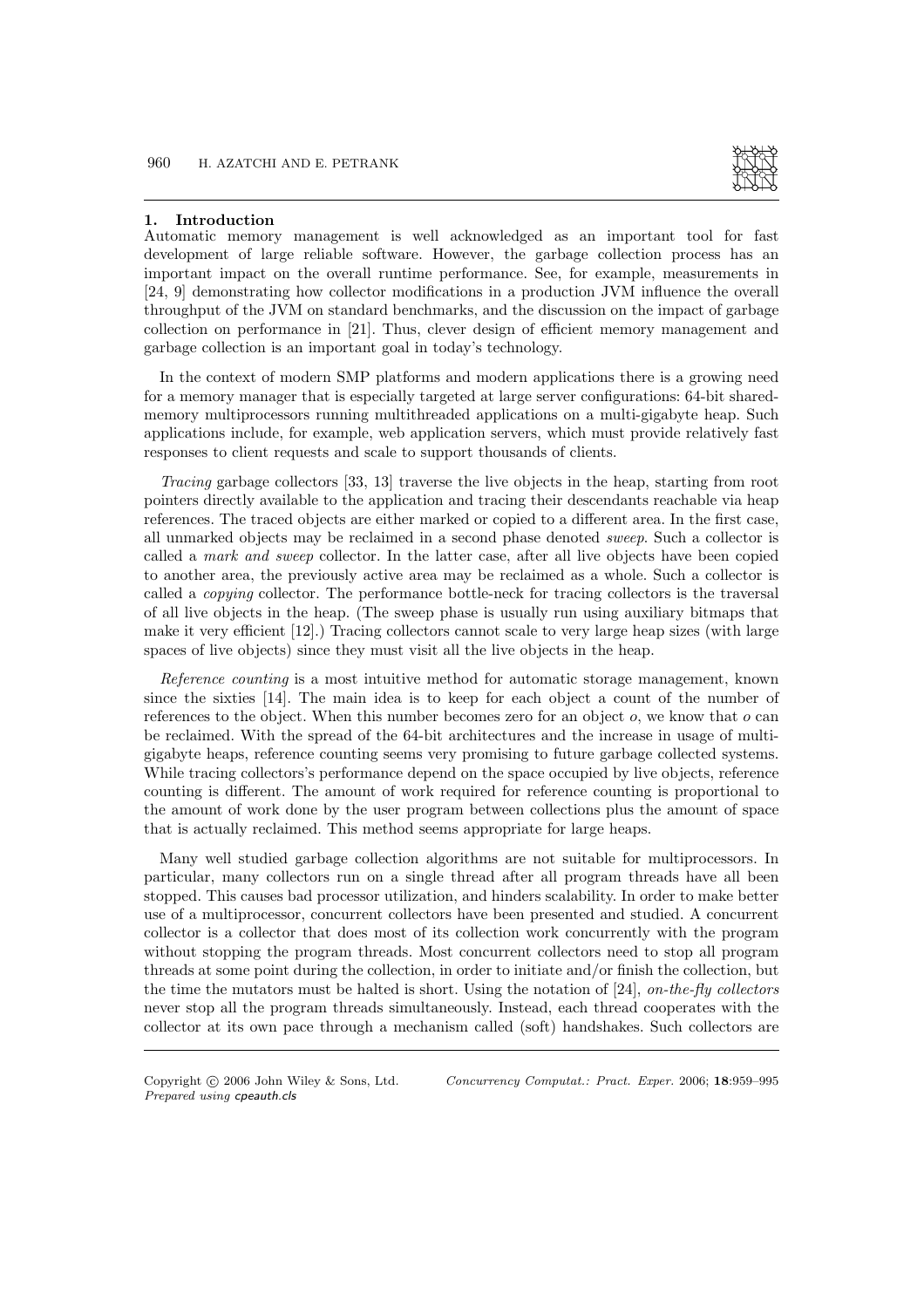

especially useful for systems in which stopping all the threads together for synchronization is relatively long and costly.

An on-the-fly reference-counting collector was proposed by Levanoni and Petrank [31]. Concurrency and reference counting seem adequate for handling large heaps on multiprocessors with very short pauses. Our goal is to increase the efficiency of the Levanoni-Petrank concurrent reference-counting collector while maintaining its very short pause times. To that end, we employ generational garbage collection. Generational garbage collectors rely on the assumption that most objects die young. The heap is partitioned into two parts: the young generation and the old generation. New objects are allocated in the young generation, which is collected frequently. Young objects that survive one or more collections are "promoted" to the older generation. If the generational assumption (i.e., that most objects die young) is indeed correct, we get several advantages. Pauses for the collection of the young generation are short; collections are more efficient since they concentrate on the young part of the heap where we expect to find a high percentage of garbage; and finally, the working set size is smaller both for the program (because it repeatedly reuses the young area) and for the collector (because most of the collections trace over a smaller portion of the heap).

In this paper we propose the use of reference counting for the old generation and mark and sweep for the young generation. Each of these collectors seems most suitable for the typical behavior of objects in the generation it is associated with. In the young generation, we expect most object to die. Thus, a tracing collector would be very efficient quickly traversing the small fraction of objects that are reachable from the roots. On the other hand, the old generation has a lower percentage of death, and thus, a reference counting collector, which does not trace the live objects best fits the collection of these objects. As building blocks, we use the modern on-the-fly sliding-views collectors: the reference counting collector [31] and the mark-and-sweep collector [4]. Our new generational collector is on-the-fly and like its building blocks, it employs a write barrier that uses no synchronization operation. This collector retains the non-obtrusiveness of the original on-the-fly collector and improves its efficiency.

In addition to achieving the efficiency improvement, the new study is interesting for showing that it is advantageous to use generations with reference counting and it is advantageous to use generations with an on-the-fly collector. It is not always clear that generational collection gains efficiency. For example, IBM's garbage collector in their production JVM did not employ generations [21] as it was not clear it would help. Thus, it is interesting to see that generations help in various environments. The only other work that we are aware of that uses generations with an on-the-fly collector is the work of Domani, Kolodner, and Petrank [24]<sup>†</sup>.

Prepared using cpeauth.cls

Copyright © 2006 John Wiley & Sons, Ltd. Concurrency Computat.: Pract. Exper. 2006; 18:959–995

<sup>†</sup>A partial incorporation of generations with an on-the-fly collector, used only for immutable objects was used by Doligez, Leroy and Gonthier [23, 22]. The whole scheme depends on the fact that many objects in ML are immutable. This is not true for Java and other imperative languages. Furthermore, the collection of the young generation is not concurrent. Each thread has its own private young generation (used only for immutable objects), which is collected while that thread is stopped.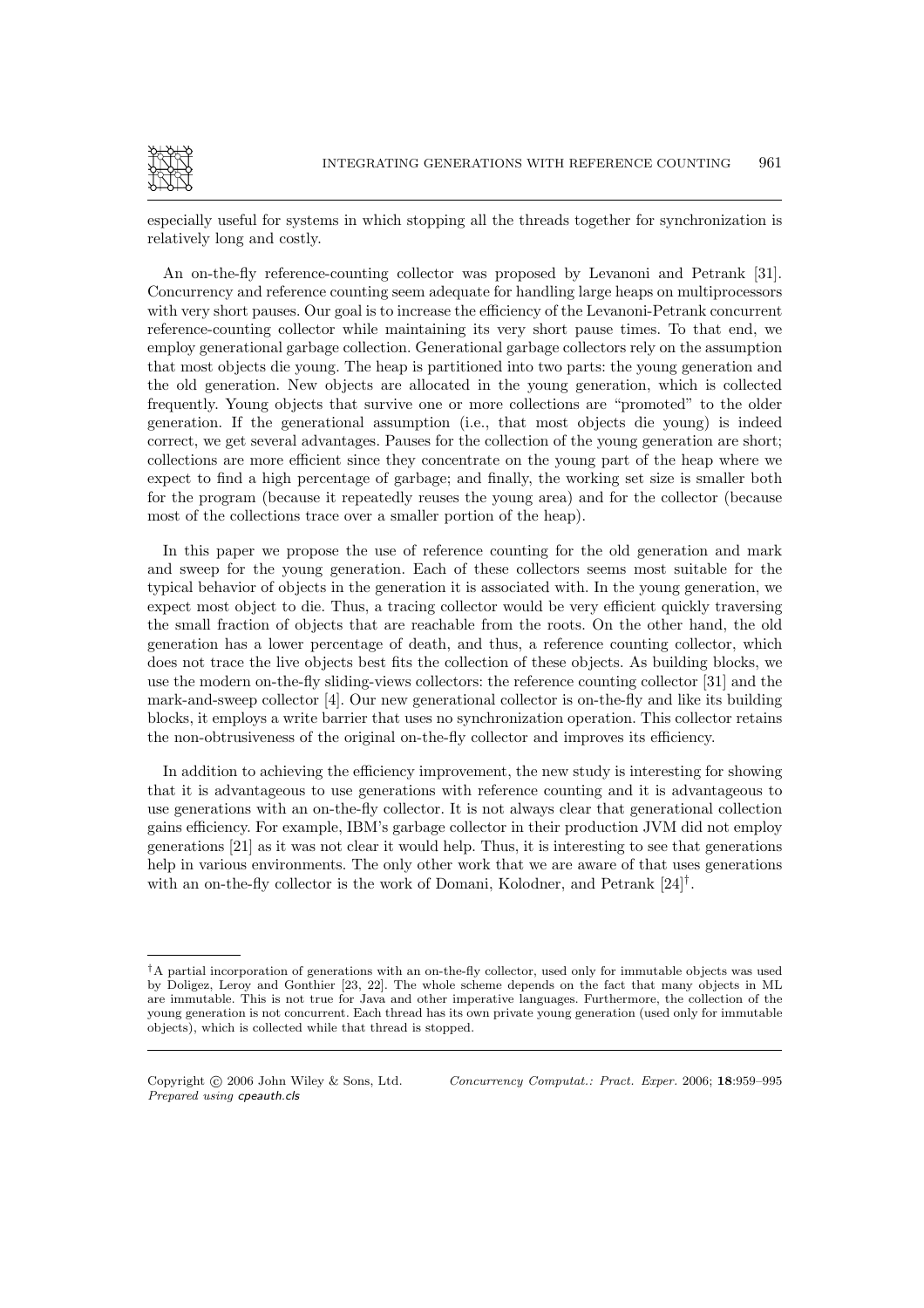

Cycle collection. A major disadvantage of reference counting is that it does not collect cycles. In order to reclaim cyclic structures, we also use the on-the-fly mark-and-sweep collector of [4] occasionally to collect the full heap and reclaim garbage cycles.

#### 1.1. Implementation and results

We have implemented our algorithm on the Jikes RVM - a Research Java Virtual Machine [2] version 2.0.3 (upon Linux Red-Hat 7.2). The entire system, including the collector itself is written in Java (extended with unsafe primitives to access raw memory). We have taken measurements on a 4-way IBM Netfinity 8500R server with a 550MHz Intel Pentium III Xeon processor and 2GB of physical memory. The benchmarks used were the SPECjvm98 benchmark suite and the SPECjbb2000 benchmark. These benchmarks are described in detail in SPEC's Web site[42].

We tested our new collectors against the Jikes RVM concurrent collector distributed with the Jikes RVM package. This collector is a reference counting concurrent collector developed at IBM and reported by Bacon et al. [6]. Our collector achieves excellent performance measures. The throughput is improved by up to 67% for the SPECjbb2000 benchmark. The pauses are also smaller. These results hold for a variety of heap sizes that were measured. We also measure the generational collector against the original reference counting collector from which it was constructed. Results show generally a nice improvement in throughput, while the pause times do not change.

#### 1.2. Organization

In Section 3 we review reference counting developments in recent years and mention related work. In section 4 we present the sliding-views collectors we build on. In section 5 we present the generational algorithms. In section 6 we discuss our implementation and in section 7 we present our measurements. We conclude in section 8.

## 2. Related work

Generational collection. Generational garbage collection was introduced by Lieberman and Hewitt [32], and the first published implementation was by Ungar [45].

Concurrent collection. Concurrent collectors have been presented and studied in many previous papers (see for example, [7, 43, 44, 20, 3, 16, 11, 23, 22, 37, 40, 36, 9]). On-thefly collectors have been proposed in [20, 23, 22, 25, 24, 6, 31, 4].

Historically, the study of concurrent reference counting for modern multithreaded environments and multiprocessor platforms has not been as extensive and thorough as the study of concurrent and parallel tracing collectors. However, recently, we have seen several studies and implementations of modern reference counting algorithms on modern platforms [39, 6, 31] building on and improving on previous work. Bacon et al. [6] and Levanoni and Petrank [31] following DeTreville [16] have presented on-the-fly reference counting algorithms

Copyright © 2006 John Wiley & Sons, Ltd. Concurrency Computat.: Pract. Exper. 2006; 18:959-995 Prepared using cpeauth.cls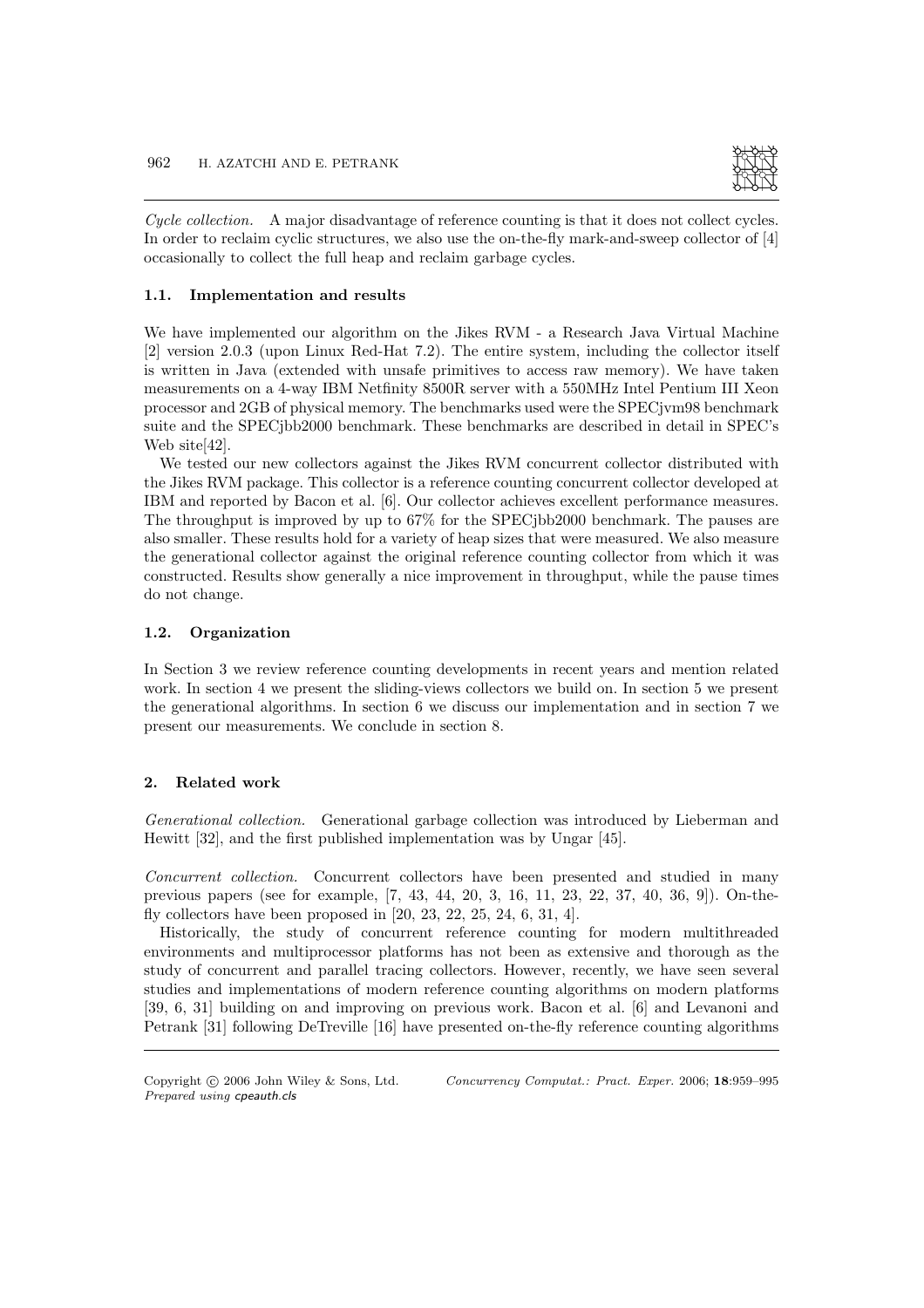

that overcome the concurrency problems of reference counting. Levanoni and Petrank have completely eliminated the need for synchronization operations in the write barrier. In addition, the algorithm of Levanoni and Petrank drastically reduces the number of counter updates (for common benchmarks).

Generational reference counting. Concurrently with this work [5], Blackburn and McKinley [10] have designed and implemented a generational combination of reference counting for the old generation and copying collector for the young generation. In contrast to this work, they did not deal with concurrency, but suggested a novel control of pause times: each collection runs a full young generation collection and part of the old generation collection, as affordable with the pause time constraint. This yielded short controllable pause times. Also, by not dealing with concurrent mutations, some of the mechanisms used here are not required and a throughput improvements may be gained. Our collector, by using concurrency, achieves an order of magnitude shorter pause times when run on a multiprocessor.

Generational collection without moving objects. Usually, on-the-fly garbage collectors do not move objects<sup>‡</sup>. Demers, et al. [15] presented a generational collector that does not move objects. Their motivation was to adapt generations for conservative garbage collection. Here we exploit their ideas: instead of partitioning the heap physically and keeping the young objects in a separate area we partition the heap logically. For each object, we keep one bit indicating if it is young or old.

Further background on garbage collection can be found in [29]

# 3. An overview of reference counting algorithms

The traditional method of reference counting was first developed for Lisp by Collins [14]. The idea is to keep a reference count field for each object telling how many references exist to the object. Whenever a pointer is updated the system invokes a *write barrier* that keeps the reference counts updated. In particular, if the pointer is modified from pointing to  $O_1$  to pointing to  $O_2$  then the write barrier decrements the count of  $O_1$  and increments the count of  $O<sub>2</sub>$ . When the counter of an object is decreased to zero, it is reclaimed. The reference counts of all its children are then decremented as well and the reclamation may continue recursively.

This method was later used in SmallTalk-80 [27], the AWK [1] and Perl [46] programs. Improvements to the naive algorithm were suggested in several subsequent papers. Weizenbaum [47] studied ameliorating the delay introduced by recursive deletion. Several works [41, 50] use a single bit for each reference counter with a mechanism to handle overflows. They built on the fact that most objects are singly-referenced, except for the duration of short transitions.

<sup>‡</sup>Standard incremental collectors [7, 3, 34] require either a high efficiency overhead or a substantial pause time. The only exception is the Sapphire collector [28], which is an involved on-the-fly collector with very short pause times

Prepared using cpeauth.cls

Copyright © 2006 John Wiley & Sons, Ltd. Concurrency Computat.: Pract. Exper. 2006; 18:959-995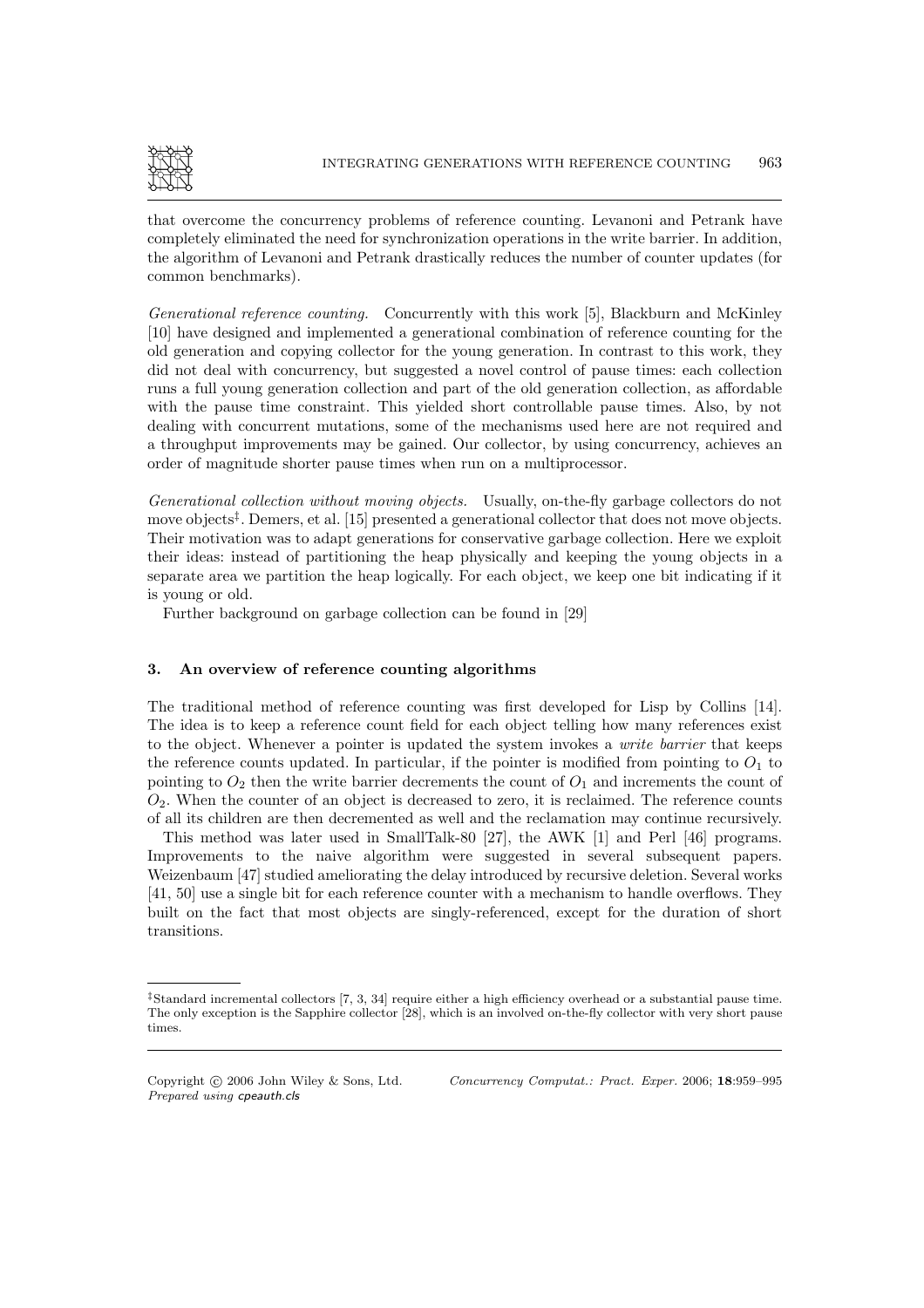

Deutsch and Bobrow [18] noted that most of the overhead on counter updates originates from the frequent updates of local references (in stack and registers). They suggested using the write barrier only for pointers on the heap. Now, when a reference count decreases to zero, the object can not be reclaimed since it may still be reachable from local references. Instead of reclaiming an object whose reference count is decremented to zero, such an object is recorded in a table denoted the Zero Count Table, ZCT. To collect objects, a garbage collection is invoked. During the collection one can reclaim all objects in the ZCT that still have zero heap reference count and are not accessible from local references. This method is called deferred reference counting and it yields a great saving in the write barrier overhead. It is used in most modern reference counting collectors. In particular, this method was later adapted for Modula-2+ [16]. Further study on reducing work for local variables can be found in [8] and [38].

Reference counting seemed to have an intrinsic problem with multithreading. First, the updates on the counters may be executed concurrently by more than one thread and so the updates must be atomic. Using a synchronization operation in the write barrier seems to be too costly. Since write barriers are run very often (with each pointer update), then even a compare-and-swap operation is too costly for the overall program throughput. An even more problematic issue is the fact that, if the user program allows races, then the collector may fail to operate correctly. For example, suppose Thread  $T_1$  executes  $O.next \leftarrow B$  while  $T_2$  concurrently executes  $O.next \leftarrow C$ . Suppose also, that before these operations started concurrently, O.next pointed to the object  $A$ . Using a naive write barrier, both threads start by reading the old value of  $O.next$  (so that they can later decrement its reference count). They both read A as the referenced object. Then, both perform the assignment. Due to the race, only one assignment prevails. Finally, both  $T_1$  and  $T_2$  decrement the counter of the old object and increment the counter of the new one. Thus, both will reduce the reference count of A and they will increment the counts of B and C. Note that the counters are now wrong. First, A's count has been decremented twice (which is wrong since only one pointer was moved) and second, the counters of both  $B$  and  $C$  were incremented while only one of them obtained a new reference.

The first system to work with reference counting in a multithreaded environment was presented by DeTreville [16]. He described a concurrent multiprocessor reference counting collector for Modula-2+. DeTreville's algorithm adopted Deutsch and Bobrow's ideas of deferred reference counting and added the idea of a local transaction log. Each thread records its modifications in a local transaction log that requires no synchronization. During the collection, the collector uses all transaction logs to actually update the counters. This eliminates the races on the reference counts since only the collector modifies them, but leaves the problem with program races. To solve that, DeTreville used a single central lock for each update operation (on heap references). This implies that only a single update can occur simultaneously in the system, placing a hard bound on its scalability.

Plakal and Fischer in [39] proposed a collection method based on reference counting for architectures that support explicit multi-threading on the processor level. Bacon et al. [6] provided a solution to the entire garbage collection problem with a pure reference counting approach, showing that this is feasible. Their contributions include a novel on-the-fly cycle collector, an improvement upon Deutsch and Bobrow's Deferred Reference Counting algorithm that does not require use of Zero Count Tables, and an improvement over DeTreville's

Copyright © 2006 John Wiley & Sons, Ltd. Concurrency Computat.: Pract. Exper. 2006; 18:959-995 Prepared using cpeauth.cls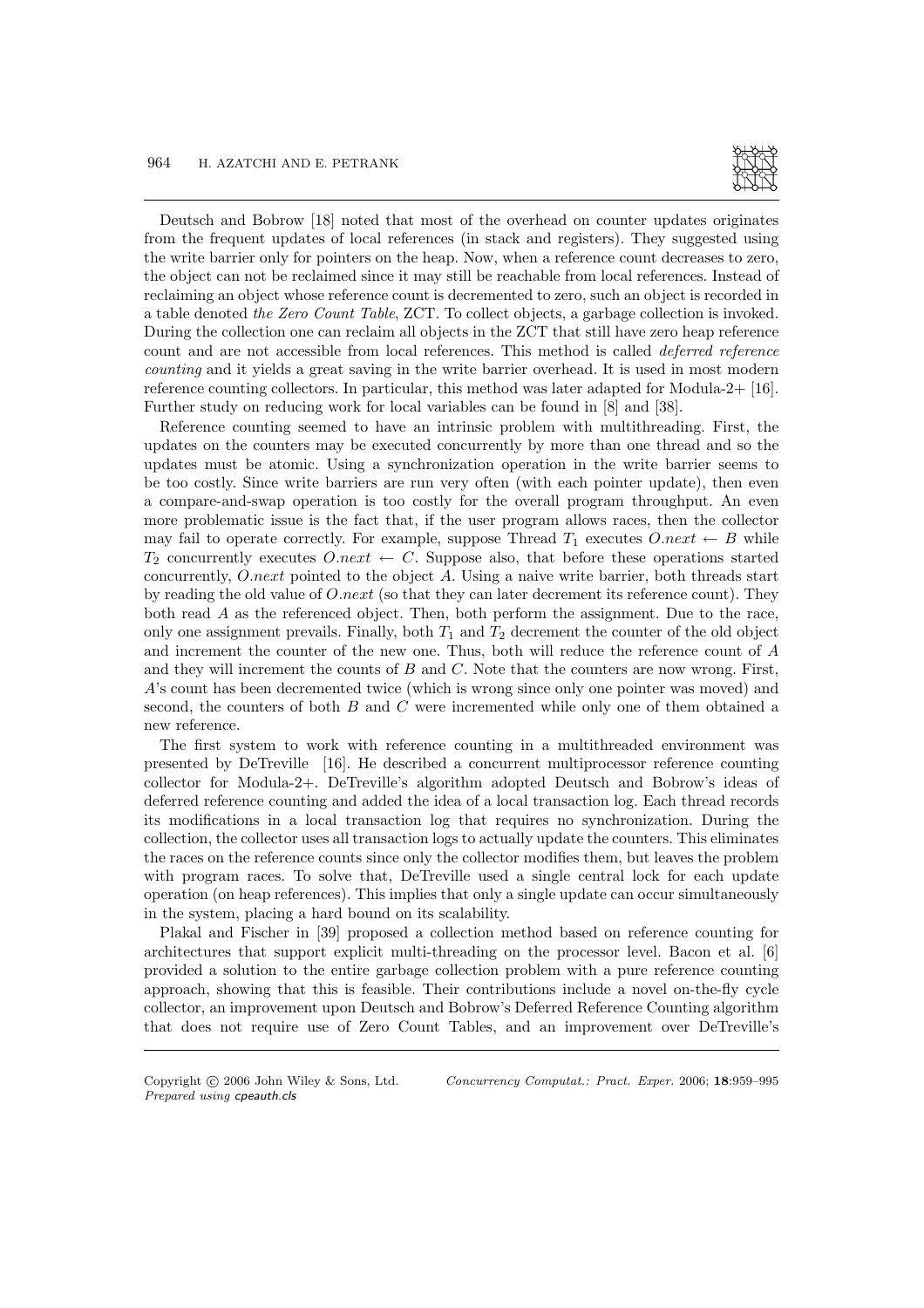

algorithm for concurrent collection by introducing epochs that eliminate the requirement for a single shared buffer for recording information on required increments and decrements of reference counts. In terms of synchronization, they have reduced the need for the central lock and suggested one compare-and-swap instead. This is an improvement over the naive approach which would require at least three compare-and-swap's.

Concurrently with Bacon et. al., Levanoni and Petrank [31] presented a reference counting collector that completely eliminated the need for a synchronization operation in the write barrier. Levanoni and Petrank also build on Deutsch and Bobrow and on DeTreville, using deferred reference counting with local transaction buffers. However, they suggest a carefully designed write barrier and a careful analysis showing that program races can also be overcome without synchronization. Using their write barrier, a program race would result in multiple copies of transaction records rather than in foiling the counts. Their collector can easily overcome multiple records in the transaction buffers.

In addition to the improvement in synchronization, Levanoni and Petrank also presented a significant reduction in the overhead on transaction logging and counter updates. Consider a pointer slot that, between two garbage collections is assigned the values  $o_0, o_1, o_2, \ldots, o_n$ . All previous reference counting collectors execute 2n updates of reference counts for these assignments:  $RC(o_0)$ - -,  $RC(o_1)$ ++,  $RC(o_1)$ - -,  $RC(o_2)$ ++, ...,  $RC(o_n)$ ++. However, only two are required:  $RC(o_0)$ - - and  $RC(o_n)$ ++. Furthermore, in modern collectors in which the program threads log updates in a transaction buffer, only one transaction needs to be logged, whereas other collectors  $\log n$  transactions. Furthermore, records for new objects do not need to be taken, since objects are created with null pointers. As most modifications are performed on new objects (in typical benchmarks), measurements have shown that this improvement reduces the number of logs and counter updates by a factor of 100-1000 for standard Java benchmarks.

#### 4. The sliding-views collectors

In this section we provide a short overview of the sliding-views collectors. In the later description of the generational collectors, we will adopt a convention of adding an asterisk to any line in the generational algorithm pseudo code that differs from the original collector. A more detailed description of the original algorithms appear in the original papers [31, 4].

# 4.1. The sliding-views reference counting algorithm

Levanoni and Petrank [31] have presented an on-the-fly reference counting algorithm (the sliding views algorithm) with two interesting algorithmic properties: it saves many of the reference count updates, and it does not require synchronization in the write barrier. Thus, they obtain a non-disruptive efficient on-the-fly reference-counting collector.

As discussed above, the first contribution of the Levanoni-Petrank collector is the elimination of many redundant reference count updates. Consider a pointer slot that, between two garbage collections is assigned the values  $o_0, o_1, o_2, \ldots, o_n$ . Only two updates are required out of the 2n implied updates:  $RC(o_0)$ - - and  $RC(o_n)$ ++. Furthermore, modern reference counting collectors

Copyright © 2006 John Wiley & Sons, Ltd. Concurrency Computat.: Pract. Exper. 2006; 18:959-995 Prepared using cpeauth.cls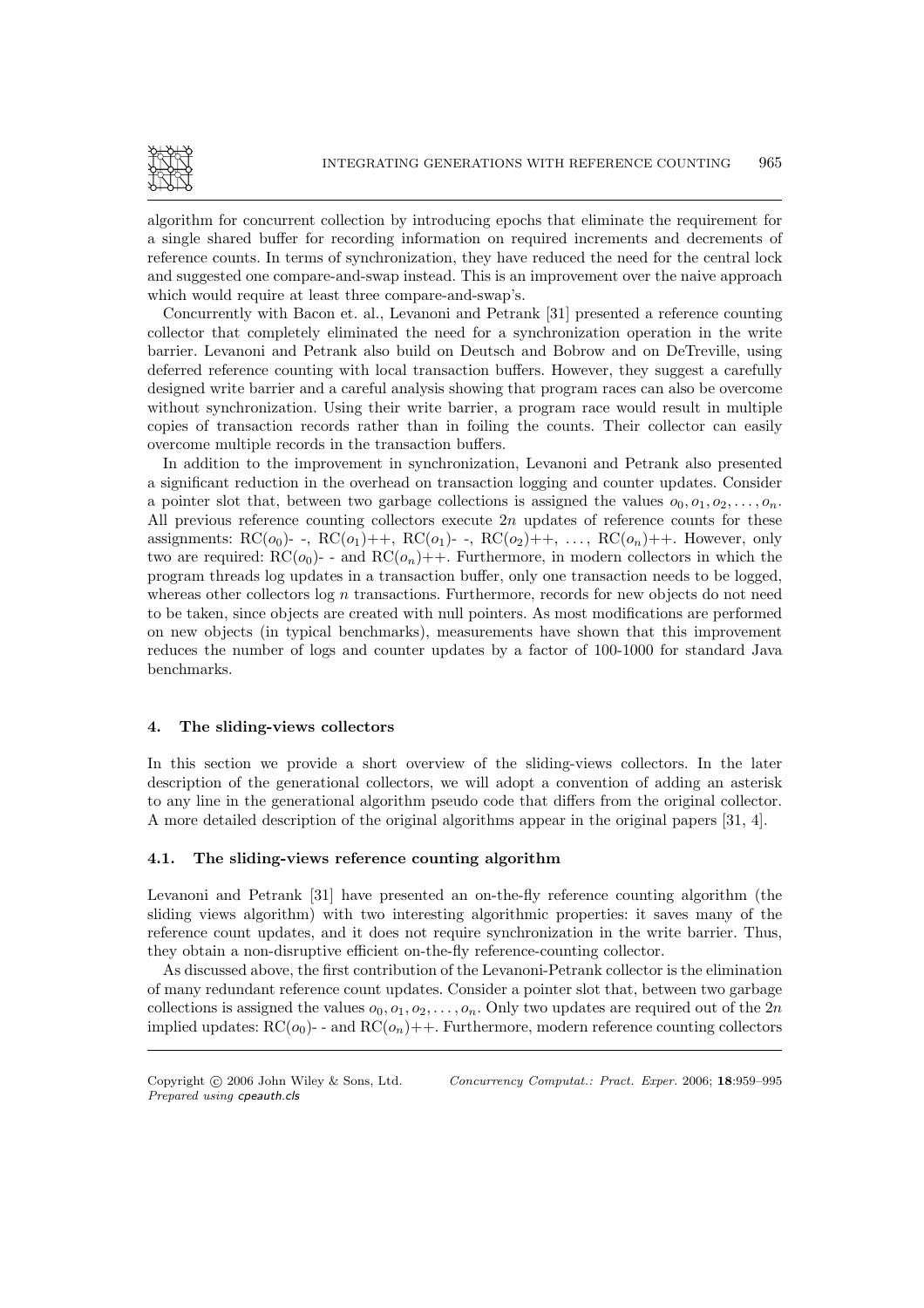

let the program threads log updates in a transaction buffer. Using the above observation, we note that only one transaction needs to be logged, whereas other collectors log all the  $n$ transactions.

The write barrier checks whether an object has already been logged. If not, its nonnull pointer values are logged in a local buffer before the actual modification takes place. The collector employs a carefully designed write barrier that allows running this check in parallel among the running program threads without any synchronization operation (even not a compare-and-swap type of operation). A careful analysis of this write barrier shows that a program race may result in multiple copies of object recording but not contradicting ones. The collector may then discover the valid pointer values from one of those buffers. The Levanoni-Petrank collector is the first collector that allows concurrent reference counting with no synchronization in the write barrier.

Using the write barrier described above, the mutators record all heap objects whose pointer slots are modified between one collection to the next. The recorded information is the address of the modified object as well as the values of the object's pointer slots before the current modification. As mentioned, a dirty flag is used to let only one record be kept for any modified object. The analysis shows that (infrequent) races may cause more than one record be created for an object, but all such records contain the same information<sup>§</sup>. The records are written into a local buffer with no synchronization. The dirty flag is actually implemented as a pointer, being either null when the flag is clear, or a pointer  $o. LogPointer$  to the logging location in the local buffer if the flag is set. The pseudo code appears in figures 5-17 (Lines with asterisk in their numbers should be ignored, these lines represent modifications to the Levanoni-Petrank algorithm).

All created objects are marked dirty during creation (figure 4), by setting the  $o. LogPointer$ pointer to their logging location. There is no need to log their slots' (children) values as they are all null at creation time (and thus, also during the previous collection). But objects that will be referenced by these slots during the next collection must be noted and their reference counts must be incremented.

A collection begins by taking a sliding view of the heap (figures 7-9). A sliding-view is essentially a non-atomic snapshot of the heap. It is obtained incrementally, i.e., the mutators are not stopped simultaneously. Such a non-atomic snapshot introduces a correctness danger: objects reachability may be wrongly computed by the collector because pointers keep changing in the heap. A solution to this problem is the snooping mechanism. While the view is being read from the heap, the snooping mechanism (via the write-barrier) records (locally) any object to which a new reference is created in the heap. These objects are marked as *Snooped* by ascribing them to the threads' local buffer:  $Snooped_i$ , thus, preventing them from being collected in this collection cycle mistakenly. It is shown in [30] that this mechanism ensures correctness.

To achieve cooperation between the collector and the program threads, handshakes are used. During a handshake, each thread is halted (separately, not simultaneously) for a short pause

<sup>§</sup>This actual property requires some care, see the original paper [31]

Copyright © 2006 John Wiley & Sons, Ltd. Concurrency Computat.: Pract. Exper. 2006; 18:959-995 Prepared using cpeauth.cls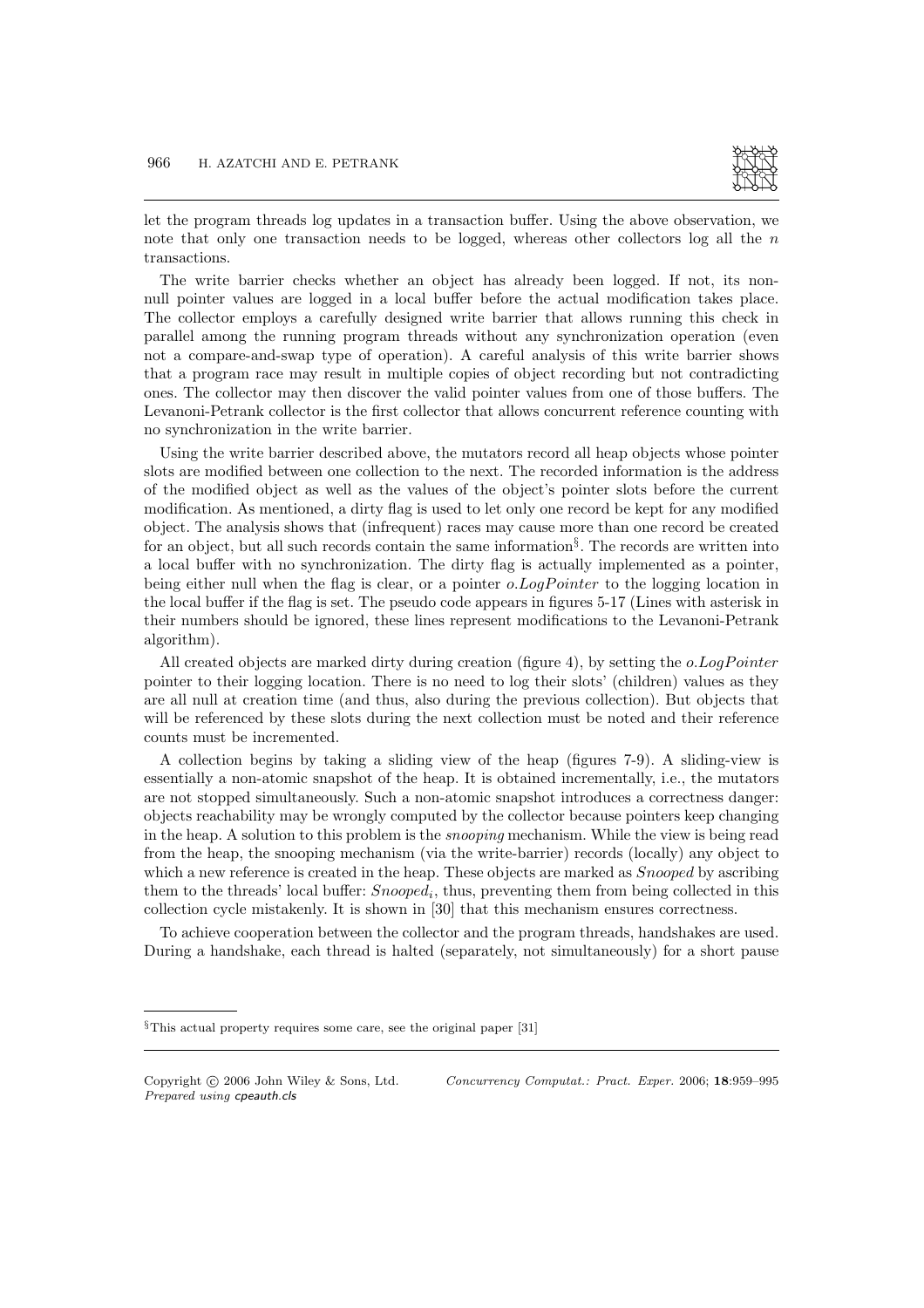

to cooperate with the collector. During a halt, data may be exchanged between the collector and the program threads.

The Levanoni-Petrank collector employs four handshakes during the collection cycle (see figures 7-10). The collection starts with the collector raising the *Snoop*; flag of each thread, signaling to the mutators that it is about to start computing a sliding-view. During the first handshake, mutator local buffers are retrieved and then are cleared. There are two such buffers for each mutator. YoungObjects<sub>i</sub> contains all objects created since the last collection by Mutator i and Updates<sub>i</sub> contains all objects modified by Mutator i since the last collection together with their previous sliding view non-null pointer slot values. Next, the dirty flags of the objects listed in the buffers (both the YoungObjects and the Updates buffer) are cleared while the mutators are running (figure 8). Most of the clearing operations in this stage clear dirty bits created during the previous collection cycle, as intended. But some clearing is done to objects that have been dirtied concurrently by the running program threads. Such dirty bits should not be cleared. The collector proceeds by fixing this extra clearing. It reads the new local buffers from all mutators in a second handshake and sets the dirty bits for the (small number of) objects that have been dirtied and logged in the buffers concurrently with the collector clearing process (figure 9). A third handshake with no specific operation is executed to make sure that the reinforced dirty bits are visible to all mutators. A fourth handshake is used to scan threads local states and objects directly reachable from the roots are marked as Roots.

After the fourth handshake the collector proceeds to adjust rc fields due to differences between the sliding views of the previous and current cycle (figure 15). Each object which is logged to one of the mutator's local buffers has been modified since the previous collection cycle, thus we need to decrement the  $rc$  of its children (as reflected by its pointer slot values) as appearing in the previous sliding-view and increment the  $rc$  of its slots values in the current sliding-view. The rc decrement operation of each modified object is done using the objects' information obtained from the retrieved local buffers. This information contains the object non-null pointer slots' value at the previous sliding-view.

Deciding which objects rc to increment, i.e., what are the children of an object  $O$  in the current sliding view is a bit more involved, since we cannot assume that all these children appear in some given list. If O has not been modified since the beginning of this collection then its pointer slots values may be read from the heap. If it has been modified, then the values of its pointer slots in the current sliding view must be obtained from the new *updates* buffers currently being written by the threads. Note that care is required here since threads are modifying the dirty bit while the collector is trying to determine if the object is currently dirty or not. This possible race is solved by the special way the collector checks these objects. The collector first checks if the object's dirty flag, o.LogPointer, is not null. If it is not null, then the values of this object may be obtained from the current local buffers (via the  $o. LoqPointer$ pointer). Otherwise, we take a temporary replica of the object and check again if it is dirty. If not, then we may use the replica for finding the slots values. Otherwise, the object got dirty while the replica was taken, then we must read the buffer values.

A collection cycle ends with reclamation which recursively free any object with zero rc field which is not marked as *local* (figure 16).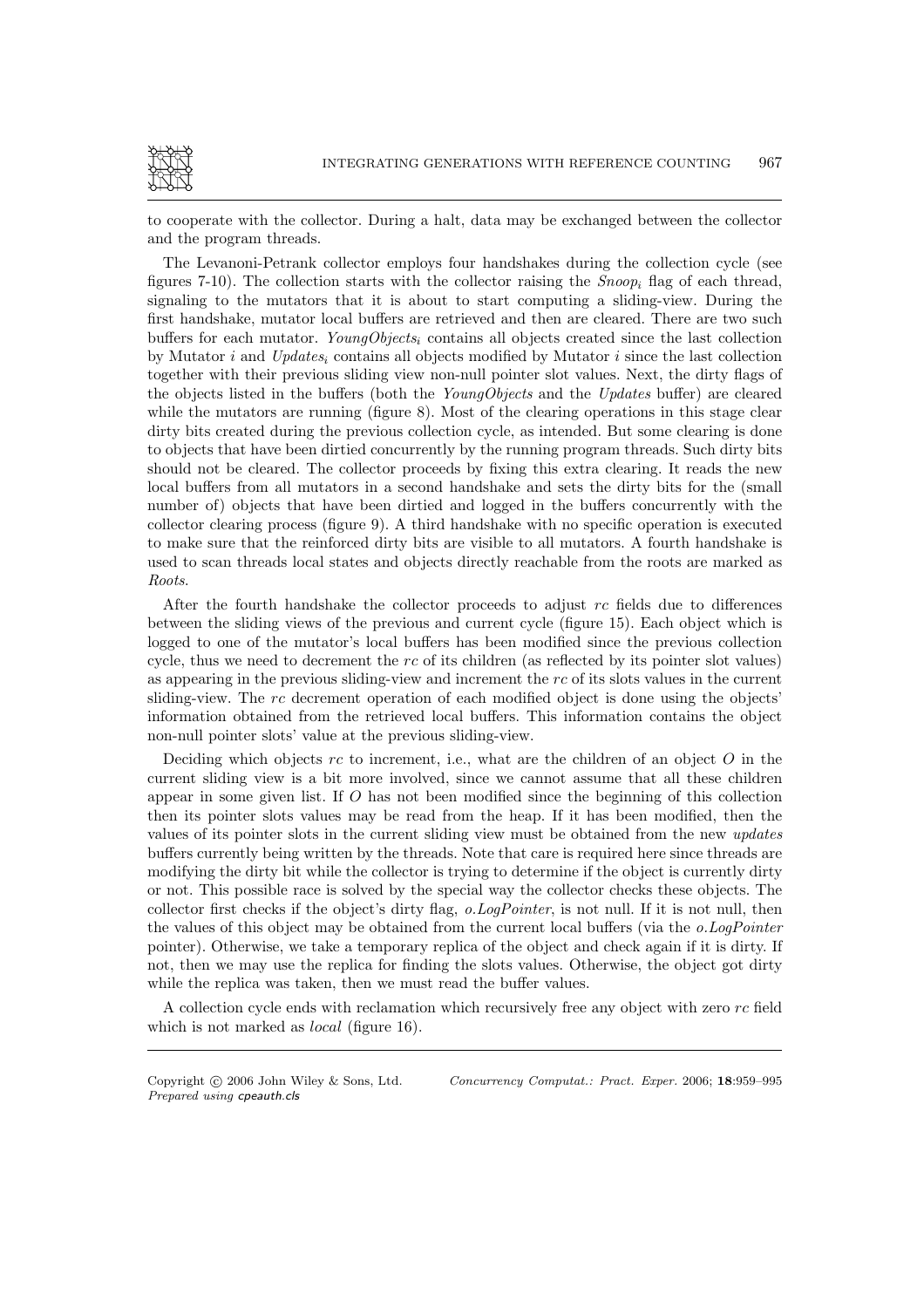

# 4.2. The sliding-views tracing algorithm

"Snapshot at the beginning" [51, 48, 49, 26] mark&sweep collectors exploit the fact that a garbage object remains garbage until the collector recycles it. i.e., being garbage is a stable property. A snapshot at the beginning garbage collector virtually freezes a view of the heap at the beginning of the collection time and then identifies unreachable objects in this snapshotted heap. All objects that are identified as unreachable must still be unreachable in spite of mutators' further activity, as mutators have no access to unreachable objects.

The tracing collector of [4] collects the heap based on a sliding view of the heap. Using the same mechanism proposed for the reference counting collector, the tracing collector implicitly computes a sliding view of the heap and traces it (see figures 7-10). After the Mark-Roots stage, the collector starts tracing according to the sliding view associated with the cycle (figures 10, 12). When in need to trace through an object the collector tries to determine its value in the sliding view as was done in the previous algorithm, i.e. by checking if the object's  $LogPointer$ (the dirty flag) is set. If it is set each object's slot sliding-view value can be found directly from the committed already (by some mutator) replica which is pointed by the object's LogPointer. If it is not set, a temporary replica of the object is taken and is confirmed by checking again if the object's dirty flag is still not set. If the replica is committed the collector continues by tracing through the object's replica. Finally, the collector proceeds to reclaim garbage objects by sweeping the heap (figure 14).

The algorithm can infer whether an object is garbage or not only if it has been allocated prior to the fourth handshake. Each thread has a local variable, denoted  $A llocColor_i$  that holds the color the thread has to assign to the *color* field of newly allocated objects, (see figures 4, 10). The variable is toggled between two colors, black and white. During sweeping, the collector considers each object in the heap. If the object is  $black$ , then it is retained. If it is colored blue, then it is ignored (this is an object that is not allocated). Otherwise, the object is white. In that case the collector reclaims the object by coloring it as *blue* and passing it back to the allocator. Thus, when sweeping is over, the heap contains only black or blue objects since any object which had been *white* was turned *blue* and mutators color newly allocated objects black. Before starting the tracing of the next cycle the collector toggles the values of black and white variables, so all objects allocated prior to the next cycle's fourth handshake are considered "unmarked", thus can be reclaimed if they are garbage.

# 5. Collector Overview

In the following sections we describe the generational collector we have designed and implemented. This collector runs reference counting on the old generation and tracing on the young. We first discuss general issues and then describe the collector of each generation.

The generational collector uses the same four handshakes as the original collectors of [31] to take a sliding view of the heap. A sliding view is being taken by the procedures: Initiate-Collection-Cycle, Clear-Dirty-Marks, Reinforce-Clearing-Conflict-Set and Mark-Roots (pseudo-code appears in figures 7 - 10). The generational algorithm differs from the original collector of [31] in the way it handles the sliding view after it is (virtually) taken.

Copyright © 2006 John Wiley & Sons, Ltd. Concurrency Computat.: Pract. Exper. 2006; 18:959-995 Prepared using cpeauth.cls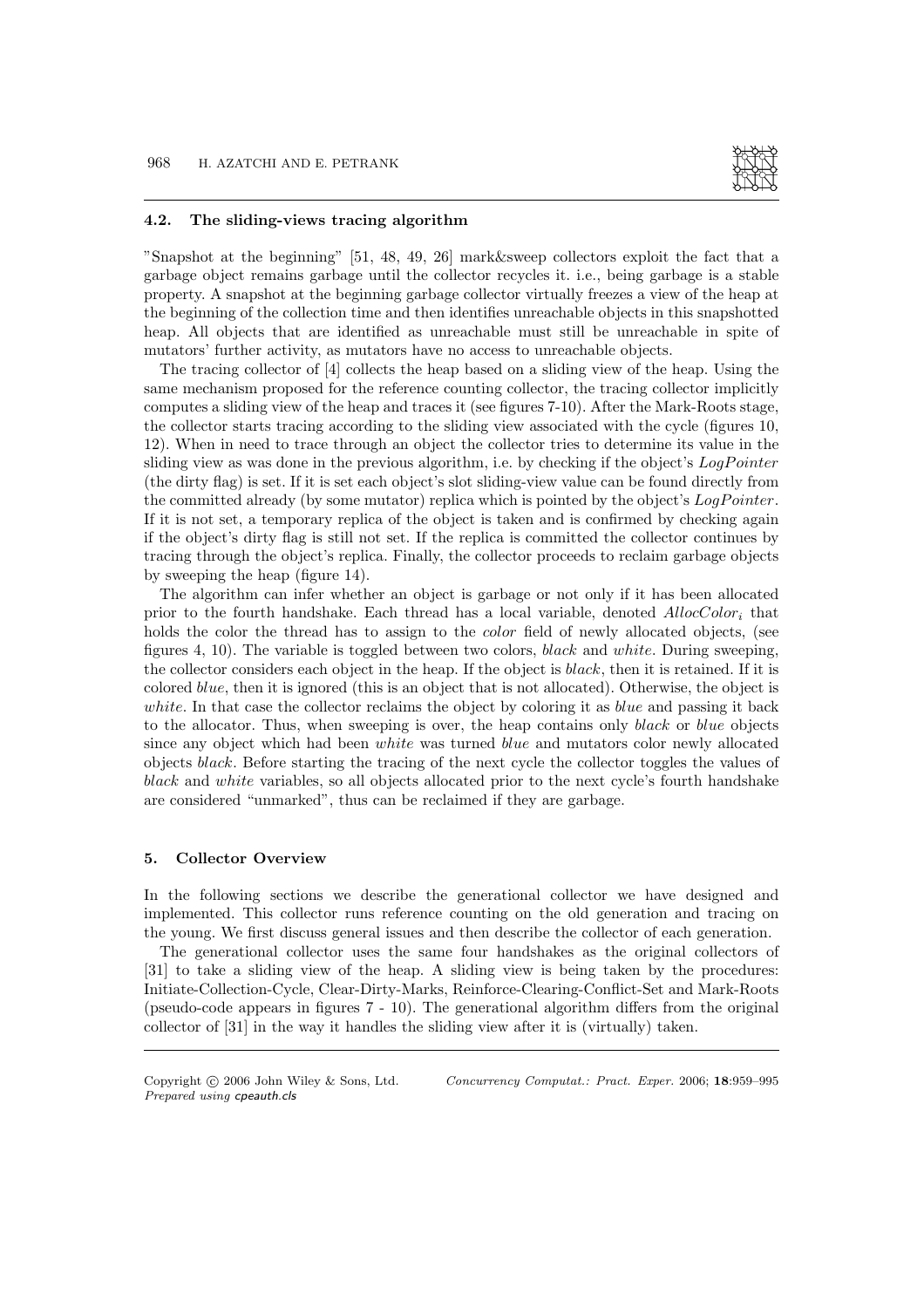

The promotion policy used is simple. The young generation holds all objects allocated since the previous collection and each object that survives a young (or full) collection is immediately promoted to the old generation. This naive promotion policy fits nicely into the algorithm we use. Generations are not segregated in the heap since we do not move objects in the heap. In order to determine efficiently if an object is young or old, we keep a bitmap (1 bit for each 8 bytes) telling which objects are old. All objects are created young and promotion modifies this bit.

# 5.1. The minor (mark and sweep) collection

The mark and sweep minor collection marks all reachable young objects at the current sliding view and then sweeps all the young and unmarked objects. The young generation contains all the objects that were created since the previous collection cycle. These objects were logged by the mutators to their Young-Objects local buffers. These local buffers hold addresses of all newly created objects (created since the last collection) and can be also viewed as holding pointers to all objects in the young generation to be processed by the next minor collection. In the first handshake of a collection, these buffers are retrieved by the collector and their union is taken and stored in a buffer called Young-Objects. This Young-Objects buffer will serve the collector as its young generation to be processed in this minor collection.

Recall that we are using the Levanoni-Petrank sliding view collectors as the basis for this work. The sliding-views algorithm uses a dirty flag for each object to tell if it was modified since the previous collection. All modified objects are kept in an Updates buffer (which is essentially the union of all mutator's  $Updates_i$  local buffers) so that the rc fields of objects referenced by these objects' slots can later be updated by the collector. Since we are using the naive promotion policy, we may use these buffers also as our remembered set. The young generation contains only objects that have been created since the last collection, thus, it follows that inter-generational pointers may only be located in pointer slots that have been modified since the last collection. Clearly, objects in the old generation that point to young objects must have been modified since the last collection cycle, since the young objects did not exist prior to this collection. Thus, the addresses of all the inter-generational pointers must appear in the  $Update$  buffer of the collector at this collection cycle. The scenario of creating a new inter-generational pointer is depicted in figure 1. When a pointer in the (old) object  $A$  is modified to point to a (new) object C, the address of A is added to the Updates buffer. The previous value of this pointer (the address of  $B$ ) is also put in the buffer, but that is irrelevant for inter-generational pointers.

At first glance it may appear that this is enough. However, the collection does not use a snapshot, but a sliding view. Since it runs concurrently with the program threads and the program threads are never stopped simultaneously for the collection, then, referring to the time of the last collection cycle is not accurate. There are two cases in which inter-generational pointers are created but do not appear in the Updates buffer read by the collector in the first handshake.

**Case 1:** Mutator  $M_j$  creates a new object O after responding to the first handshake. Later, Mutator  $M_i$ , who has not yet responded to the first handshake executes an update operation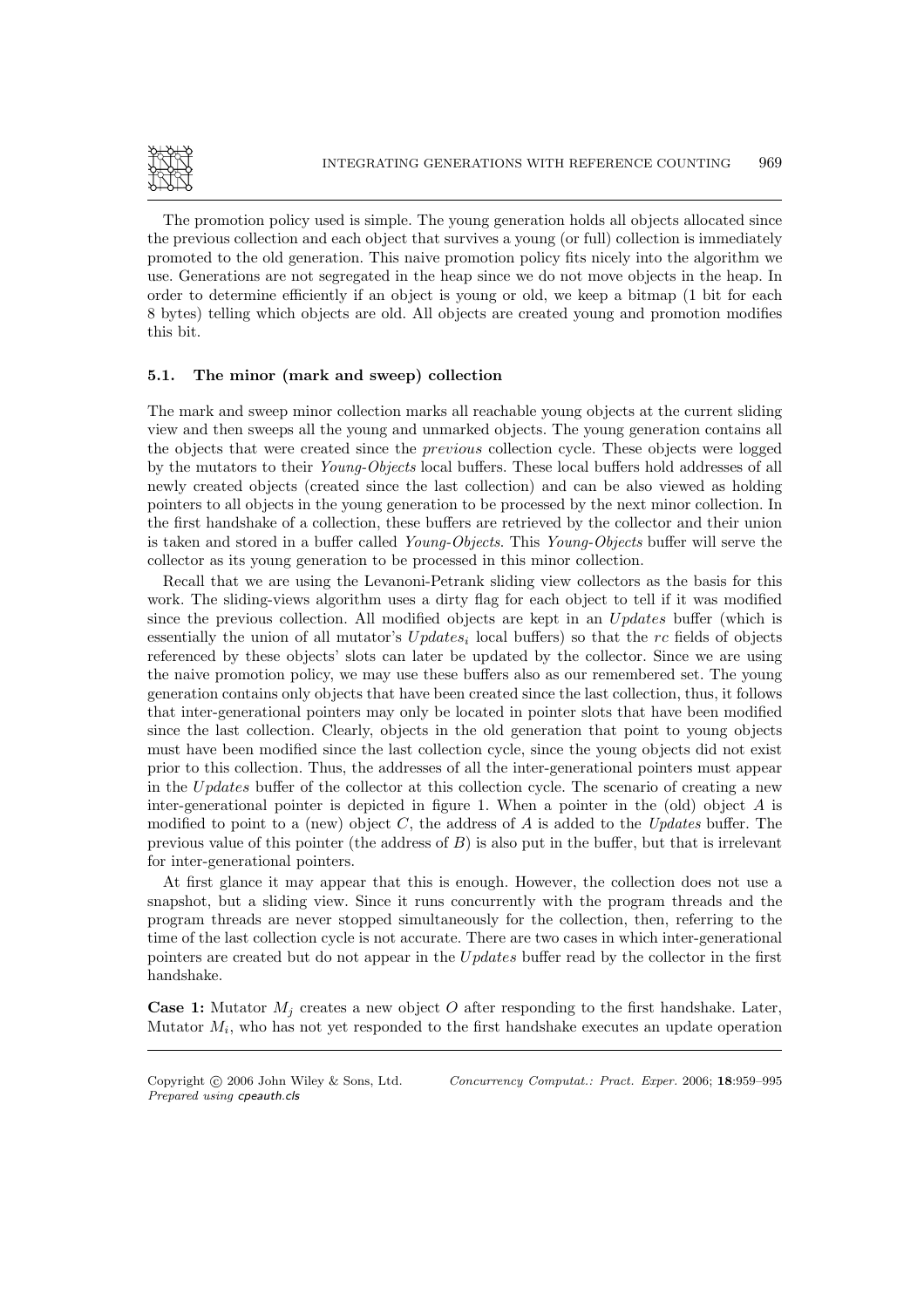



Figure 1. A standard creation of an inter-generational pointer

assigning a pointer in the old generation to reference the object O. In this case, an intergenerational pointer is created: the object  $O$  was not reported to the collector in the first handshake and thus, will not be reclaimed or promoted in the current collection. It will be reported as a young object to the collector only in the next collection. But the update is recorded in the current collection (the update was executed before the first handshake in the view of Mutator  $M_i$ ) and will not be seen in the next collection. Thus, an inter-generational pointer will be missing from the view of the next collection. This scenario is depicted in figure 2.

Case 2: Some mutator updates a pointer slot in an object O to reference a young object. The object  $O$  is currently dirty because of the previous collection cycle, i.e., the first handshake has occurred, but the clear dirty flags operation was not yet executed for that object. In this case, an inter-generational pointer is created but it is not logged to the *i*-th mutator  $Update_i$  local buffer. Indeed, this pointer slot must appear in the Updates buffer of the previous collection and correctness of the original algorithm is not foiled, yet, in the next cycle the Updates buffer might not contain this pointer, thus an inter-generational pointer may be missing from the view of next collection. This scenario is depicted in figure 3.

In order to identify inter-generational pointers that are created in one of the above two manners correctly, each minor collection records into a special buffer called the IGP-Buffer, all the addresses of objects that had to do with updates to young objects in the uncertainty period of from before the first handshake has begun to after the clear dirty flags operation is over for all the modified (logged) objects, (see figures 5, 10). The next collection cycle will use the IGP-Buffer buffer that was appended in the previous collection cycle as its PrevIGP-Buffer buffer in order to scan the potential inter-generational pointers that might have not appeared

Copyright © 2006 John Wiley & Sons, Ltd. Concurrency Computat.: Pract. Exper. 2006; 18:959-995 Prepared using cpeauth.cls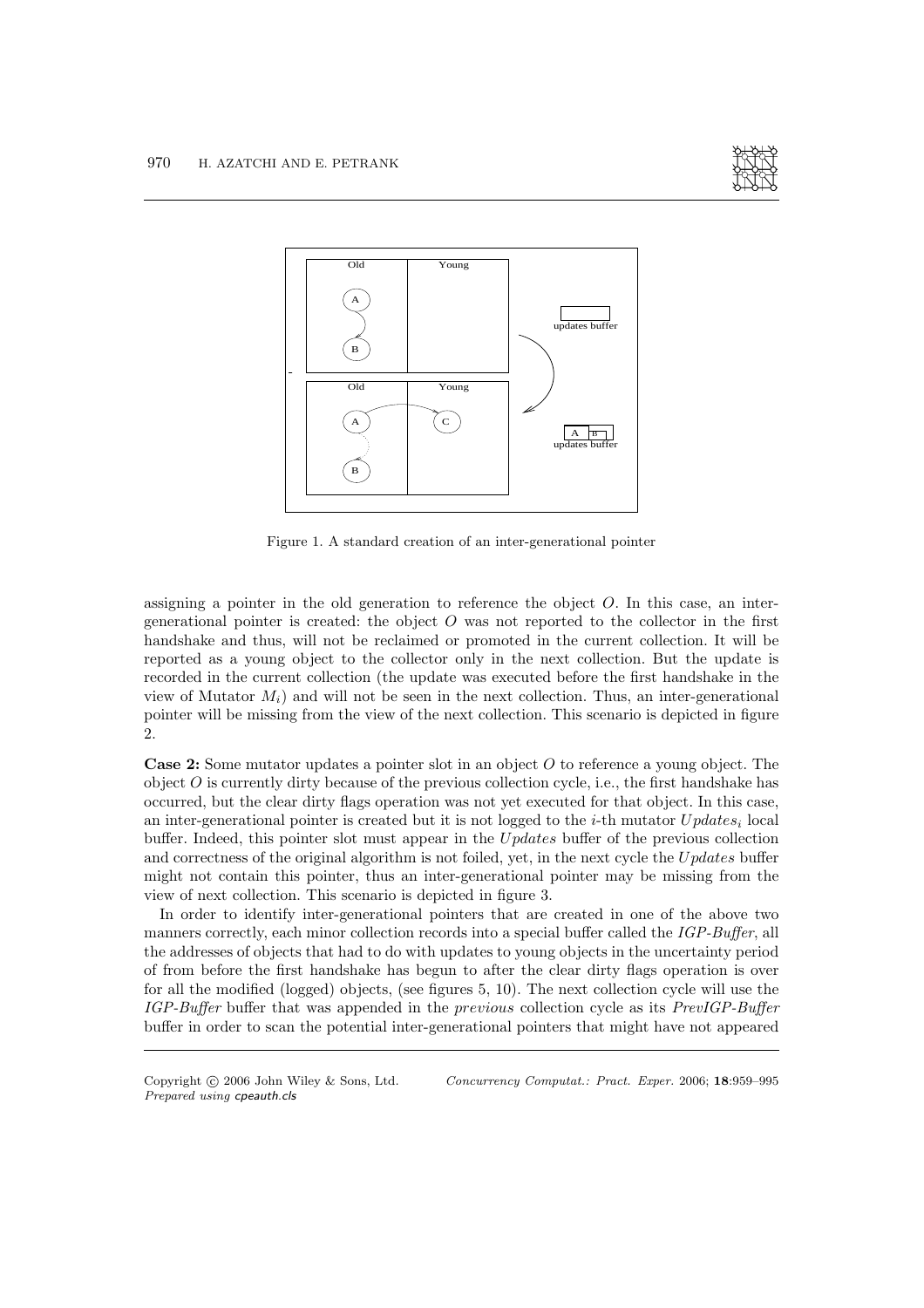



Figure 2. The first case: an inter-generational pointer is logged too early.



Figure 3. The second case: a pointer is updated before its dirty bit is cleared.

Prepared using cpeauth.cls

Copyright © 2006 John Wiley & Sons, Ltd. Concurrency Computat.: Pract. Exper. 2006; 18:959-995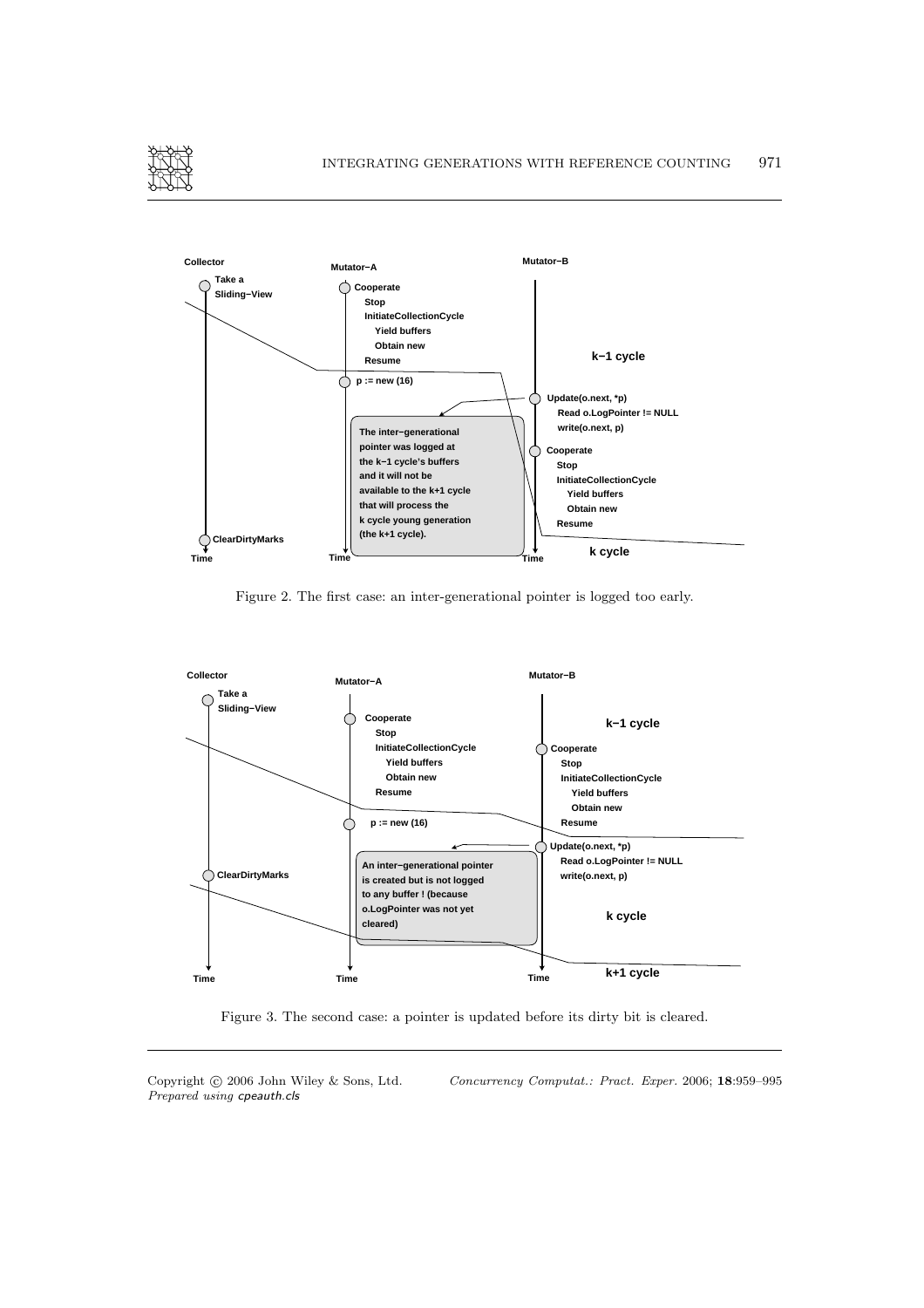

in the  $Updates$  buffer. In this way, we ensure that all inter-generational pointers are discovered for each minor collection.

Finally, we note that the sweep phase processes only young objects. It scans each object's color in the Young-Buffer, which is actually the young generation that is processed by this minor collection. Objects which are marked white are reclaimed, otherwise, they are promoted by setting their old flag. The pseudo-code for this operation can be seen in figure 14.

One issue to be handled is that while we are collecting, it is possible that the address of an object to be reclaimed appears in the U pdates buffer that is going to be used by the next collection. This may happen since the collector runs concurrently with the mutators and the mutators are never stopped simultaneously to synchronize with the collector. For example, suppose mutator  $M_i$  creates an object after responding to the first handshake. It marks the new object dirty and puts it in the Young-Objects local buffer. Later, the collector clears the dirty bit of the object and before the dirty bit is restored, another (or the same) mutator writes a pointer to the object, puts it in the updates buffer and marks the object dirty. When this rare case happens and we later collect the object, we invalidate the log entry in the updates buffer and reclaim it. Since the log entry is invalidated, the next collection will not deal with this object.

## 5.2. The full (reference counting) collection

Two buffers denoted Major-New-Objects and Major-Updates buffers are used to aid the full collection. They correspond to the minor collection's Young-Objects and Updates buffers. These buffers are prepared by the minor collections to serve the full collection, their preparation is executed during the sweep (figure 14). They are then used by the reference counting algorithm as if they were prepared in the normal manner without generations (see figure 15).

Logging to the Major-Updates buffer. One bothering issue is that the minor collector may reclaim objects whose records appear in the *Major-Updates* or *Major-New-Objects* buffers. Recall that buffers' entries include object's addresses and values of their pointer slots during the previous sliding view. These old values of pointer slots may refer to objects that are being reclaimed by the young generation collector. However, the logged objects themselves (that appear in the U pdates buffer) must be old objects as young objects are recorded in the Young-Objects buffer exclusively. The Updates buffers hold only old objects because we are in the middle of the collection after the Initiate-Collection-Cycle, except for the rare race discussed above. The objects logged in the Updates buffer are in the old generation and cannot be collected by the young generation collector. To summarize, when handling the  $Updates$  buffer, we can safely move recorded objects to the  $Major-U$  pdates buffer but we check each pointer slot logged to make sure that the referent object survives the sweep phase.

Using deferred reference counting  $(31]$  following  $[18]$ , we employ a zero count table denoted ZCT to hold each young object whose count decreases to zero during the counter updates. All these candidates are checked after all the updates are done. If their reference count is still zero and they are not referenced from the roots, then they may be reclaimed. Note that all newly created (young) objects must be checked since they are created with reference count zero (they are only referenced by local variables in the beginning.) Thus, all objects in the Young-Objects

Copyright © 2006 John Wiley & Sons, Ltd. Concurrency Computat.: Pract. Exper. 2006; 18:959-995 Prepared using cpeauth.cls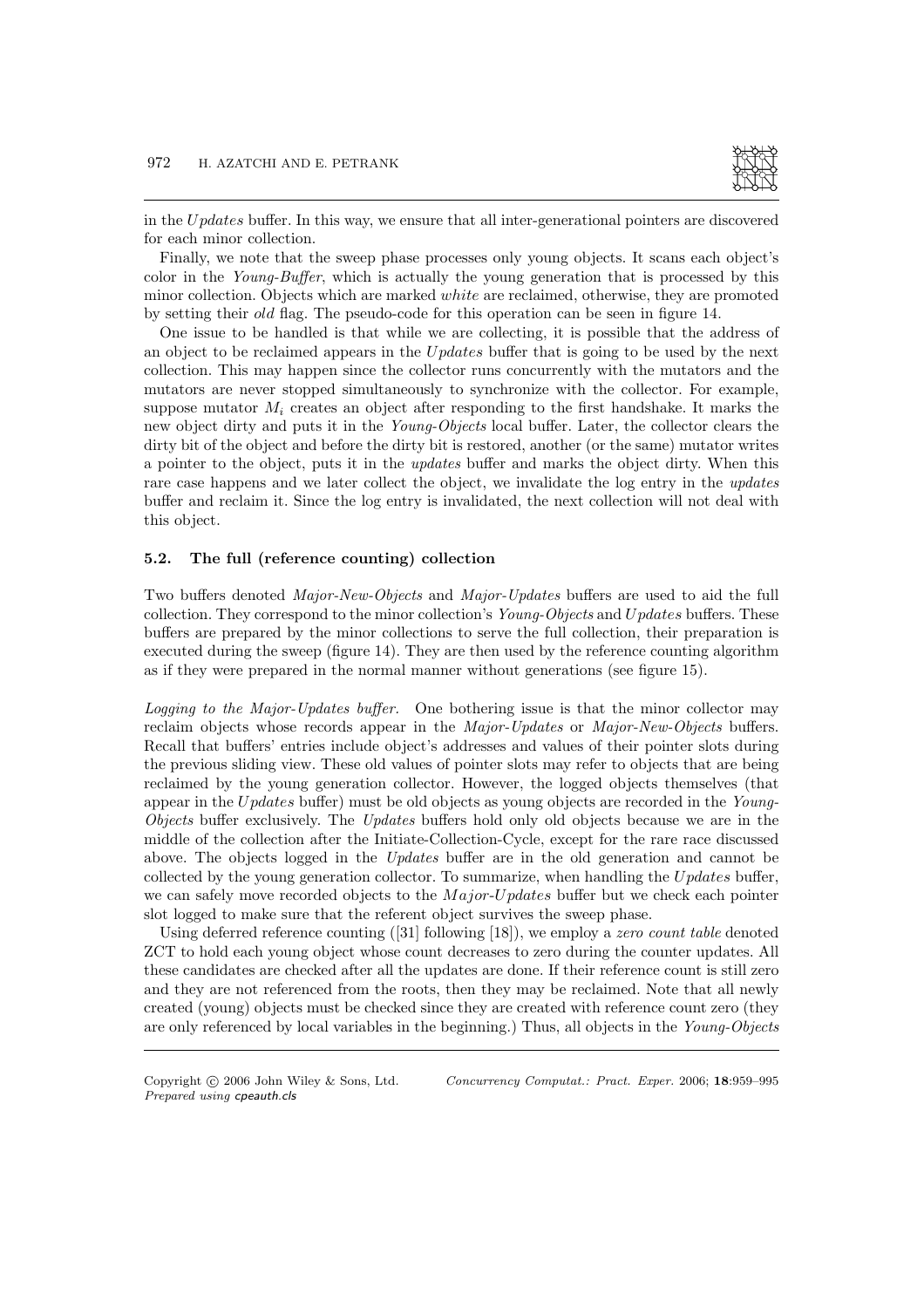

```
Procedure New(size: Integer) : Object
begin
1. Obtain an object o of size size from the allocator.
2. o{\mathit{.color}} := AllocColor_i3. Young-Objects<sub>i</sub>[Young-Objects-CurrPos++] := address of o
4. o. LogPointer = address of Young-Objects<sub>i</sub>[Young-Objects-CurrPos]5. return o
end
```
Figure 4. Mutator code: Allocation Operation

as well as in the Major-New-Objects buffer are appended to the ZCT that is reclaimed by the collector. The code can be seen in figures 16, 17.

The inability of reference counters algorithms to reclaim cyclic structures is treated with an auxiliary on-the-fly mark-and-sweep algorithm used infrequently during the full collection.

# 5.3. Mutator Code

The mutator code in this algorithm is similar to that of Levanoni-Petrank sliding-view reference-counting algorithm in [31]. The New procedure (in figure 4) logs the address of the newly allocated object into a local to the mutator buffer called  $Young-Objects_i$ . This buffer includes the addresses of the objects which will reside in the young generation to be processed by the next collection cycle. As in the original collector, there is no need to record their children slots values as they are all null at creation time. Objects that will be referenced by these slots during the next collection must be noted and their reference counts must be incremented.

The Update procedure (in figure 5) is responsible for the logging of objects values at the sliding views to local buffers. Each object's *LogPointer* is optimistically probed twice (lines 1 and 5 in the pseudo-code) so that if the object is dirty (which is often the case), then the write barrier is extremely fast. If the object was not logged (i.e., the LogPointer of an object is NULL) then after the first probe, the object's values are recorded into the local  $Update_i$ (lines 2-4). The second probe at line 5, ensures that the object has not yet been logged (by another thread). If  $LogPointer$  is still NULL (in the second probe), then the recorded values are committed to and the buffer pointer is modified (lines 6-8). Then, the object's LogPointer field is set to point to these values (line 8). After logging has occurred, the actual pointer modification happens. Finally, while marking the roots of the mutators, the snoop flag is on. At that time, the new target of the pointer assignment is recorded in the local snooped buffer. This happens in lines 10-11. The variables  $Up dates_i$ ,  $CurrPos$ , snoop and  $Snop_i$  are local to the mutator. Besides the logging to the U pdates buffer, the U pdate procedure includes an additional test that checks whether the flag  $LogIGP_i$  is raised and the referenced object is new, in that case it adds the slot into  $IGP_i$  local buffer for the next collection use. As explained

Copyright © 2006 John Wiley & Sons, Ltd. Concurrency Computat.: Pract. Exper. 2006; 18:959-995 Prepared using cpeauth.cls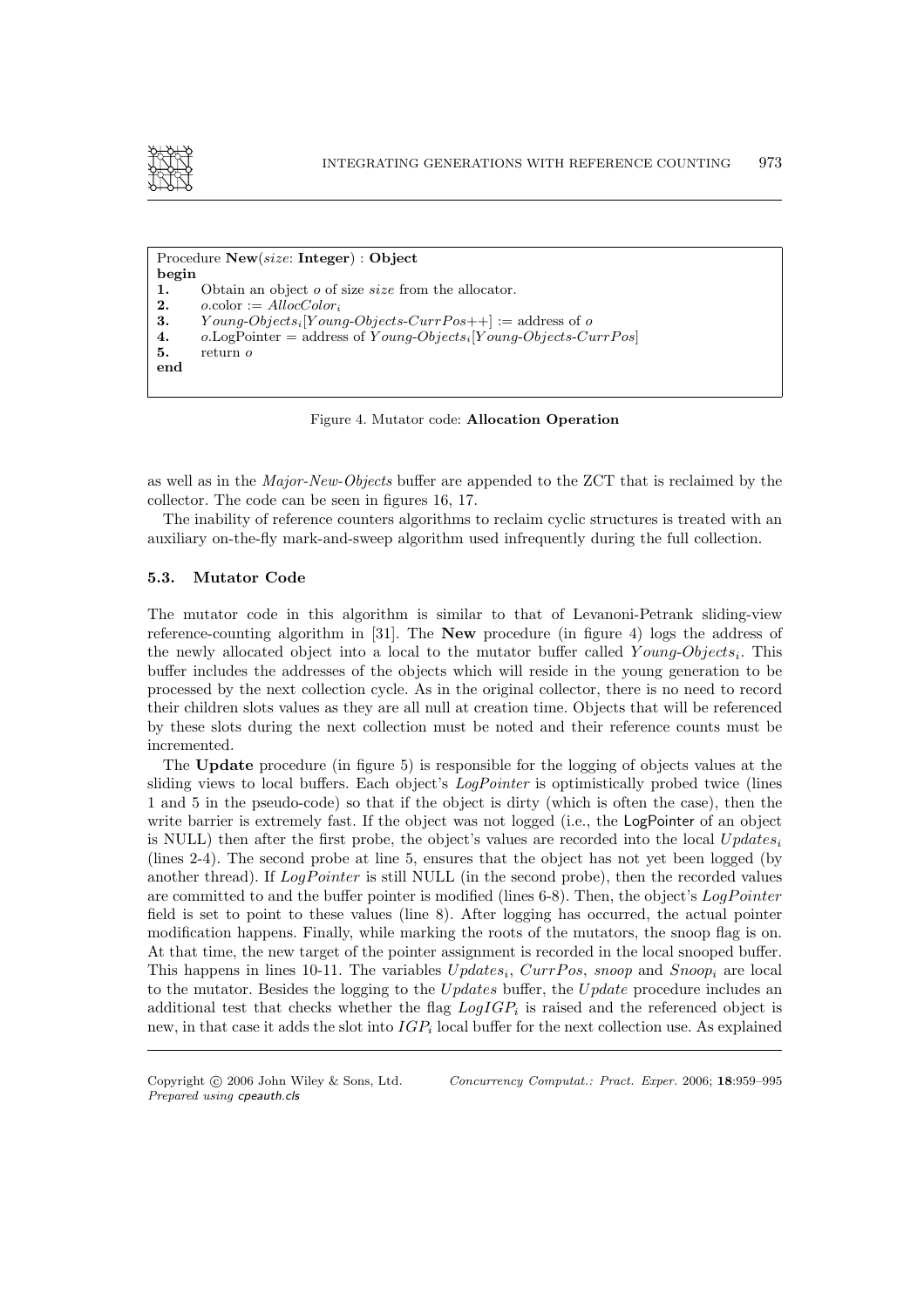

```
Procedure Update(obj: Object, of fset: int, new: Object)
begin
1. if obj.LogPointer = NULL then // object is not dirty
2. TempPos := CurrPos// take a temporary replica of the object
3. for foreach field ptr of obj which is not NULL
4. Updates_i[TempPos++] := ptr5. if obj\text{-}LogPointer = NULL then // commit the replica
6. Updates_i[TempPos++] := address-ofobj7. CurrPos := TempPos// set the dirty flag
8. obj\text{-}LogPointer := address-of\text{ }Updates_i[CurrPos]9. write(obj, offset, new)
10. if (Snoop_i and new \geq NULL then
11. Snooped<sub>i</sub> := Snooped<sub>i</sub> ∪ {new}
*12. if (LogIGP_i \text{ and } new.\text{old} = \text{false}) then<br>*13. IGP-Buffer_i := IGP-Buffer_i \cup \{o\}IGP-Buffer_i := IGP-Buffer_i \cup \{obj\}end
```
Figure 5. Mutator code: Update Operation

in Section 5.1 above, this buffer will contain additional potential inter-generational-pointers that the U pdates buffer stolen from the mutators in the next collection cycle does not contain for the use of the next collection cycle.

# 5.4. Collector Code

Procedure Collection-Cycle (figure 6) contains the high level main algorithm. The minor collection is a tracing collection whereas the full collection is a reference counting collection. The global flag *majorCollection* determines the current collection type: young or full.

*Procedure Initiate-Collection-Cycle* (figure 7) starts the collection. The  $Snoop_i$  flag tells the thread to start snooping and the  $LogIGP_i$  flag tells the mutators to start logging to the  $IGP_i$  Buffer slots that are candidates to being future inter-generational-pointers. Note that the setting of the snoop flag for each thread is done without stopping the threads. Later, the threads are stopped via a soft handshake (the first handshake) to gather the local buffers of the threads.

Procedure Clear-Dirty-Marks (figure 8) clears all dirty marks concurrently with mutators run.

Procedure Reinforce-Clearing-Conflict-Set (figure 9) implements the reinforcement step for the dirty bits and assures that it is visible to all mutators. Two handshakes appear here, and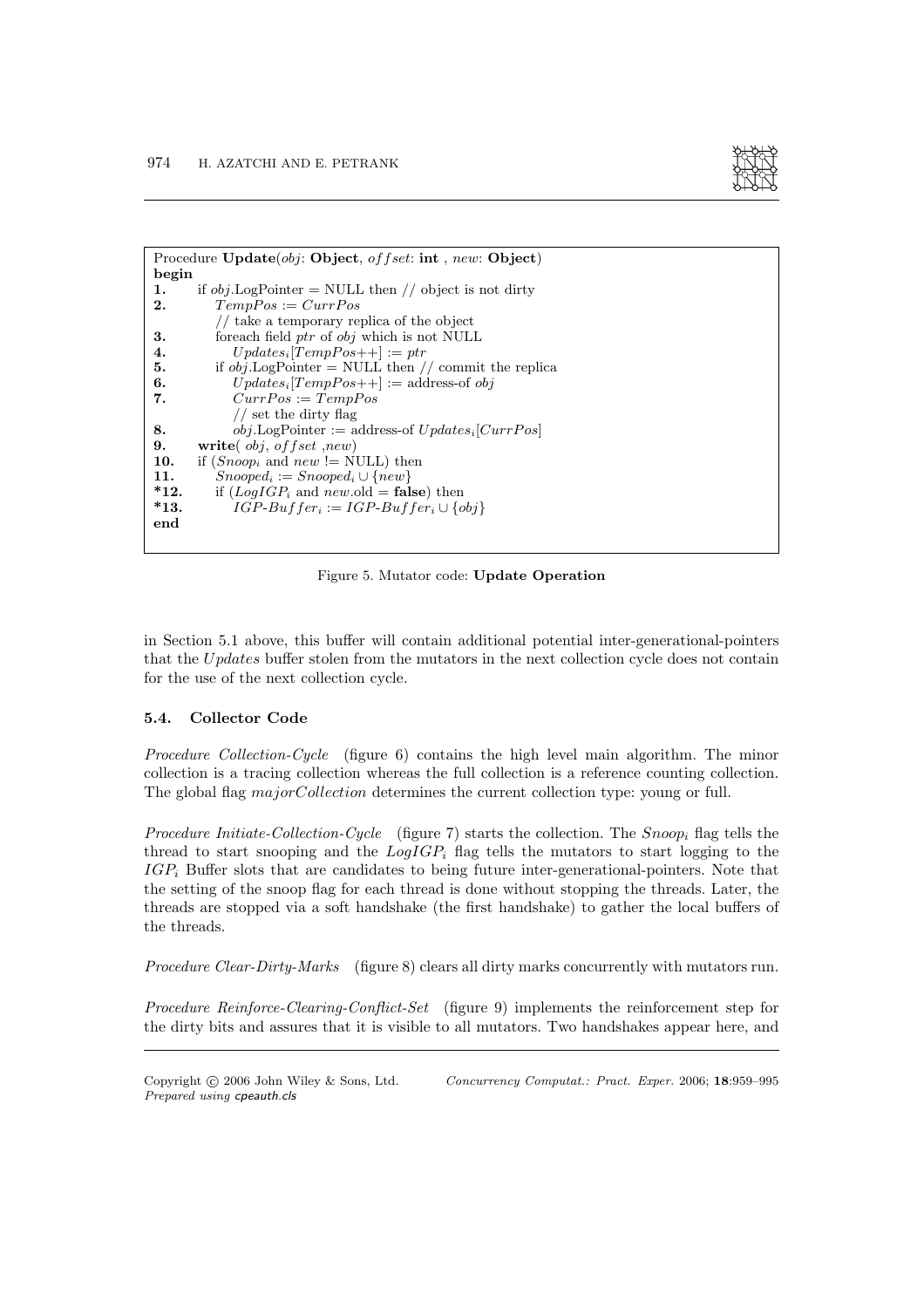

Procedure Collection-Cycle begin 1. Initiate-Collection-Cycle<br>2. Clear-Dirty-Marks

- 2. Clear-Dirty-Marks
- 3. Reinforce-Clearing-Conflict-Set
- 4. Mark-Roots<br>\*5. if  $(majorColle$
- \*5. if  $(majorCollection)$  then<br>\*6. Update-Reference-C
- \*6. Update-Reference-Counters
- ${\bf Reclaim-Garbage}$ else
- $*_{8.}$
- \*9. Add-Potential-IGPs-To-Roots
- $*10.$  Mark<br> $*11.$  Sweet Sweep
- 

end



|          | Procedure Initiate-Collection-Cycle                      |
|----------|----------------------------------------------------------|
| begin    |                                                          |
| 1.       | for each thread $T_i$ do                                 |
| 2.       | $S_{\mathit{noop}_i} := \mathbf{true}$                   |
| $*_{3.}$ | $LogIGP_i := \mathbf{true}$                              |
| 4.       | for each thread $T_i$ do                                 |
| 5.       | suspend thread $T_i$                                     |
|          | // copy (without duplicates).                            |
| 6.       | $Updates := Updates \cup Updates_i$                      |
| 7.       | $Updates_i := \oslash //$ clear buffer.                  |
| 8.       | $Young-Objects := Young-Objects \cup Young-Objects_i$    |
| 9.       | Young-Objects <sub>i</sub> := $\oslash$ // clear buffer. |
| 10.      | resume thread $T_i$                                      |
| end      |                                                          |

# Figure 7. Initiate-Collection-Cycle

note that the second handshake (the third overall) has no operation. The goal is only to make sure that the dirty bits are visible to all threads.

Procedure Mark-Roots (figure 10) uses a fourth handshake to get the root set of this collection cycle. A standard color-toggle scheme [17, 24] is used to mark all black objects white and start the trace. New objects are going to be colored black and will not be reclaimed this cycle. Note that it is correct to mark new objects black during the collection, since they are alive and have no children at the time of creation. The inter-generational pointers are gathered in

Copyright © 2006 John Wiley & Sons, Ltd. Concurrency Computat.: Pract. Exper. 2006; 18:959-995 Prepared using cpeauth.cls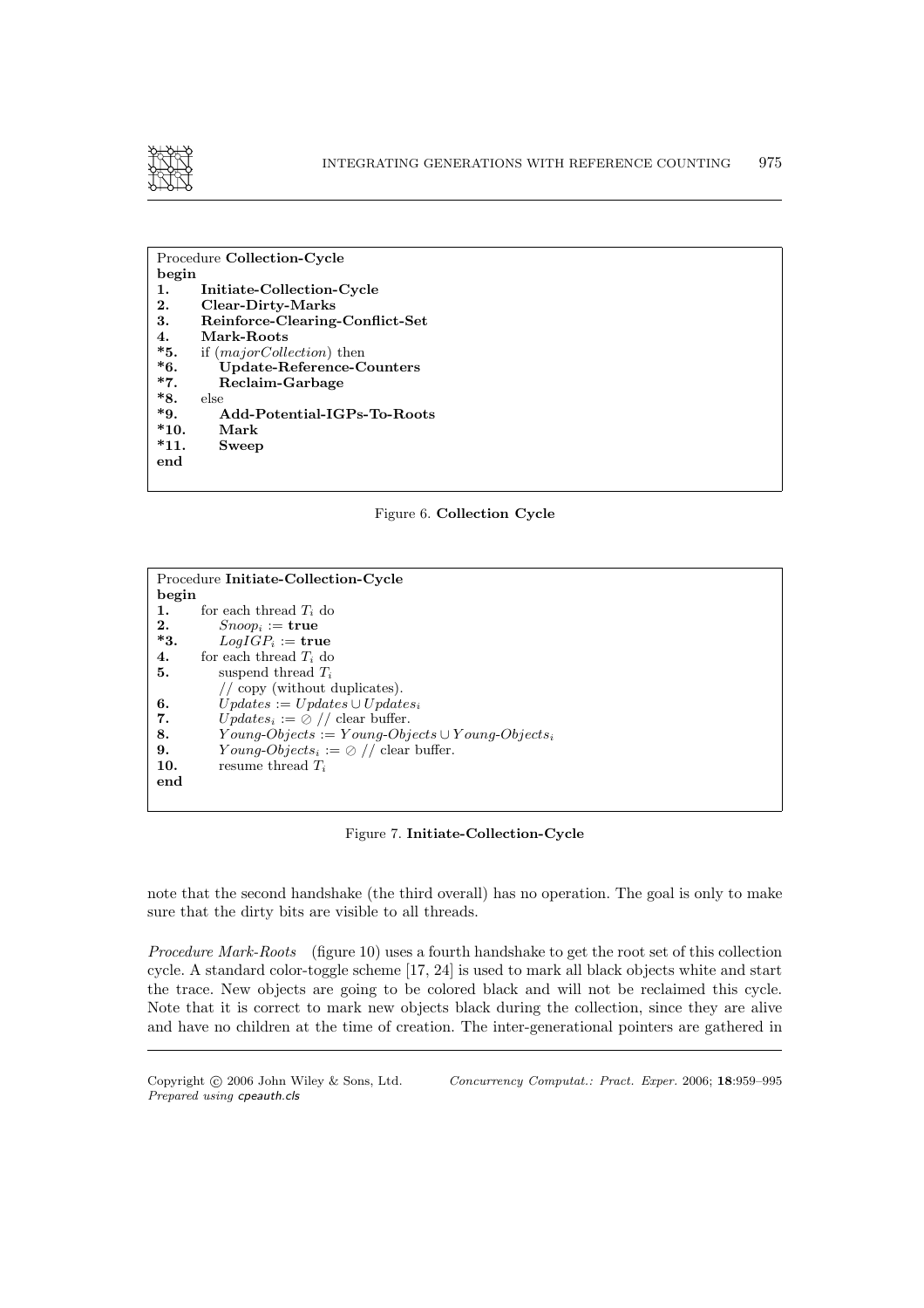

```
Procedure Clear-Dirty-Marks
begin
1. for each object o \in Updates do
2. o.\text{LogPointer} := \text{NULL}3. for each object o \in Young-Objects do
4. o.\text{LogPointer} := \text{NULL}end
```
# Figure 8. Clear-Dirty-Marks

```
Procedure Reinforce-Clearing-Conflict-Set
begin
1. ClearingConflictSet := \oslash2. for each thread T_i do
3. suspend thread T_i<br>*4. LogIGP_i := \textbf{false}LogIGP_i := \textbf{false}5. ClearingConflictSet :=Clearlying ConflictSet \cup Updates_i[1...CurrPos_i-1]6. resume thread \overline{T_i}7. for each object o \in ClearingConflictSet do
8. if o.\text{LogPointer} = \text{NULL} then // reinforce
9. o.\text{LogPointer} := \text{address of } o's \text{ replica in } Up dates10. for each mutator T_i do 11. suspend mutator T_i11. suspend mutator T_i 12. nop
           nop
13. resume T_iend
```
Figure 9. Reinforce-Clearing-Conflict-Set

the global IGP-Buffer. As discussed in Section 5.1 some of these pointers are also recorded in the  $prevIGP-Buffer$  for the next collection, and those recorded previously are used in this collection.

Procedure Mark (figure 11), and Procedure Trace (figure 12) implement the tracing stage of the young generation collector. Before they run, Procedure Add-Potential-IGPs-To-Roots (figure 13) is called to add the inter-generational pointers to the root set.

Procedure Sweep (figure 14) reclaims the dead young objects and promotes the surviving ones. Promotion is done by setting the old flag. The Sweep procedure also prepares the  $Major\text{-}New\text{-}$ Objects and  $Major-Up dates$  buffers which will serve the full collection as its "Young-Objects"

Copyright © 2006 John Wiley & Sons, Ltd. Concurrency Computat.: Pract. Exper. 2006; 18:959-995 Prepared using cpeauth.cls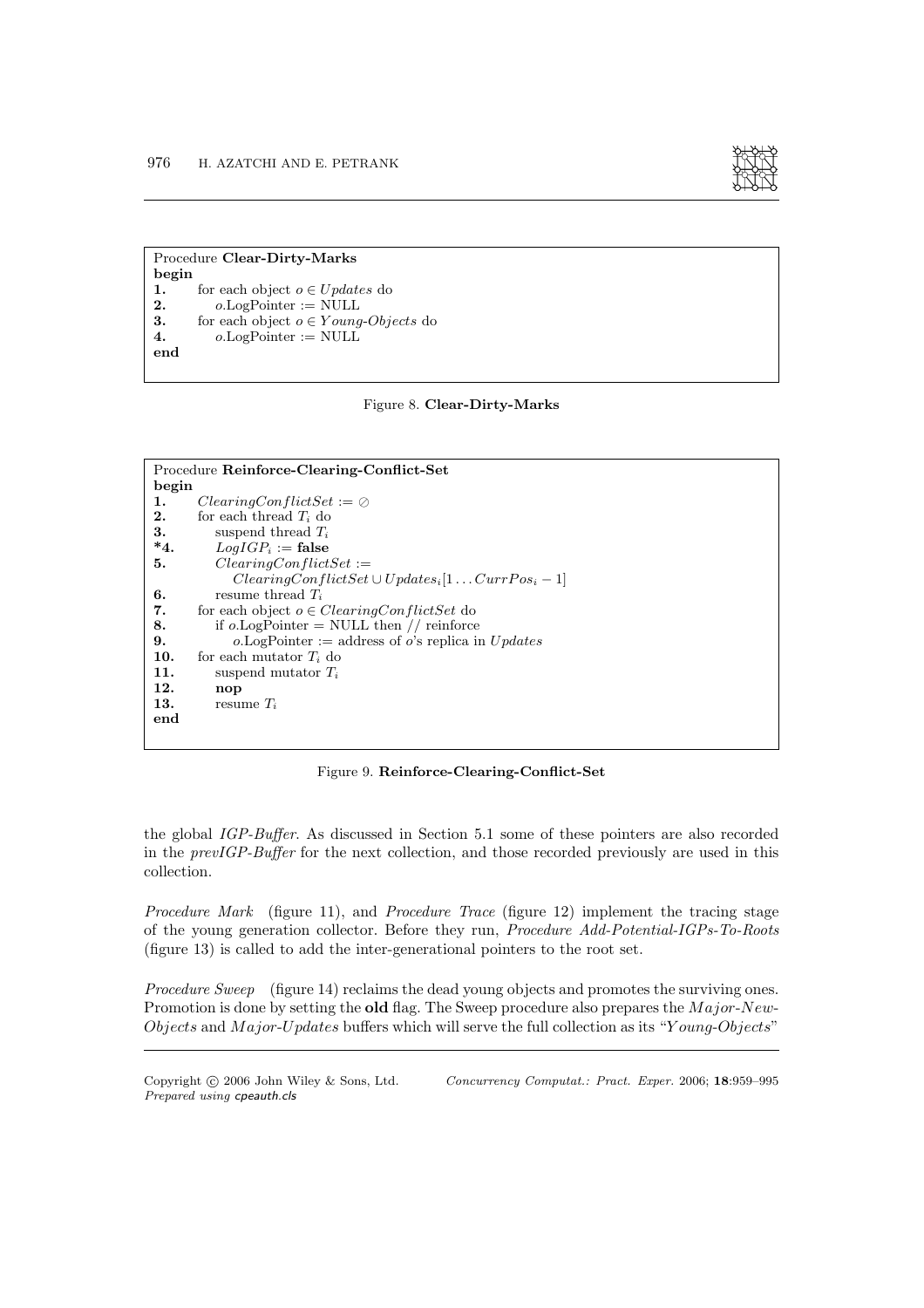

|        | Procedure Mark-Roots                                      |
|--------|-----------------------------------------------------------|
| begin  |                                                           |
| 1.     | $black := 1$ -black                                       |
| 2.     | white $:= 1$ -white                                       |
| $*3.$  | $PrevIGP-Buffer := PrevIGP-Buffer \cup IGP-Buffer$        |
| $^*4.$ | $IGP-Buffer := \oslash$                                   |
| 5.     | for each thread $T_i$ do                                  |
| 6.     | suspend thread $T_i$                                      |
| 7.     | $A llocColor_i := black$                                  |
| 8.     | $S_{\text{noop}_i} := \text{false}$                       |
| 9.     | $Roots := Roots \cup State_i$ // copy thread local state. |
| $*10.$ | $IGP-Buffer := IGP-Buffer \cup IGP-Buffer_i$              |
| 11.    | resume thread $T_i$                                       |
| $*12.$ | $IGP-Buffer_i := \oslash$                                 |
| 13.    | for each thread $T_i$ do                                  |
|        | // copy and clear snooped objects set                     |
| 14.    | $Roots := Roots \cupխoped_i$                              |
| 15.    | $Snooped_i := \oslash$                                    |
| end    |                                                           |
|        |                                                           |

#### Figure 10. Mark-Roots

Procedure Mark begin // Mark objects from Roots 1. for each object  $o \in Roots$  do 2. Trace $(o)$ end



and " $Updates$ " buffers respectively. After the live objects are determined, the  $Major$ Updates buffer is updated, but only pointers to objects that were not reclaimed are copied.

Procedure Update-Reference-Counters (figure 15) updates reference counters of modified objects. Buffers are accumulated both from the recent short (young) cycle and from the buffers prepared by all recent young generations.

Procedure Reclaim-Garbage (figure 16) scans the ZCT buffer which is appended with Y oung-Objects and  $Major\text{-}New\text{-}Objects$  buffers. Each object that has a positive rc field or is marked as Roots is promoted. Otherwise it is collected by the Collect procedure.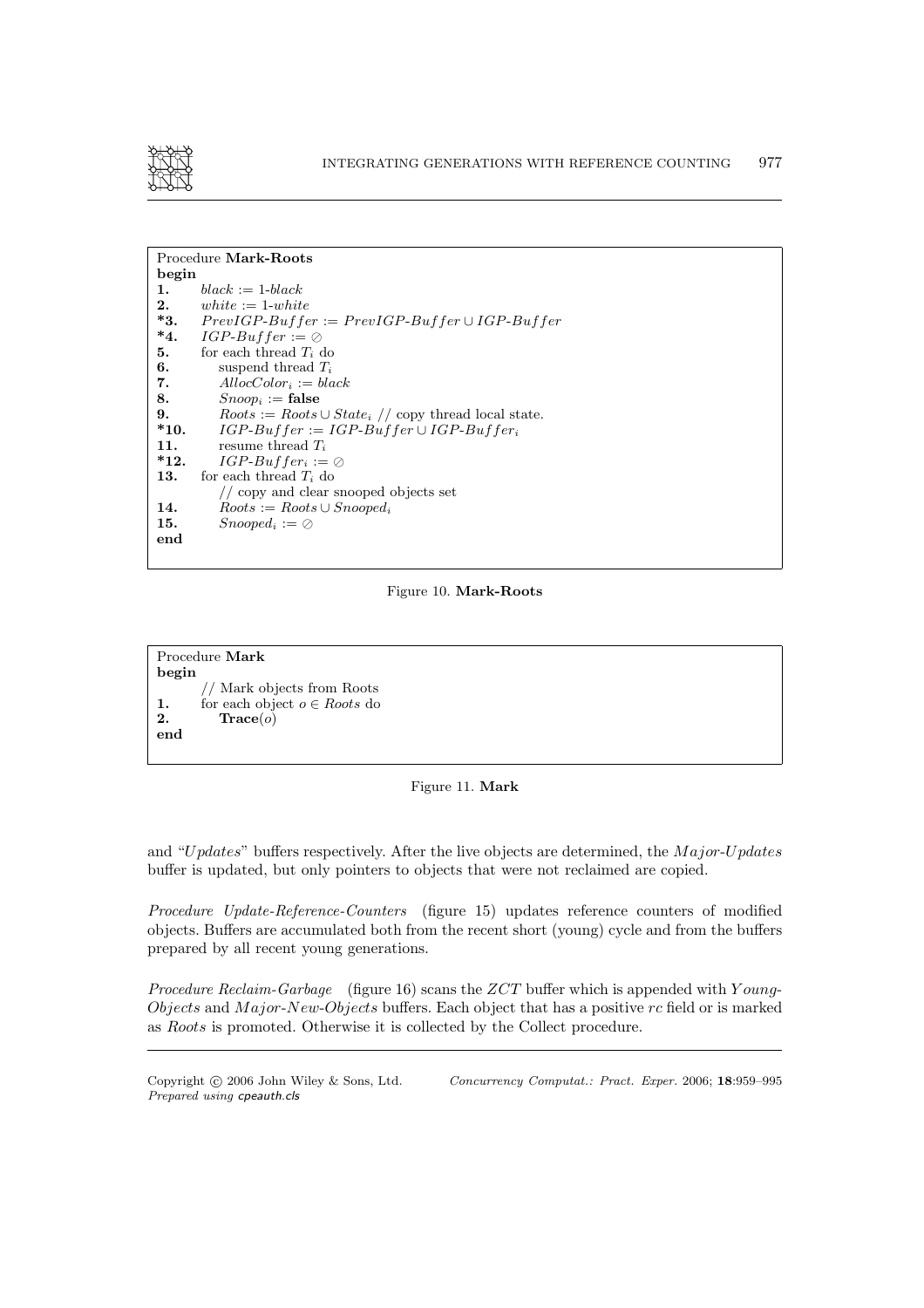

```
Procedure Trace(o: Object)
begin
1. if o\text{-color} = white then<br>2. o\text{-color} := blacko{\mathit{.color}}:=black3. if o.\text{LogPointer} = \text{NULL} then // if not dirty
4. temp := \text{copy}(o) // get a replica5. // is still not dirty?
6. if o.\text{LogPointer} = \text{NULL} then
7. for each slot s of temp do
8. v := \text{read}(s)*9. if \neg v. old then
10. Trace(v)11. return
12. \frac{1}{2} // object is dirty, thus has a logged and committed replica
13. for each slot s in the replica of o at o. LogPointer do
14. v := \text{read}(s)*15. if \neg v.old then<br>16. Trace(v)Trace(v)end
```
#### Figure 12. Trace

```
Procedure Add-Potential-IGPs-To-Roots
begin
          // add the potential inter-generational-pointers to the Roots set.
*1. Roots := Roots \cup Updates<br>*2. Roots := Roots \cup PrevIG.
*2. Roots := Roots ∪ PrevIGP-Buffer<br>*3. PrevIGP-Buffer := \oslashPrevIGP-Buffer := \oslashend
```
# Figure 13. Add-Potential-IGPs-To-Roots

Procedure Collect (figure 17) deletes a garbage object. As this procedure also handles objects recently created during the recent young collection cycle, it must promote the surviving objects. The old bit is cleared for each object which is reclaimed and is raised for each object which survives the collection.

# 6. An Implementation for Java

We have implemented all three generational collectors into the Jikes RVM - a Research Java Virtual Machine version 2.0.3 (upon Linux Red-Hat 7.2). The entire system, including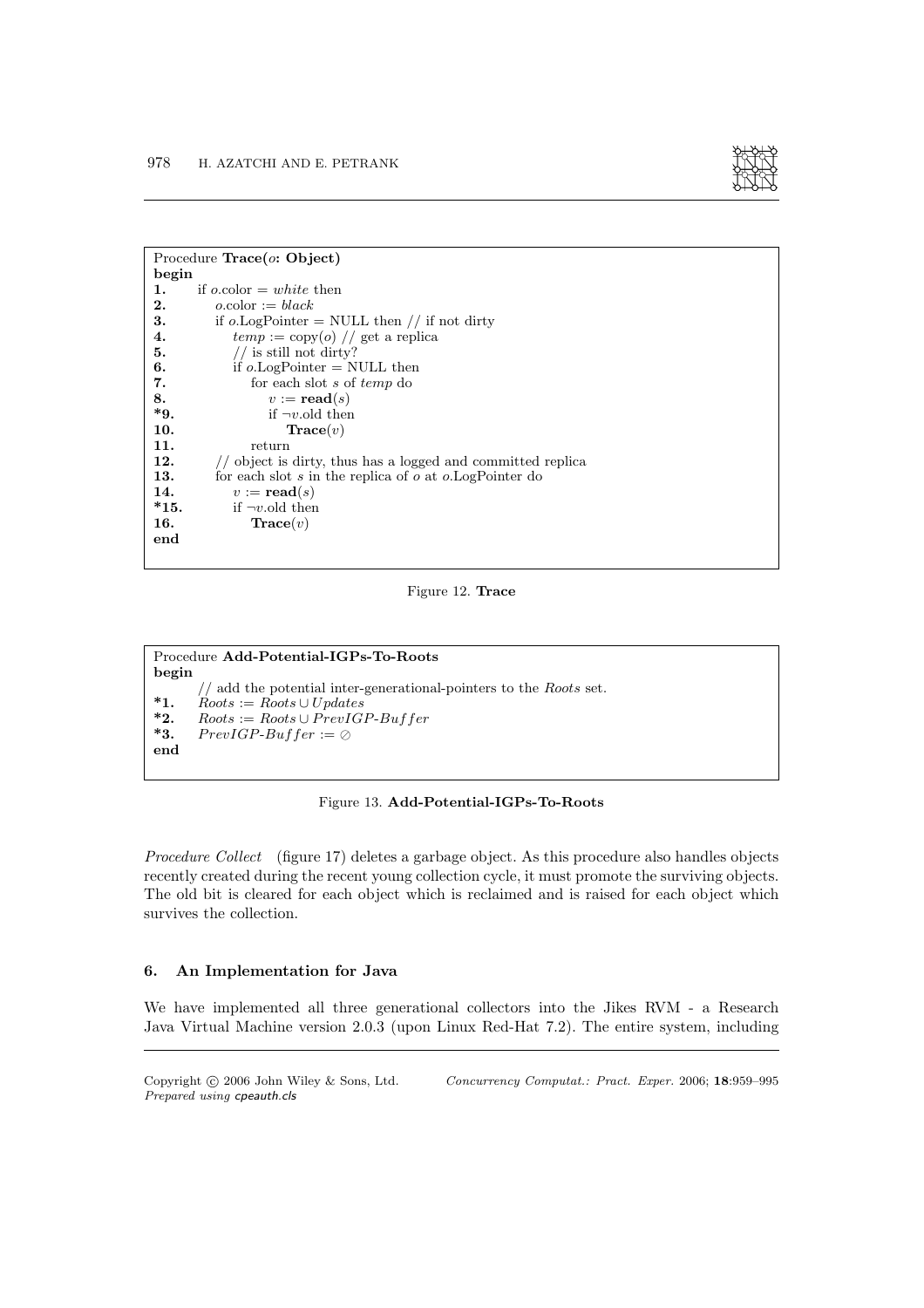

|        | Procedure Sweep                                                                     |
|--------|-------------------------------------------------------------------------------------|
| begin  |                                                                                     |
| 1.     | foreach object <i>swept</i> in <i>Young-Objects</i> do                              |
| 2.     | if swept.color $= white$ then                                                       |
| 3.     | $swept{\rm .color}:=blue$                                                           |
| 4.     | if swept.LogPointer $!= NULL$ then                                                  |
| 5.     | invalidate swept's log entry for next cycle                                         |
| 6.     | $swept$ .old := false                                                               |
| 7.     | return <i>swept</i> to the allocator                                                |
| 8.     | else                                                                                |
| *9.    | $swept.\log{\rm gcdToMajorBuffers} := true$                                         |
| $*10.$ | $swept.$ old $:=$ true                                                              |
| $*11.$ | $Major\text{-}New\text{-}Objects := Major\text{-}New\text{-}Objects \cup \{swept\}$ |
|        | // Log o and its promoted (old) slots to the <i>Major-Updates</i> buffer            |
| $*12.$ | foreach object's o replica in Updates do                                            |
| $*13.$ | $o.\text{loggedToMajorBuffers} := \text{true}$                                      |
| $*14.$ | $Major-Up dates := Major-Up dates \cup address-of\{o\}$                             |
| $*15.$ | for each slot s in o's replica in $Updates$ do                                      |
| $*16.$ | $Major-Updates := Major-Updates \cup \{s\}$                                         |
| end    |                                                                                     |
|        |                                                                                     |

Figure 14. Sweep

the collector itself is written in Java (extended with unsafe primitives available only to the Java Virtual Machine implementation to access raw memory). The Jikes RVM uses a polling mechanism: rather than interrupting threads with asynchronous signals, each thread periodically checks a bit in a condition register that indicates that the runtime system wishes to gain control. The check is executed at safe points, when garbage collection may occur. This design simplifies garbage collection. In addition, rather than implementing Java threads as operating system threads, the Jikes RVM multiplexes Java threads on virtual-processors, implemented as operating-system threads. The Jikes RVM establishes one virtual processor for each physical processor. Jikes RVM's locking mechanisms are implemented without operating system support. This decision (not to map Java threads to operating system threads directly) was motivated by the need to be able to support rapid thread switching and garbage collection. The only operating-system service that is used by the Jikes RVM is a periodic timer interrupt provided by some system call. Jikes's locking mechanisms make no system calls, i.e. they are implemented without using any operating system services.

The Jikes RVM boot image contains various objects and precompiled classes necessary for booting the Jikes RVM, including the compiler, class loader and other essential elements of the virtual machine. None of the Jikes RVM collectors collect boot image objects. Bacon et al [6] have this same limitation in their reference counting algorithm. Our algorithms follow the Jikes RVM collectors and do not collect boot image objects. Note, there is no overhead in our algorithms for not reclaiming dead boot image objects. The tracing collection will never reach

Copyright © 2006 John Wiley & Sons, Ltd. Concurrency Computat.: Pract. Exper. 2006; 18:959-995 Prepared using cpeauth.cls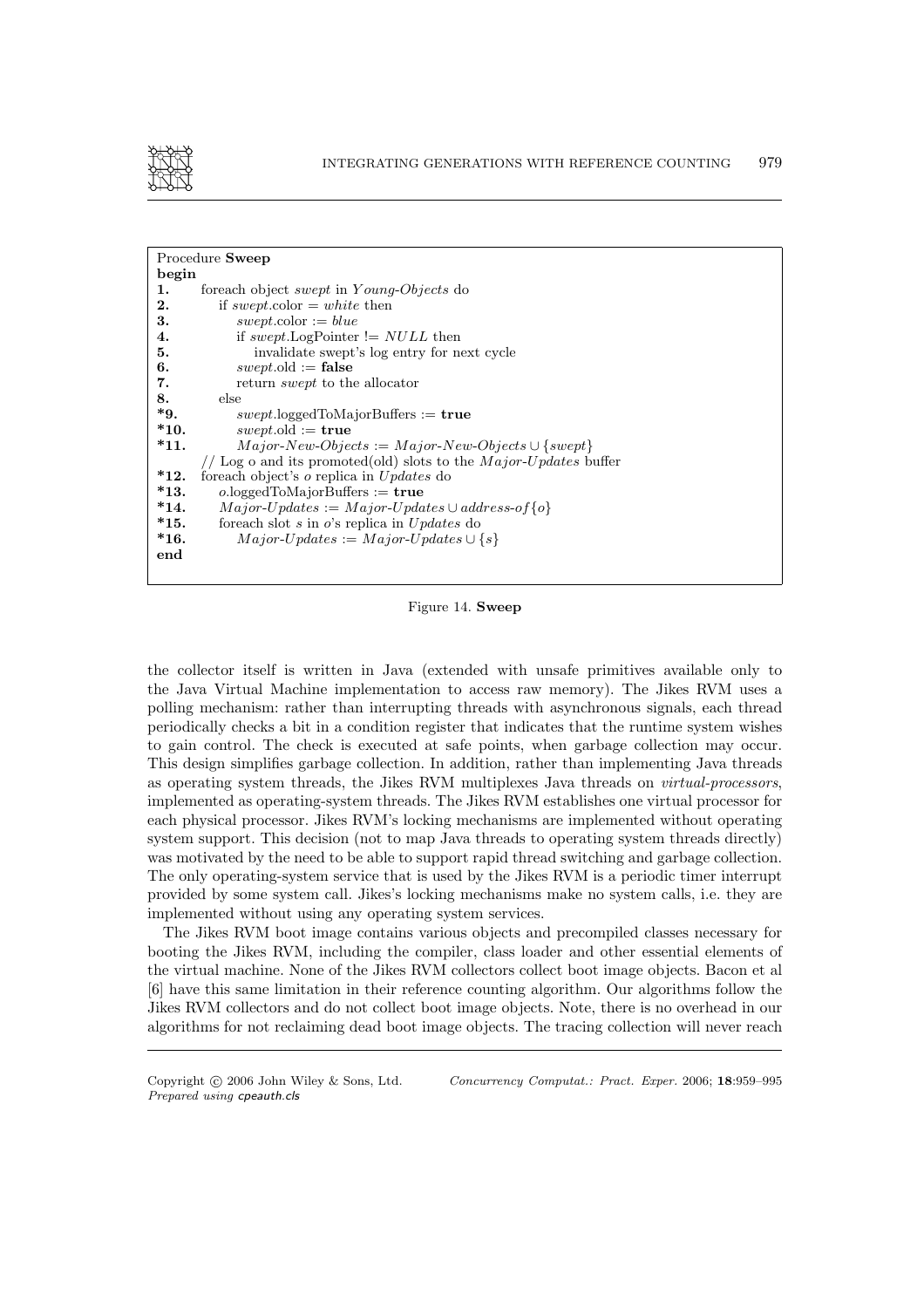

|          | Procedure Update-Reference-Counters                     |
|----------|---------------------------------------------------------|
| begin    |                                                         |
| $*_{1.}$ | $Updates := Updates \cup Major-Up dates$                |
| $^*2.$   | $Young-Objects := Young-Objects \cup Major-New-Objects$ |
| 3.       | for each object $o$ whose replica $r$ in $Updates$ do   |
|          | // decrement previous values of the object $\rho$       |
| 4.       | for each slot $s$ in the replica of $r$ do              |
| 5.       | $previous-value := read(s)$                             |
| 6.       | $previous-value$ .rc $--$                               |
|          | // increment current values of the object $\rho$        |
| 7.       | for each object o in $Updates \cup Young-Objects$ do    |
| 8.       | object-is-logged:                                       |
| 9.       | if $o.\text{LogPointer} := \text{NULL}$ then            |
| 10.      | $new-replica := o.LogPointer$                           |
| 11.      | for each slot $s$ in new-replica of $o$ do              |
| 12.      | $curr := read(s)$                                       |
| 13.      | $curr.rc++$                                             |
| 14.      | else                                                    |
| 15.      | $temp-replica := copy(o)$                               |
| 16.      | if $o.\text{LogPointer} = \text{NULL}$ then             |
|          | $//$ the taken replica temp-replica is valid            |
| 17.      | for each slot $s$ in temp-replica of $o$ do             |
| 18.      | $curr := read(s)$                                       |
| 19.      | $curr.rc++$                                             |
| 20.      | else                                                    |
| 21.      | goto object-is-logged                                   |
| end      |                                                         |
|          |                                                         |

Figure 15. Update-Reference-Counters

Procedure Reclaim-Garbage  $\begin{array}{c}\text{begin}\n1.\end{array}$  $\mathit{ZCT} := \mathit{ZCT} \cup Young\text{-}Objects$ **2.** Young-Objects :=  $\oslash$ <br>**3.** for each object  $o \in Z$ for each object  $o \in ZCT$  do 4. if  $o.\text{rc} > 0 \lor o \in Roots$  then 5.  $ZCT := ZCT - \{o\}$  $*6.$   $o.\text{old} := \text{true}$ 7. for each object  $o \in ZCT$  do<br>\*8.  $o$ .old := **false** \*8.  $o.\text{old} := \text{false}$ <br>\*9.  $\text{Collect}(o)$ \*9. Collect( $o$ )<br>\*10. Clear-All log \*10. Clear-All loggedToMajorBuffers flags end

# Figure 16. Reclaim-Garbage

Prepared using cpeauth.cls

Copyright © 2006 John Wiley & Sons, Ltd. Concurrency Computat.: Pract. Exper. 2006; 18:959-995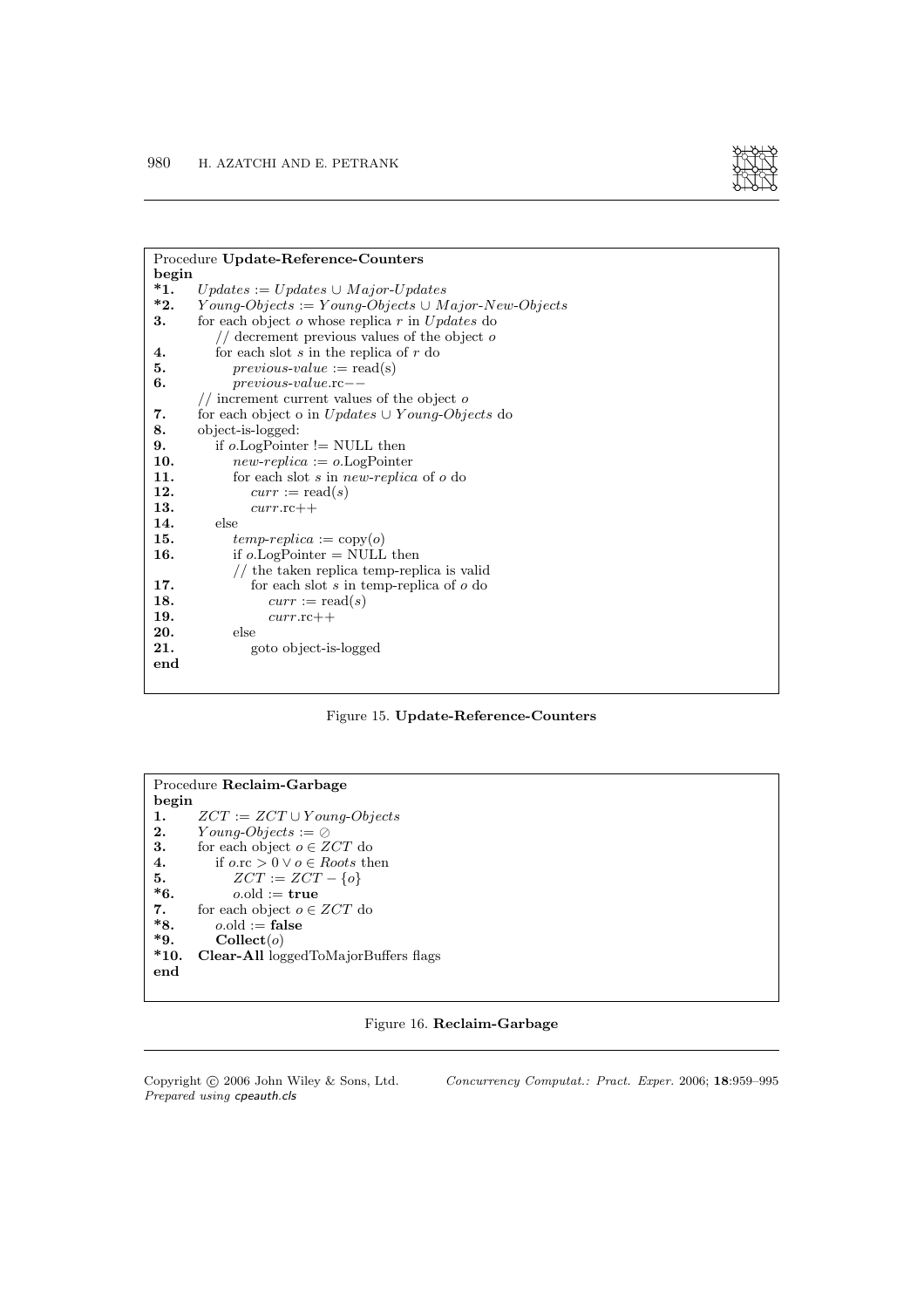

```
Procedure Collect(o : Object)
begin
1. // object-is-logged:
2. if o.\text{LogPointer} != \text{NULL} then<br>*3. Invalidate-Log-Entry(o.\text{Log}*3. Invalidate-Log-Entry(o.LogPointer)
4. replica := o.\overline{LogPointer}5. for each slot s in replica of o do
6. curr := read(s)7. curr.rc−−
8. if curr.rc = 0 then
9. if curr \notin Roots then
10. Collect (curr)
*11. else<br>*12. ccurr.old := true
13. else
14. temp-replica := copy(o)15. if o.\text{LogPointer} = \text{NULL} then
         // the taken replica temp-replica is valid
16. for each slot s in temp-replica of o do
17. curr := read(s)18. curr.rc−−
19. if curr.rc = 0 then
20. if curr \notin Roots then
21. Collect (curr)
*22. else<br>*23. \qquad \qquadcurr.old := true
24. else
25. goto Line 5.4 object-is-logged<br>*26. \alphaold := false
      o.\text{old} := \text{false}27. return o to the general purpose allocator.
end
```
Figure 17. Collect

such objects and the reference counting collection buffers will not contain logging of these objects, thus it will not deal with updating the reference counts of the dead objects' children.

# 6.1. Allocator

The Jikes RVM comes with several collector implementations that use four types of allocators: copying, non-copying, generational-copying, generational non-copying. In our implementation we decided to use the non-copying allocator. This allocator is similar to the one used in [6] and builds on the allocator of Boehm, Demers and Shenker [11]. This allocator fits collectors that do not move objects. It keeps the fragmentation low and allows both efficient sporadic reclamation of objects (as required by the reference counting) and efficient linear reclamation of objects, as required by the sweep procedure.

Copyright © 2006 John Wiley & Sons, Ltd. Concurrency Computat.: Pract. Exper. 2006; 18:959-995 Prepared using cpeauth.cls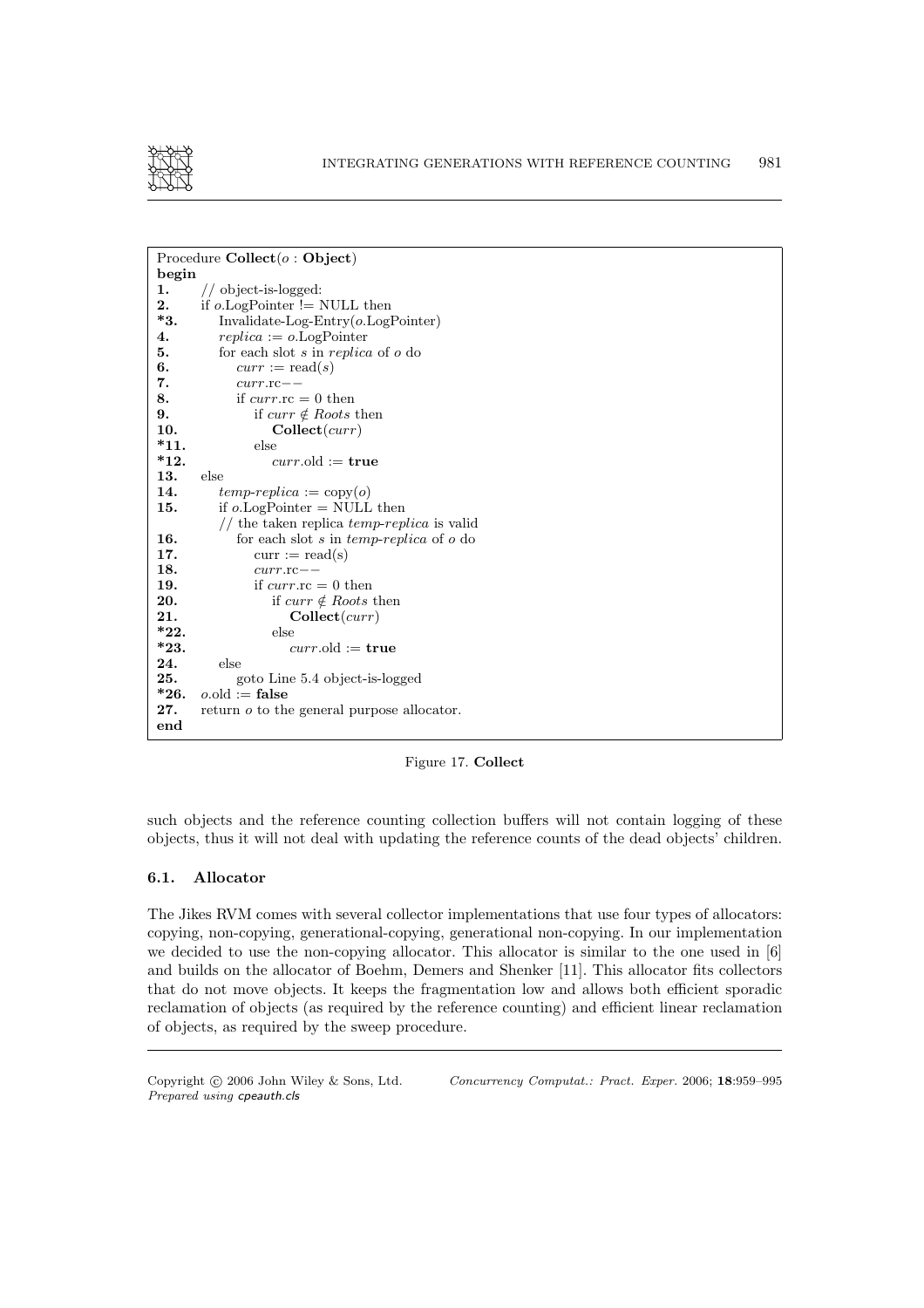

# 6.2. Triggering

Each virtual processor has a collector thread associated with it. Garbage collection is triggered explicitly when a mutator explicitly requests it or when a mutator makes a request for space that the allocator cannot satisfy. A full heap collection will be triggered when the amount of available memory drops below a predefined threshold. A minor heap collection will be triggered after every 200 new allocator-block allocations. This kind of triggering strategy emulates allocations from a young generation whose size is limited. During mutation, all collector threads are in a waiting state. When a collection is requested, the collector threads are notified and scheduled on their virtual processors, one at a time. When a collector thread starts executing a handshake, it disables threads switching on its virtual processor till the end of the handshake.

#### 6.3. Fewer handshakes

The handshakes mechanism of Levanoni-Petrank can be simplified when using the Jikes RVM platform. In their algorithm presentation Levanoni-Petrank show that the second handshake (Reinforce-Clearing-Conflict-Set) must be separated from the Mark-Roots (which is their fourth handshake) in the view of all the mutators to keep the correctness of the algorithm. To that purpose, they add a third additional handshake between. The handshake is empty, i.e. no action is taken during it. The reason for this handshake addition is that a thread can fall behind a sibling thread by at most one handshake. Thus, threads that have responded to the fourth handshake will not be interfered with by operations carried out by threads during the clearing or reinforcement stages (which is the second handshake), i.e. threads that still have not responded to the third handshake. The Jikes RVM design introduces the notion of an Uninterruptible interface. The intent of Uninterruptible is to instruct the compiler to omit yieldpoints anywhere in the methods of the class (in the prologues and on the backedges). A yieldpoint is the only location where a thread switch can happen, thus only at yieldpoints can a mutator get control over the collector. By declaring the handshakes method's class uninterruptible we get the third handshake for free. The needed separation is ensured by the uninterruptible principle: no mutator can get the control while an uninterruptible method is being executed by the collector, thus there can not be a write barrier update which will last from before the Mark-Roots and till after it, because there is separation of the Mark-Roots uninterruptible method. Thus, in our algorithm presentation and implementation we have used only three handshakes and yet preserved the correctness of our algorithms, thus simplifying the original Levanoni-Petrank handshake mechanism.

#### 6.4. Changes from the conference version

The results presented in the following section differ from the results in our conference version [5]. The changes are more quantitative than qualitative and the reason for the change is many implementation optimizations applied to the basic sliding views reference counting collector used for the full collections and to the sliding views tracing collector used with the young generation. The same optimizations were applied to the stand-alone Levanoni-Petrank reference counting collector with which we compare.

Copyright © 2006 John Wiley & Sons, Ltd. Concurrency Computat.: Pract. Exper. 2006; 18:959-995 Prepared using cpeauth.cls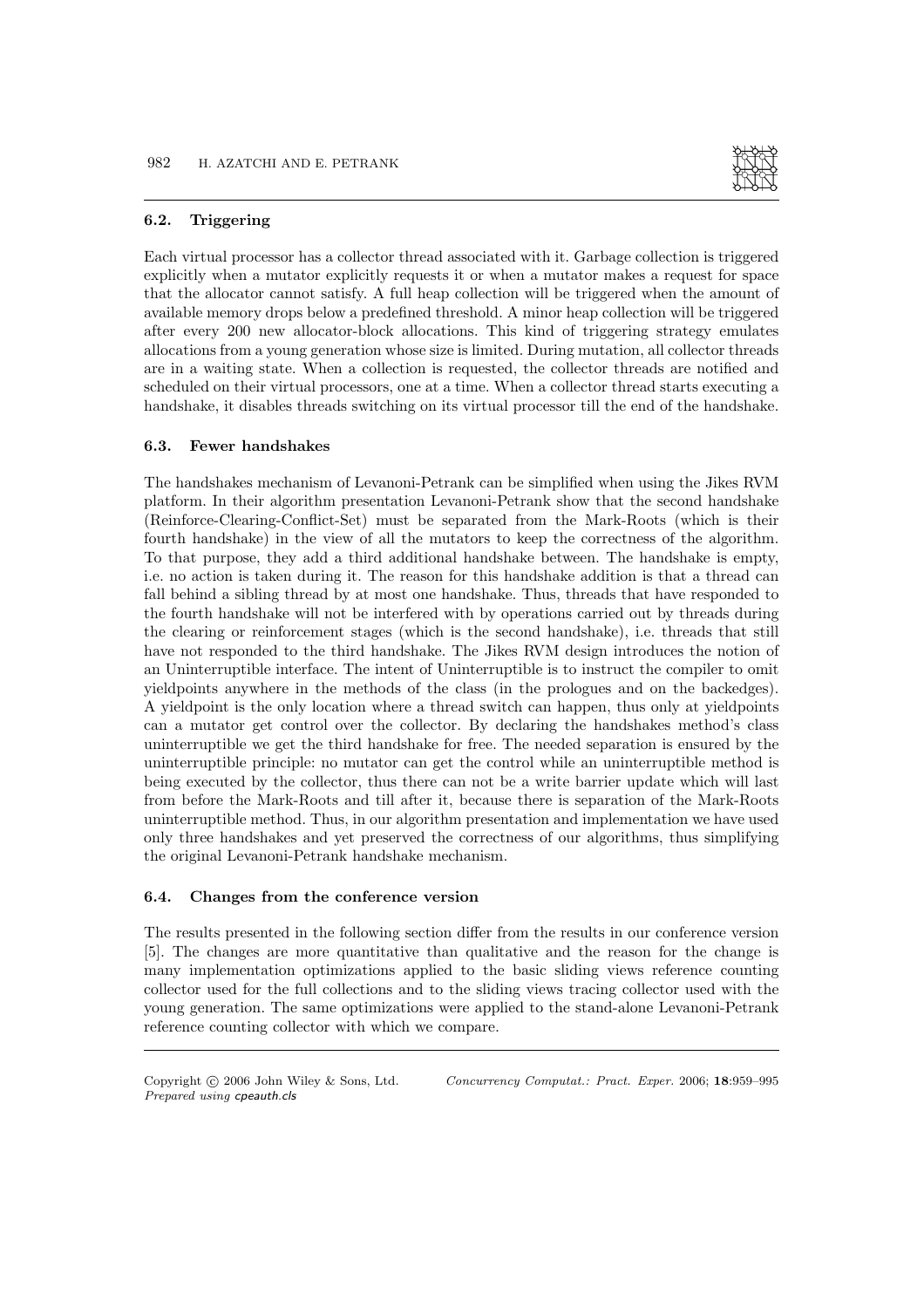

Changes include, for example, saving scanning an object's descendants. In the original implementation, a copy of the object was taken if it was not dirty, so that if it gets dirty during the scan, we still work on a stable copy of the object. Instead, we now work at the pointer level. After reading each pointer to a local variable, we check if the object is still not dirty. In the vast majority of the checks, the object's dirty bit is not modified during the scan of the object and thus making the copy of the object may be spared. In the seldom case that the object does get dirty while scanning, we move to scan the next pointer from the logged copy of that object. Other changes include improvements to the use of bitmaps (mark bits, reference counts, etc.), a change to the order of operations to improve locality, and other implementation improvements.

# 7. Results

We have taken measurements on a 4-way IBM Netfinity 8500R server with a 550MHz Intel Pentium III Xeon processor and 2GB of physical memory. The benchmarks we used were the SPECjvm98 benchmark suite and the SPECjbb2000 benchmark. These benchmarks are described in detail in SPEC's Web site [42]. We tested our new collectors against the Jikes RVM concurrent collector distributed with the Jikes RVM package reported by Bacon et al [6]. The Jikes RVM concurrent collector is an advanced on-the-fly pure reference-counting collector and it is also an on-the-fly collector in which the mutators are only very loosely synchronized with the collector, allowing very low pause times. We also compared the generational collector against the Levanoni-Petrank reference counting collector, from which the generational collector was constructed. Finally, we discuss the generational behavior of the different benchmarks (7.5) and the tuning of parameters (7.6), namely we discuss the chosen size of the young generation. We stress that the measurements are somewhat different from the conference version as explained in Section 6.4 above.

# 7.1. Testing procedure

We used the benchmark suite using the test harness, performing standard automated runs of all the benchmarks in the suite. Our standard automated run runs each benchmark five times for each of the JVM's involved (each implementing a different collector). The final measurement is the average of all these five runs. To get an additional multithreaded benchmark, we have also modified the 227 mtrt benchmark from the SPECjvm98 suite to run with a varying number of threads. We measured its run with 2, 4, 6, 8 and 10 threads.

In order to understand better the behavior of these collectors under tight and relaxed conditions, we tested them on varying heap sizes. For the SPECjvm98 suite, we started with a 32MB heap size and extended the sizes by 8MB increments until a final large size of 96MB. For SPECjbb2000 we used larger heaps, as reported in the graphs.

Experience led us to choose 200 allocator-blocks as the amount of block allocations needed in order to trigger minor collection, where block size is 16KBytes, i.e. the size of the young generation is about 3MBytes (200 multiply 16KBytes). This was best for most benchmarks. Also, a good triggering for initiating a major (full) collection was when the heap's live objects

Copyright © 2006 John Wiley & Sons, Ltd. Concurrency Computat.: Pract. Exper. 2006; 18:959-995 Prepared using cpeauth.cls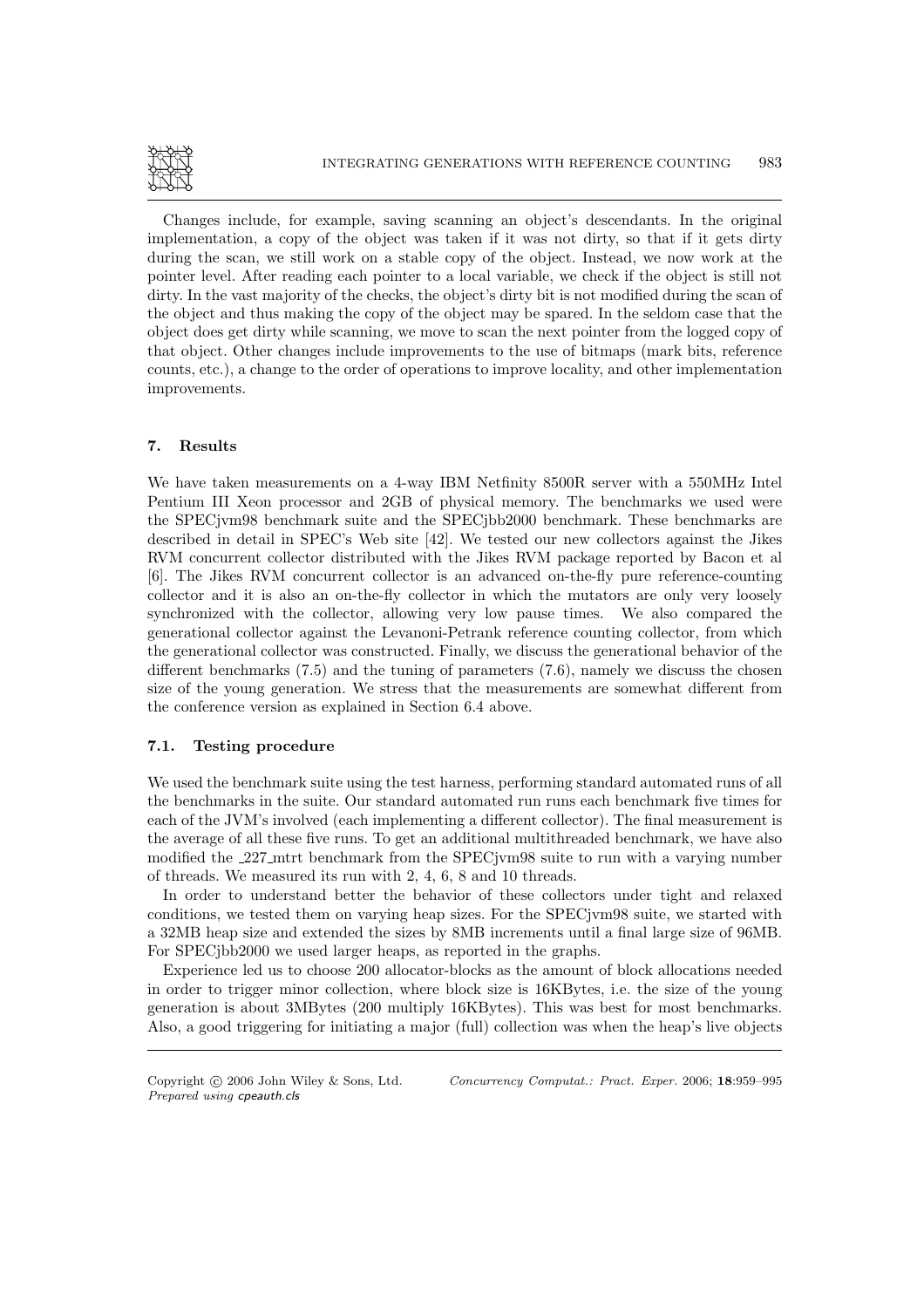



Figure 18. Running time ratios (Jikes-Concurrent/Generational) for the SPECjvm98 suite with varying heap sizes. Results on a multiprocessor

filled 75% of it. Otherwise, the collector may not be able to free space before the program threads consume the whole heap and then the throughput and latency deteriorate.

# 7.2. Server measurements

#### 7.2.1. The SPECjvm98 benchmarks

The SPECjvm98 benchmarks (and so also the 227 mtrt modified benchmark) provide a measure of the elapsed running time which we report. We report in figure 18 the running time ratio of our collector and the Jikes RVM concurrent collector. The higher the number, the better our collector performs. In particular, a value above 1 means our collector outperforms the Jikes RVM concurrent collector.

We ran each of the SPEC jvm98 benchmarks on a multiprocessor, allowing a designated processor to run the collector thread. We report these results in figure 18. These results demonstrate performance when the system is not busy and the collector may run concurrently on an idle processor. In practically all measurements, our collector did better than the Jikes RVM concurrent collector, with an improvement of up to 50% for 202 jess on small heaps.

The behavior of the collector on a busy system may be tested when the number of application threads exceeds the number of (physical) processors. A special case is when the JVM is run on

Copyright © 2006 John Wiley & Sons, Ltd. Concurrency Computat.: Pract. Exper. 2006; 18:959-995 Prepared using cpeauth.cls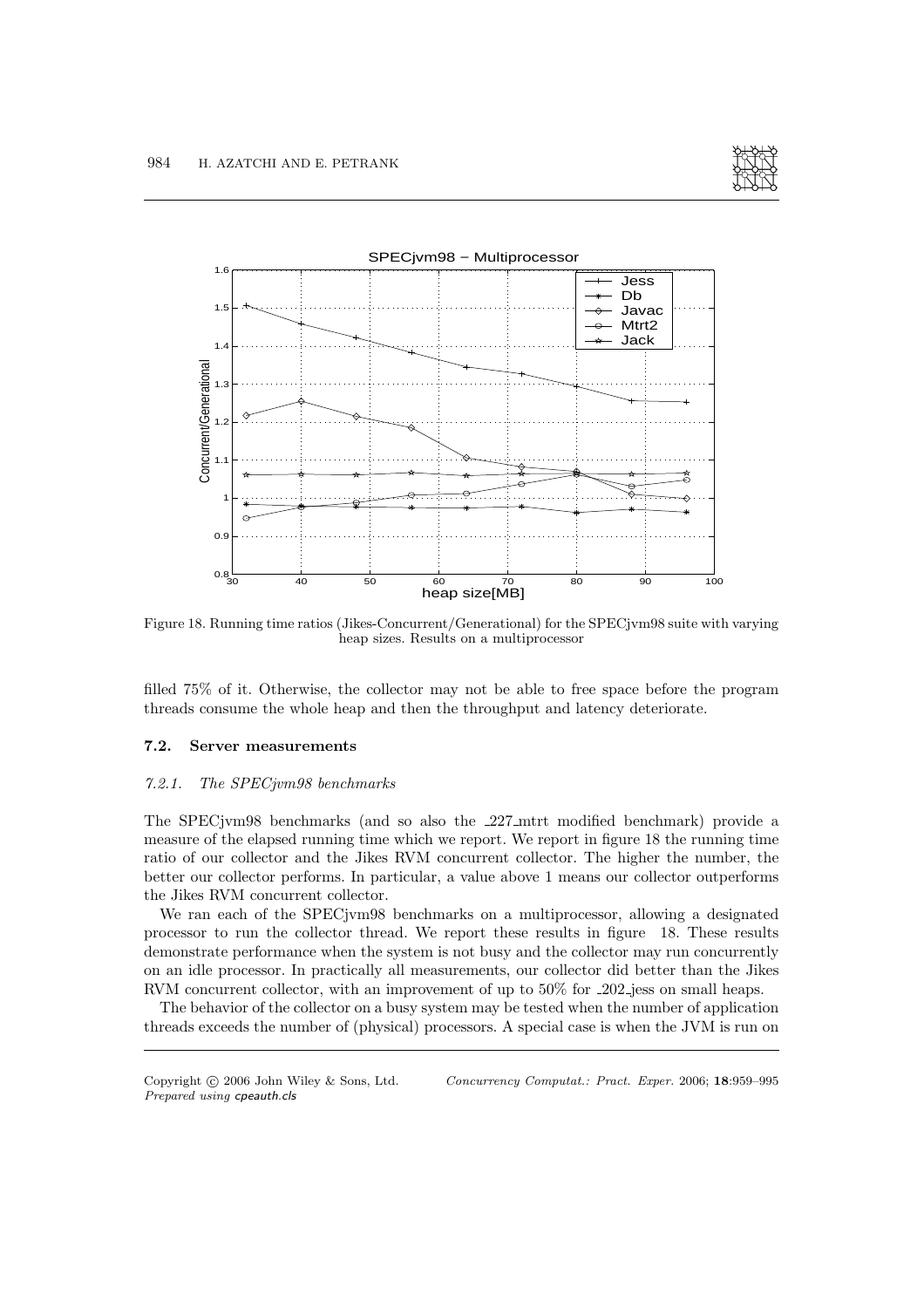



Figure 19. Running time ratio (Jikes-Concurrent/Generational) for the 227 mtrt benchmarks on a multiprocessor.

a uniprocessor. In these cases, the efficiency of the collector is important: the throughput may be harmed when the collector spends a lot of CPU time. A similar effect is obtained with the modified 227 mtrt benchmark when run with 4, 6, 8, and 10 threads on a 4-way multiprocessor. The throughput measurements for the modified 227 mtrt benchmark are reported in figure 19. The measurements show an improved performance for almost all parameters with typical to large heaps, with the highest improvement being 18% for 227 mtrt with 8 threads and heap size 40MBytes.

# 7.2.2. The SPECjbb2000 benchmark

The results of SPECjbb2000 are measured a bit differently. The run of SPECjbb2000 requires multi-phased run with increasing number of threads. Each phase lasts for two minutes with a ramp-up period of half a minute before each phase. Again, we report the ratio between the results of the collectors. Here the result is throughput and not running-time. For clarity of representation, we report the inverse ratio, i.e., the throughput of the generational collector divided by the throughput of the original collector, so that higher ratios show better performance of our collector, and ratios larger than 1 imply our collector outperforming the Jikes RVM concurrent collector. The measurements are reported for a varying number of threads (and varying heap sizes) in figures 20-21. When the system has no idle processor for

Copyright © 2006 John Wiley & Sons, Ltd. Concurrency Computat.: Pract. Exper. 2006; 18:959-995 Prepared using cpeauth.cls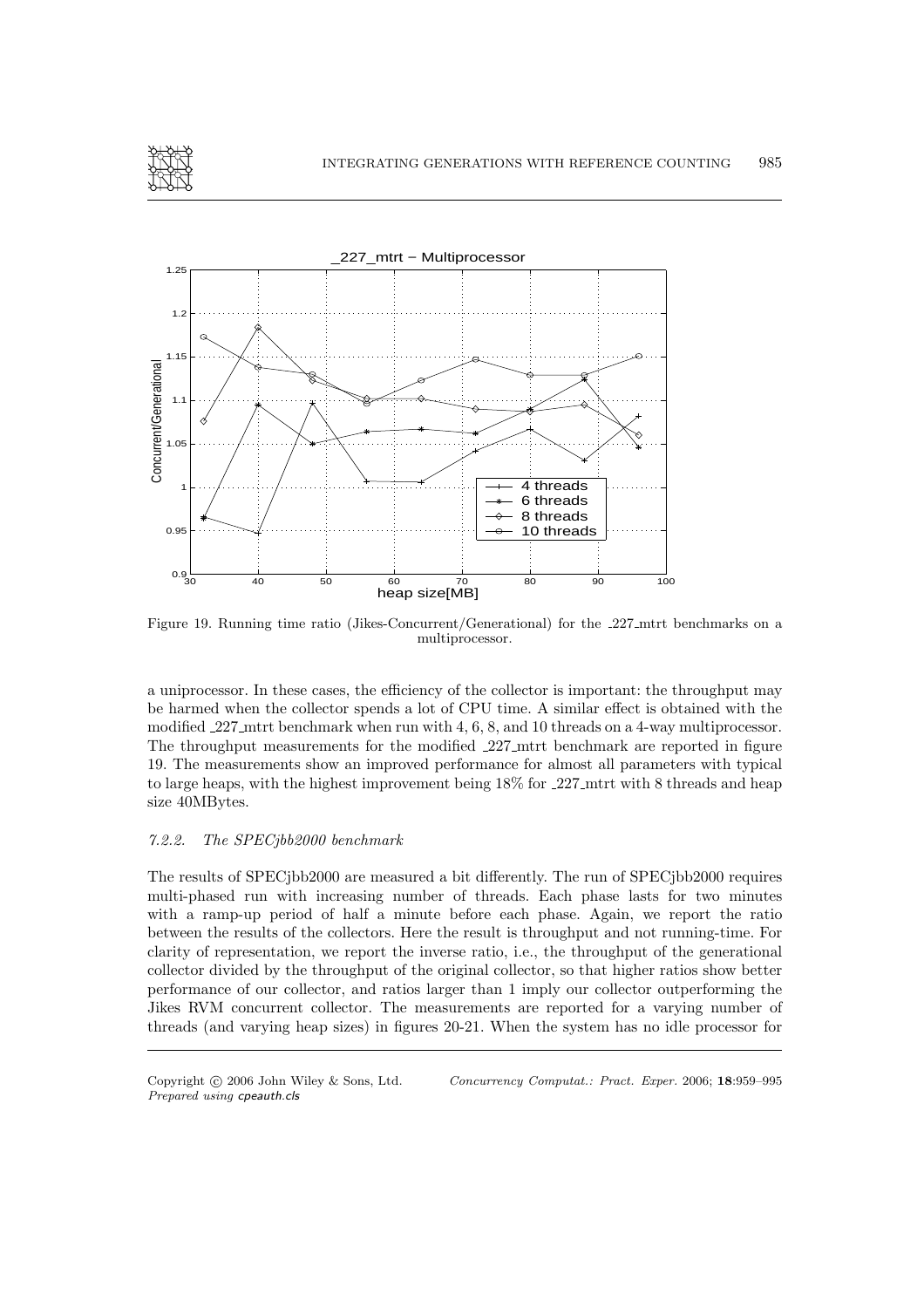



Figure 20. SPEC jbb2000 throughput ratios (Generational/Jikes-Concurrent) with 1-3 warehouses on a multiprocessor

the collector (4-8 warehouses), our collector clearly outperforms the Jikes RVM concurrent collector. The typical improvement is 50% and the highest improvement is 67%. In case of 1-3 warehouses, where the collector is free to run on an idle processor, our collector also performs better, especially with 3 warehouses. The general better performance may be attributed to the efficient write barrier. With three warehouses and tight heaps, the Jikes RVM concurrent collector is not fast enough to reclaim garbage and so the mutators sometimes are stalled trying to allocate an exhausted heap and must wait until the collector finishes and frees some space. This seldom happens with our fast generational collector.

#### 7.2.3. Pause times

The maximum pause times for the SPECjvm98 benchmarks and the SPECjbb2000 benchmark are reported in table I. The SPECjvm98 benchmarks were run with heap size 64MBytes and those of SPECjbb2000 (with 1,2,3 threads) with heap size 256MBytes. Note that if the number of threads exceed the number of processors, then long pause times appear because threads lose the CPU to other mutators or the collector. Hence the reported settings. It can be seen that the maximum pause times (see table I) are as low as those of the Jikes RVM concurrent collector and they are all below 5ms. The pause times measured in our algorithm as well as in

Copyright © 2006 John Wiley & Sons, Ltd. Concurrency Computat.: Pract. Exper. 2006; 18:959-995 Prepared using cpeauth.cls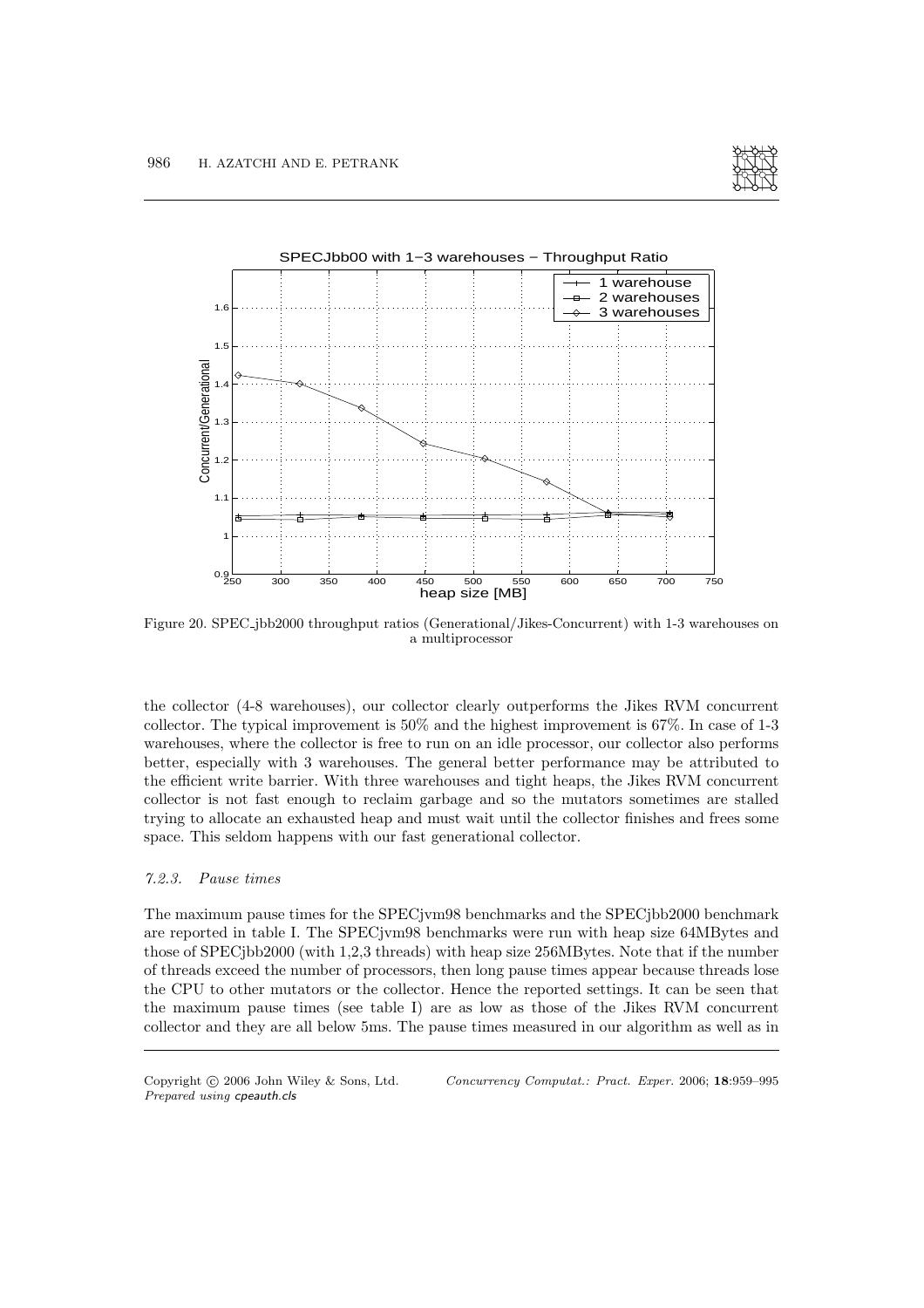

Figure 21. SPEC jbb2000 throughput ratios (Generational/Jikes-Concurrent) with 4-8 warehouses on a multiprocessor

Table I. Max pause time (msec) measurements for SPECjvm98 and SPECjbb2000 benchmarks on a multiprocessor. SPECjbb2000 was measured with 1, 2, and 3 warehouses.

| Collector        | 1ess                    | 1avac     | db | mtrt | iack | ibb-1 | $ibb-2$ | $ibb-3$ |
|------------------|-------------------------|-----------|----|------|------|-------|---------|---------|
| Generational     | 2.6                     | $\cdot$ . |    | i.   |      | ∠.ա   | ن.ر     |         |
| likes-Concurrent | $\Omega$ $\overline{z}$ | $2.8\,$   |    | i.   |      | ∠ա    |         | U.U     |

Bacon et al [6] were not sensitive to changes in heap sizes as long as the collectors satisfy the application's allocation requests.

# 7.3. Client measurements

As a sanity check, we have also measured our generational collector on a uniprocessor to check how it handles a client environment with the SPECjvm98 benchmark suite (the specifications of the uniprocessor configuration appear in Section 6 above). Both collectors were initially designed for a multiprocessor and are thus not best on this platform. Thus, these results should only be taken as a sanity check. The results are reported in figure 22. It turns out that

Copyright © 2006 John Wiley & Sons, Ltd. Concurrency Computat.: Pract. Exper. 2006; 18:959-995 Prepared using cpeauth.cls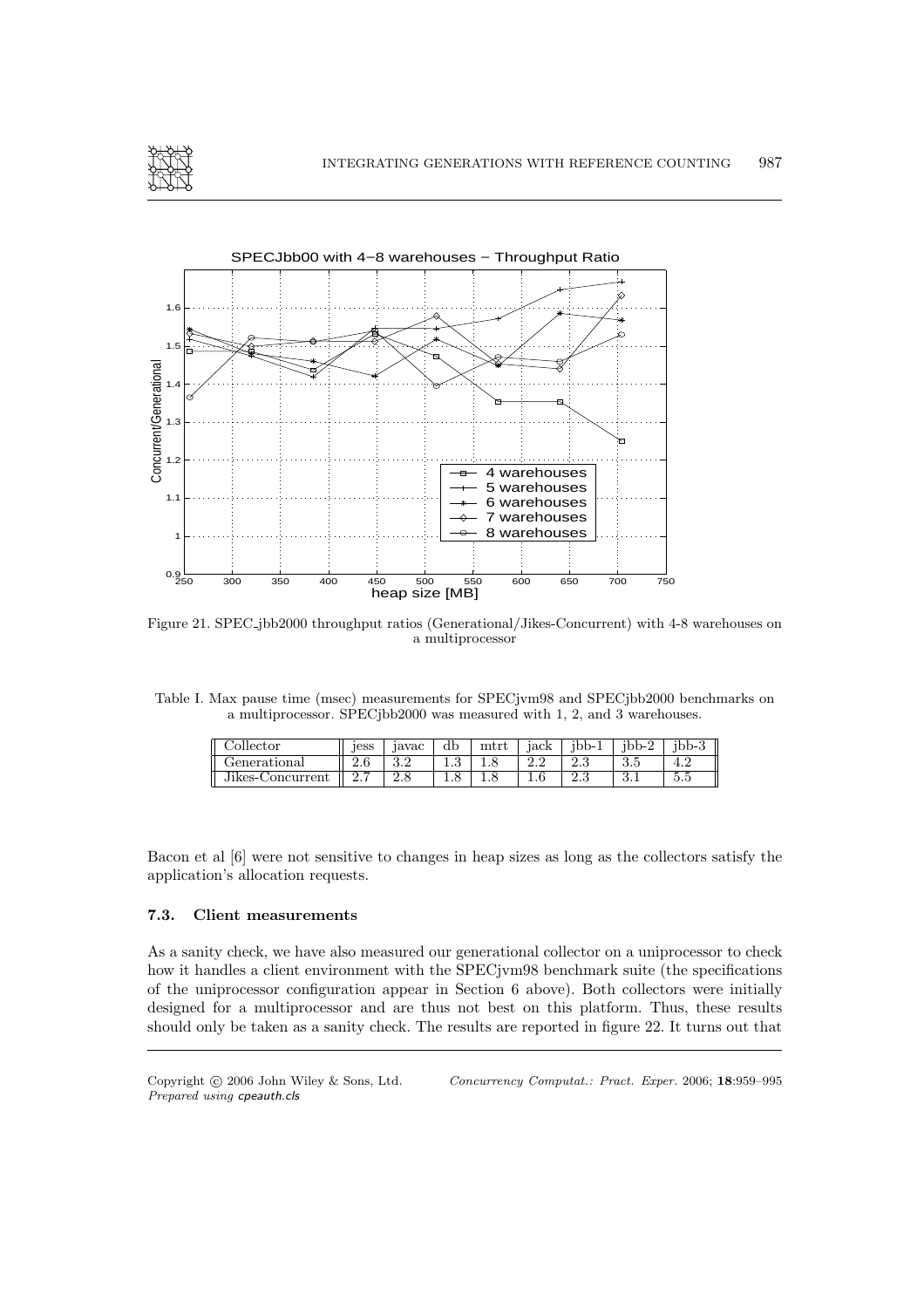



Figure 22. Running time ratios (Jikes-Concurrent/Generational) for the SPECjvm98 suite with varying heap sizes. Results for a uniprocessor.

the generational algorithm is better than the Jikes RVM concurrent collector in almost all tests. Note the large improvement of around 70% for the 202 jess benchmark.

# 7.4. Results against the original algorithm of Levanoni-Petrank

In this section we present the improvement of the generational algorithm throughput against the original on-the-fly reference-counting algorithm of Levanoni-Petrank. Namely, we compare the generational collector to the building block from which it was constructed. Our main multithreaded benchmark is the SPECjbb2000 benchmark. It can be seen in Figures 23 and 24 that the generational collector improves the throughput of the benchmark substantially, demonstrating its effectiveness. When used with the small-scale single threaded SPECjvm98 benchmarks, as can be seen from figures 25 and 26, there is no substantial difference between the collectors (less than 3%). With the multithreaded (yet, small scale) mtrt benchmark, generations win with large heaps and lose with tight ones. This shows the benefit of using generations with reference counting collectors.

Copyright © 2006 John Wiley & Sons, Ltd. Concurrency Computat.: Pract. Exper. 2006; 18:959-995 Prepared using cpeauth.cls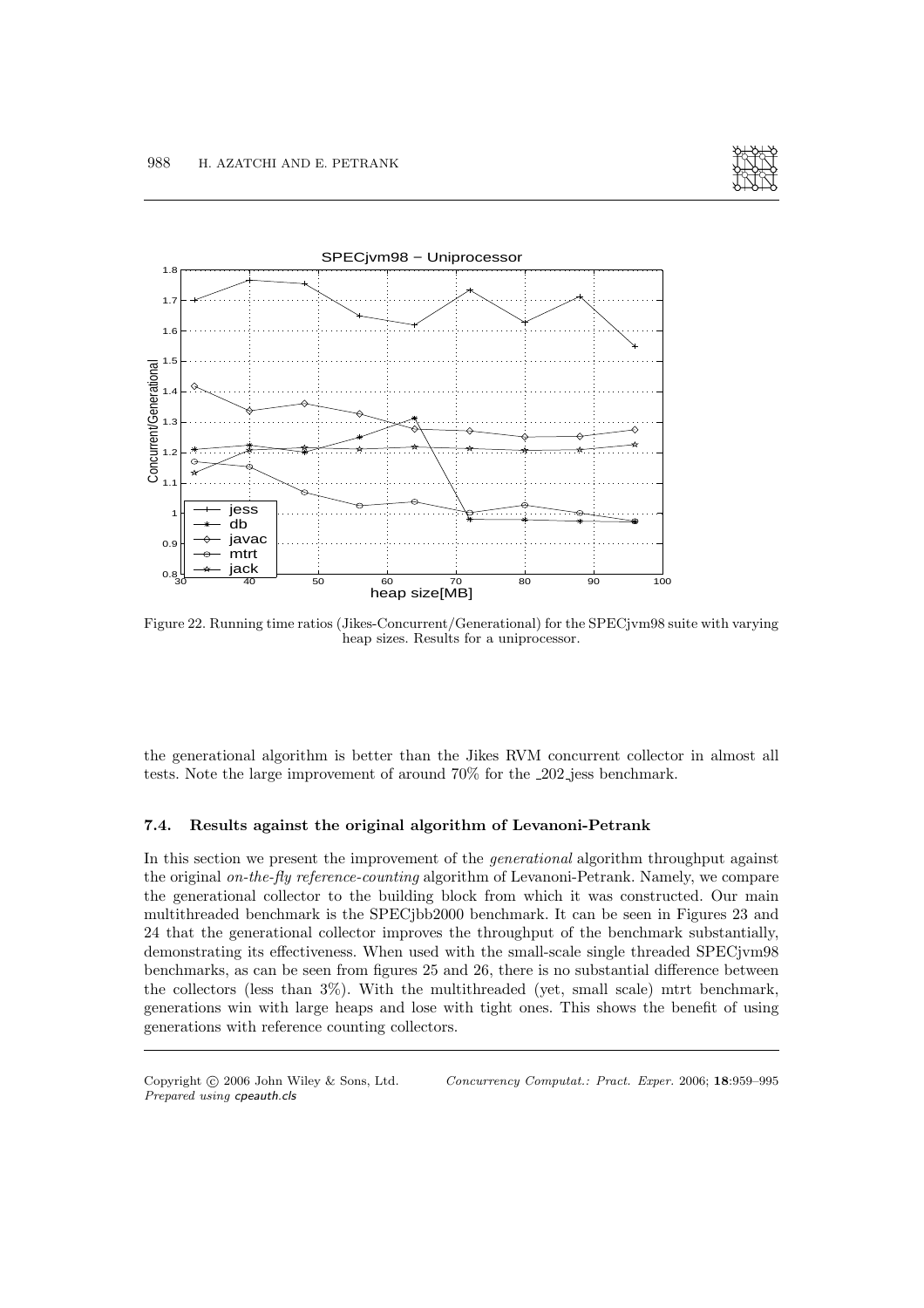



Figure 23. Throughput ratio (Generational/Levanoni-Petrank-Original-RC) for the SPECjbb2000 benchmark with 1-3 warehouses on a multiprocessor.

|  |  | Table II. Number of collections and their types at the original reference counting algorithm of |  |  |  |  |  |
|--|--|-------------------------------------------------------------------------------------------------|--|--|--|--|--|
|  |  | Levanoni and Petrank with a typical heap size of 64 megabytes                                   |  |  |  |  |  |

|                              |                     | Levanoni and Petrank<br>Original RC Collector |
|------------------------------|---------------------|-----------------------------------------------|
| Benchmark                    | $\operatorname{RC}$ | Tracing                                       |
| $-201$ <sub>compress</sub>   | 5                   | 5                                             |
| $-202$ jess                  | 10                  |                                               |
| $-209$ <sub>db</sub>         | 5                   | 10                                            |
| $-213$ -javac                |                     |                                               |
| $222$ <sub>-</sub> mpegaudio | 3                   |                                               |
| $-227$ _mtrt                 | 6                   | 3                                             |
| $-228$ -jack                 | 30                  | 2                                             |

Prepared using cpeauth.cls

Copyright © 2006 John Wiley & Sons, Ltd. Concurrency Computat.: Pract. Exper. 2006; 18:959-995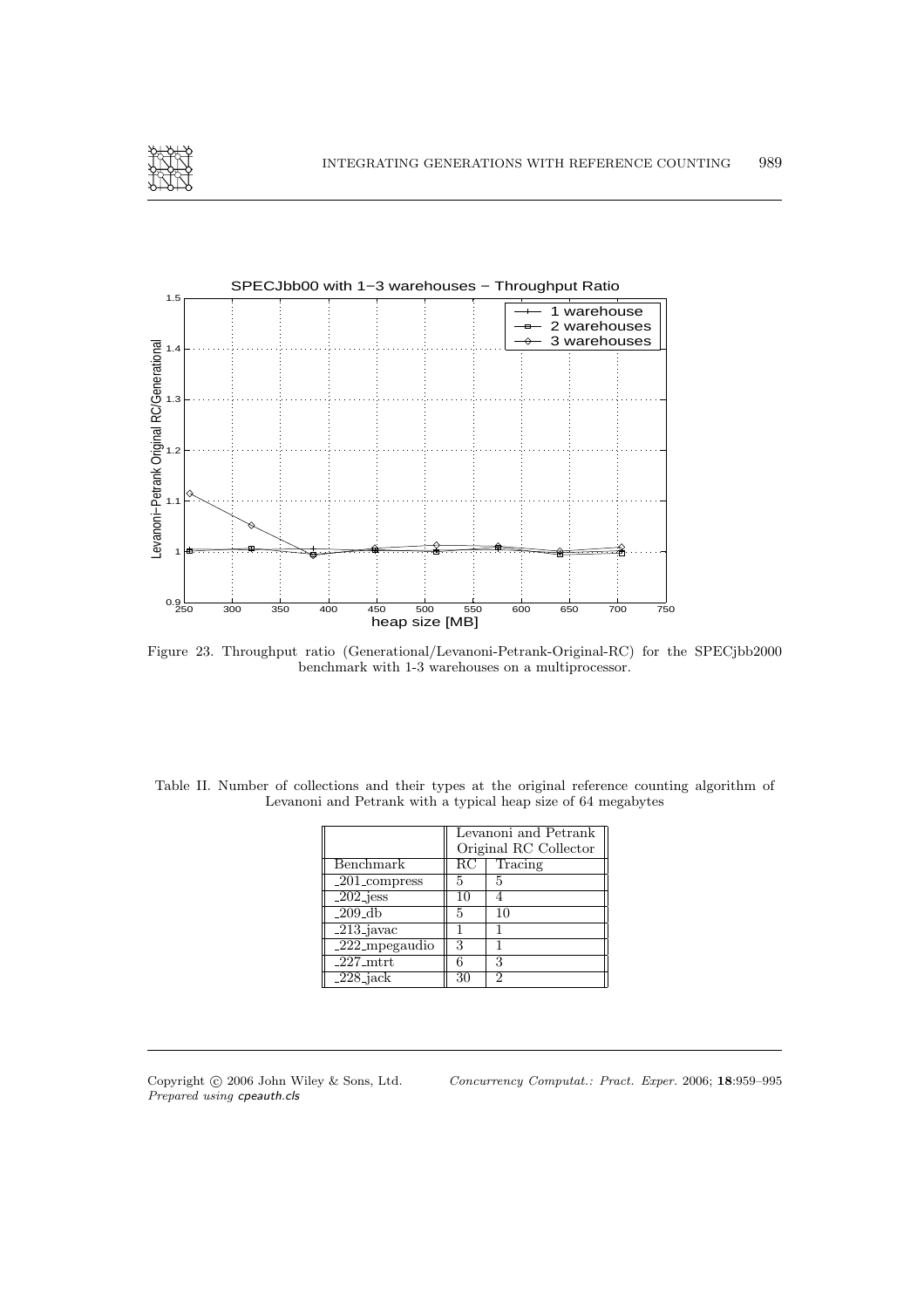



Figure 24. Throughput ratio (Generational/Levanoni-Petrank-Original-RC) for the SPECjbb2000 benchmark with 4-8 warehouses on a multiprocessor.

#### 7.5. The generational behavior of the benchmarks

We now measure benchmark properties that reflect their generational behavior. In particular, we measure how many objects are scanned during the collection, how many of them are scanned due to inter-generational pointers and what percentage of the objects are promoted. The complement of this number is the averaged percentage of the objects which are freed in every collection cycle (minor or major cycle).

Tables III and IV present the average of the real inter-generational pointers percentage (from all inter-generational candidate pointers) in each collection (minor as well as major) in a full run of each benchmark. Our candidate list consist mostly of modified objects in the old generation. Of-course, not all of them actually include inter-generational pointers. As can be seen in table III, for 201 compress, 202 jess, 213 javac, 222 mpegaudio, and 228 jack more than 20% of the total potential pointers scanned during the search for intergenerational pointers were actual inter-generational (for most heap sizes). To conclude from all benchmarks results a percentage result of around 20% is relatively good and is achieved by most benchmarks for almost all heap sizes. As the heap size increases the inter-generational pointer hit rate decreases probably due to the larger time interval between two collection cycles that lets more entries enter the potential inter-generational buffers. That can be a reason for

Copyright © 2006 John Wiley & Sons, Ltd. Concurrency Computat.: Pract. Exper. 2006; 18:959-995 Prepared using cpeauth.cls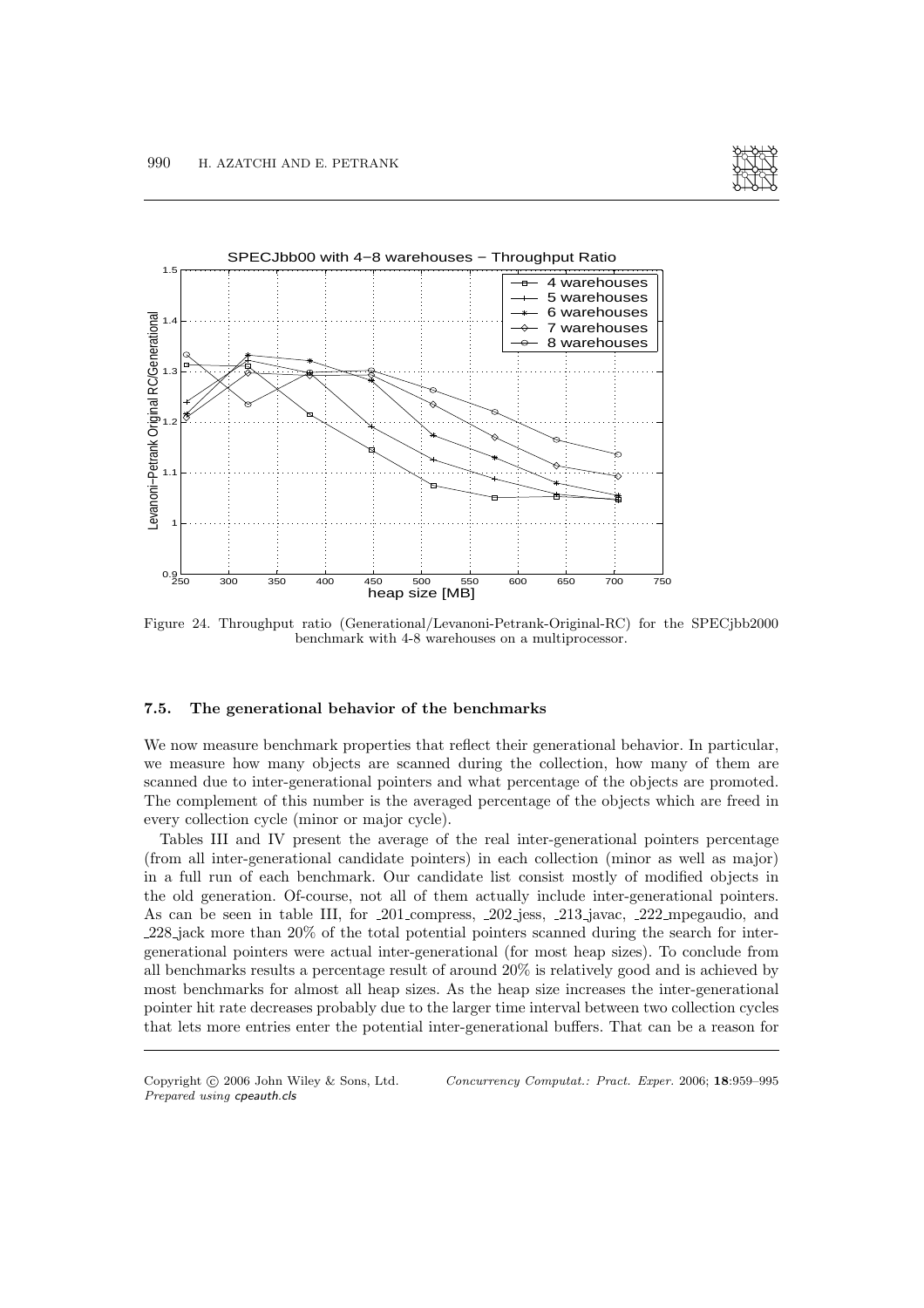



Figure 25. Running time ratios (Levanoni-Petrank-Original-RC/Generational) for the SPECjvm98 suite with varying heap sizes. Results on a multiprocessor

|  |  |  | Table III. The Percentage of actual inter-generational pointers among all inter-generational |  |  |
|--|--|--|----------------------------------------------------------------------------------------------|--|--|
|  |  |  | candidates scanned, as a function of varying heap size                                       |  |  |

| Heap Size | -201             | $-202$    | -213      | 222       | $-209$    | $-227$        | $-228$    |
|-----------|------------------|-----------|-----------|-----------|-----------|---------------|-----------|
|           | <b>_compress</b> | -jess     | -javac    | mpegaudio | _db       | $_{\rm mtrt}$ | -jack     |
| 32M       | 36.31\%          | 37.12\%   | 30.09%    | 47.40\%   | $10.31\%$ | 11.56%        | 28.47%    |
| 40M       | $36.30\%$        | $25.78\%$ | 25.13\%   | 47.44\%   | 12.15\%   | $12.90\%$     | 25.29%    |
| 48M       | $36.31\%$        | 21.95\%   | 20.92\%   | 47.44\%   | 12.18%    | $16.37\%$     | 22.61\%   |
| 56M       | 36.30%           | 19.08%    | 42.88%    | 47.41\%   | 12.18%    | $9.47\%$      | $19.86\%$ |
| 64M       | $36.31\%$        | 19.91%    | 20.45\%   | $47.41\%$ | 12.19%    | $9.22\%$      | 19.25%    |
| 72M       | 36.30%           | 18.31\%   | 19.62%    | 47.44\%   | 12.20\%   | 7.95%         | 18.34%    |
| 80M       | $36.29\%$        | 17.45\%   | 15.78%    | 47.44\%   | $12.23\%$ | 7.07%         | $18.51\%$ |
| 88M       | $36.31\%$        | 17.29%    | 17.00%    | 47.40%    | $12.31\%$ | $6.89\%$      | $18.28\%$ |
| 96M       | $36.31\%$        | 17.57%    | $17.00\%$ | 47.40%    | 12.18%    | $8.11\%$      | $19.07\%$ |

the relatively deterioration of several benchmarks throughput as the heap size increases (see for example figure 18).

Prepared using cpeauth.cls

Copyright © 2006 John Wiley & Sons, Ltd. Concurrency Computat.: Pract. Exper. 2006; 18:959-995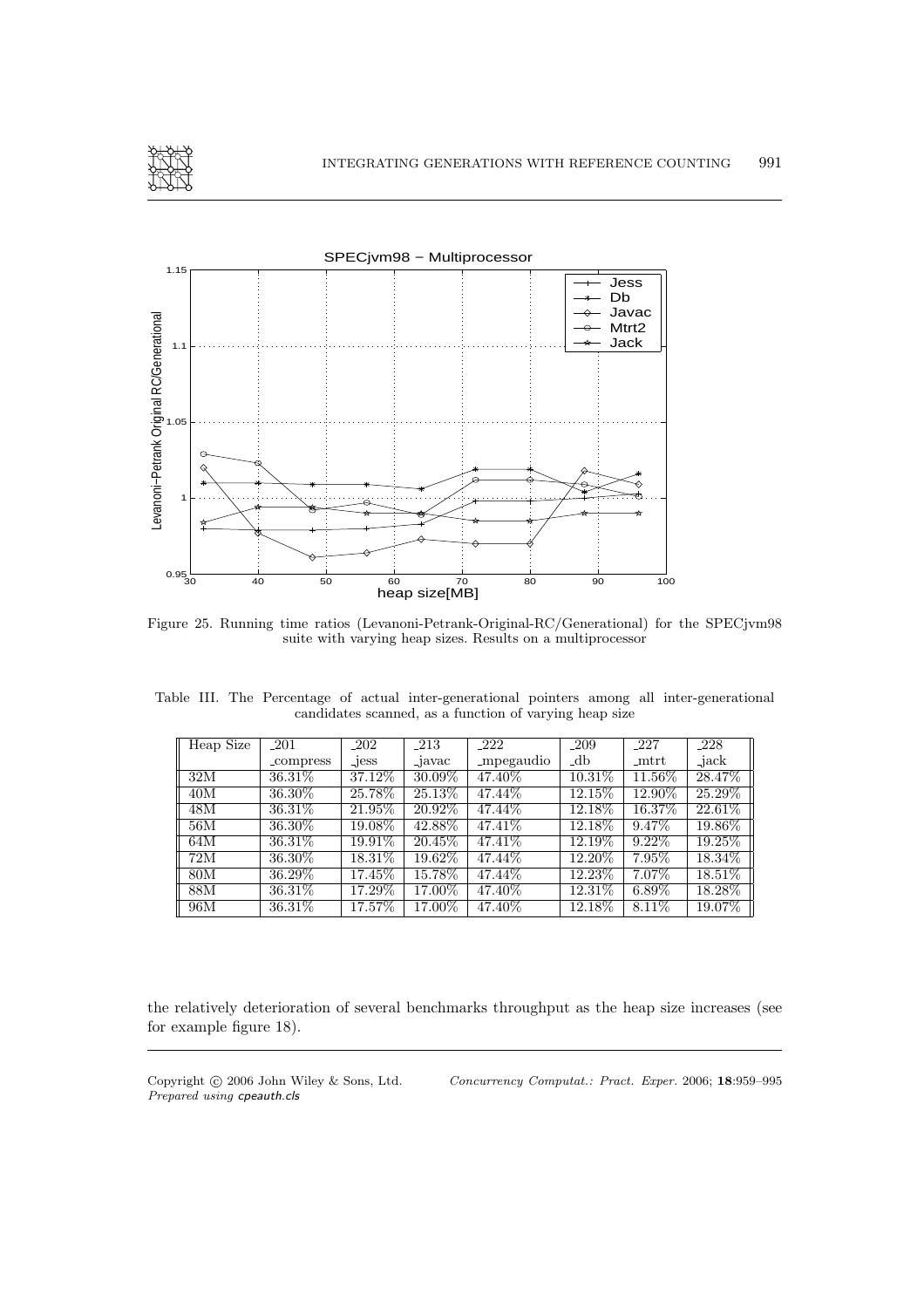



Figure 26. Running time ratio (Levanoni-Petrank-Original-RC/Generational) for the 227 mtrt benchmarks on a multiprocessor.

|  |  |  | Table IV. The Percentage of actual inter-generational pointers among all inter-generational |  |  |
|--|--|--|---------------------------------------------------------------------------------------------|--|--|
|  |  |  | candidates scanned for -227-mtrt - multiple threads, as a function of varying heap size     |  |  |

| Heap Size | 4 threads         | 6 threads | 8 threads | $\overline{10}$ threads |
|-----------|-------------------|-----------|-----------|-------------------------|
| 32M       | $\overline{12\%}$ | $12.2\%$  | $12\%$    | 12%                     |
| 40M       | 16.50%            | 17%       | $12\%$    | $12.2\%$                |
| 48M       | $11\%$            | 12%       | 16\%      | 12.7%                   |
| 56M       | 11\%              | $10\%$    | $6.3\%$   | 15.2%                   |
| 64M       | 14%               | $9\%$     | $7\%$     | $6.7\%$                 |
| 72M       | $11.5\%$          | $8.5\%$   | $6.5\%$   | $8.6\%$                 |
| 80M       | 10%               | $6\%$     | $7.6\%$   | $7.7\%$                 |
| 88M       | $9\%$             | $6.6\%$   | $6.3\%$   | 6.5%                    |
| 96M       | 10%               | $6.7\%$   | $5.2\%$   | 7.5%                    |

 $\begin{minipage}{.4\linewidth} \textbf{Copyright} \textbf{\textcircled{\textsc{}} 2006 John Wiley \textbf{\textcircled{\textsc{}} 80ns, Ltd.} \textbf{Prepared using \textbf{cpeauth} } \textbf{cls} \end{minipage}$ 

Concurrency Computat.: Pract. Exper. 2006; 18:959–995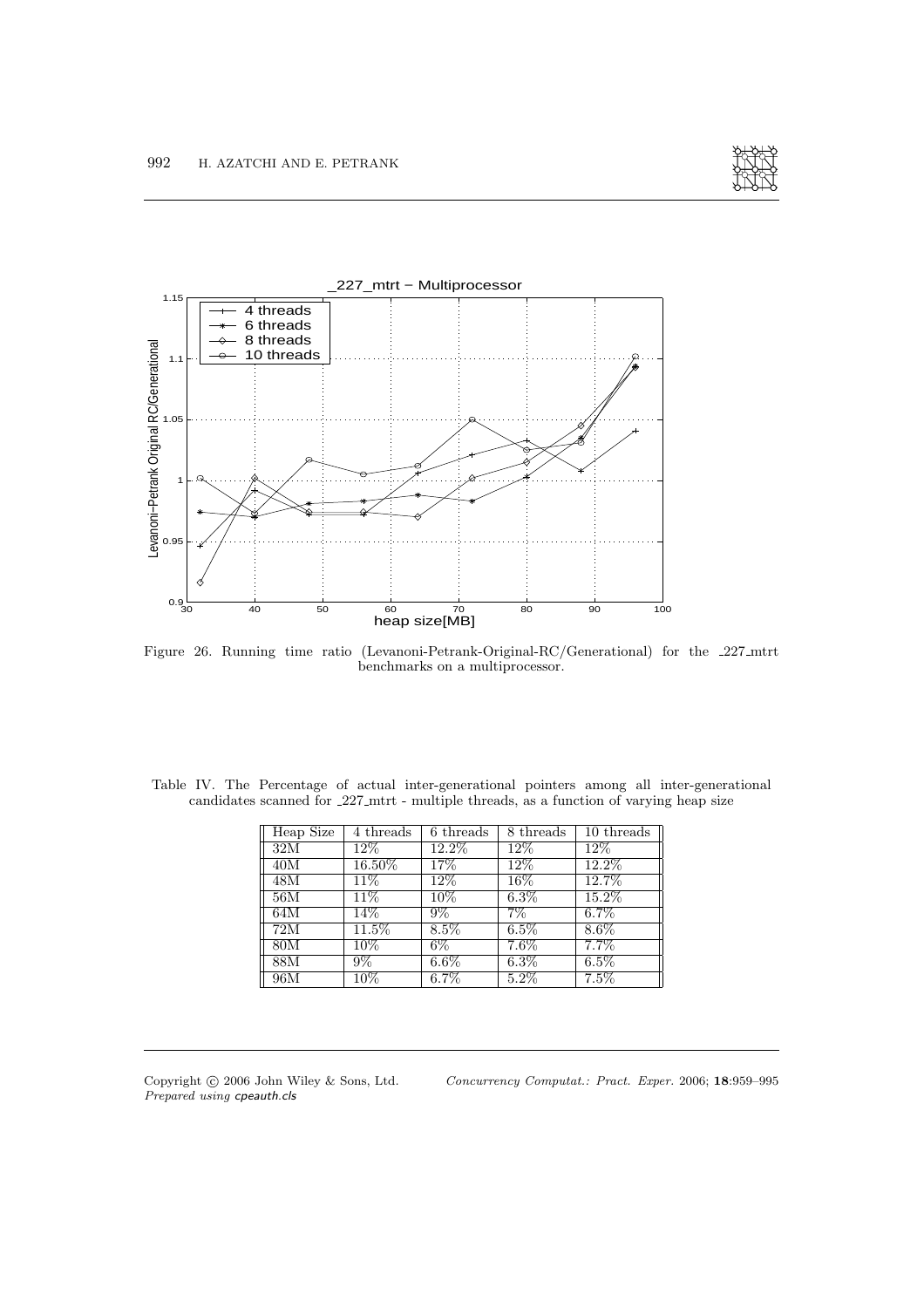

| Heap Size | -201      | $-202$   | -213      | 222       | $-209$   | $-227$        | $-228$     |
|-----------|-----------|----------|-----------|-----------|----------|---------------|------------|
|           | _compress | -jess    | -javac    | mpegaudio | _db      | $_{\rm mtrt}$ | -jack      |
| 32M       | 73.33%    | 25.47%   | 63.77%    | 29.16\%   | 30.63%   | 92.58%        | $20.99\%$  |
| 40M       | 73.32\%   | 22.89%   | $51.91\%$ | 29.12\%   | $9.59\%$ | 78.94%        | $14.54\%$  |
| 48M       | 73.33%    | 18.48%   | $43.56\%$ | 29.12\%   | $9.59\%$ | 59.29%        | $10.841\%$ |
| 56M       | 73.32\%   | $9.55\%$ | 36.02\%   | 29.12\%   | $9.59\%$ | 45.96%        | 8.958\%    |
| 64M       | 73.33%    | $6.93\%$ | 32.21\%   | 29.16\%   | $9.59\%$ | 40.10\%       | $12.29\%$  |
| 72M       | 73.32\%   | $1.15\%$ | 30.53%    | 29.12\%   | $9.59\%$ | 36.60%        | 8.37%      |
| 80M       | 73.30%    | $1.04\%$ | $29.25\%$ | 29.17\%   | $9.59\%$ | 28.75%        | $6.19\%$   |
| 88M       | 73.32\%   | $1.03\%$ | 33.74\%   | 29.16\%   | $9.59\%$ | 27.28\%       | 1.97%      |
| 96M       | 73.33%    | $1.03\%$ | 27.61\%   | 29.16\%   | $9.59\%$ | $24.06\%$     | 1.92%      |

Table V. The percentage of the promoted objects with respect to all newly created objects at each collection cycle (minor or major) with varying heap size

Table VI. The percentage of the promoted objects with respect to all newly created objects at each collection cycle (minor or major) with 227 mtrt - multiple threads, with varying heap size

| Heap Size        | 4 threads | 6 threads         | 8 threads         | $\overline{10}$ threads |
|------------------|-----------|-------------------|-------------------|-------------------------|
| 32M              | $73\%$    | $83\%$            | 84\%              | $86\%$                  |
| 40M              | $56\%$    | 70%               | 84%               | 56%                     |
| $\overline{48M}$ | 44%       | 59%               | 63%               | 56%                     |
| 56M              | 39%       | 56%               | 36%               | 54%                     |
| 64M              | 28%       | 37%               | 34%               | 44\%                    |
| 72M              | $15\%$    | $\overline{28\%}$ | $\overline{27\%}$ | $36\%$                  |
| 80M              | $9\%$     | 18%               | $\overline{20\%}$ | $30\%$                  |
| 88M              | $9\%$     | $22\%$            | 24%               | 20%                     |
| 96M              | $9\%$     | 13%               | 20%               | 23\%                    |

Tables V and VI present the averaged percentage of objects which are promoted in each collection (minor or major) in a full benchmark run. As can be seen in table V, objects do not tend to die young in 201 compress and in 227 mtrt (70% and 40% promotion percentage, respectively). The benchmark 201 compress is not very interesting from a memory management point of view. The benchmark 227 mtrt has a unique allocation behavior. It starts by allocating a large volume of objects that are kept until the end of the program. After that the program has a generational behavior, with most allocated objects tending to die young. More on the behavior of SPECjvm98 benchmarks may be found in [19]. More on various parameters of 227 mtrt including a non-standard variation of the number of threads appear in table VI. This measurement can give some intuition on the best choice of the young generation size (see section 7.6). With most of the other applications almost all objects die young with most of the heap sizes tried.

Prepared using cpeauth.cls

Copyright © 2006 John Wiley & Sons, Ltd. Concurrency Computat.: Pract. Exper. 2006; 18:959-995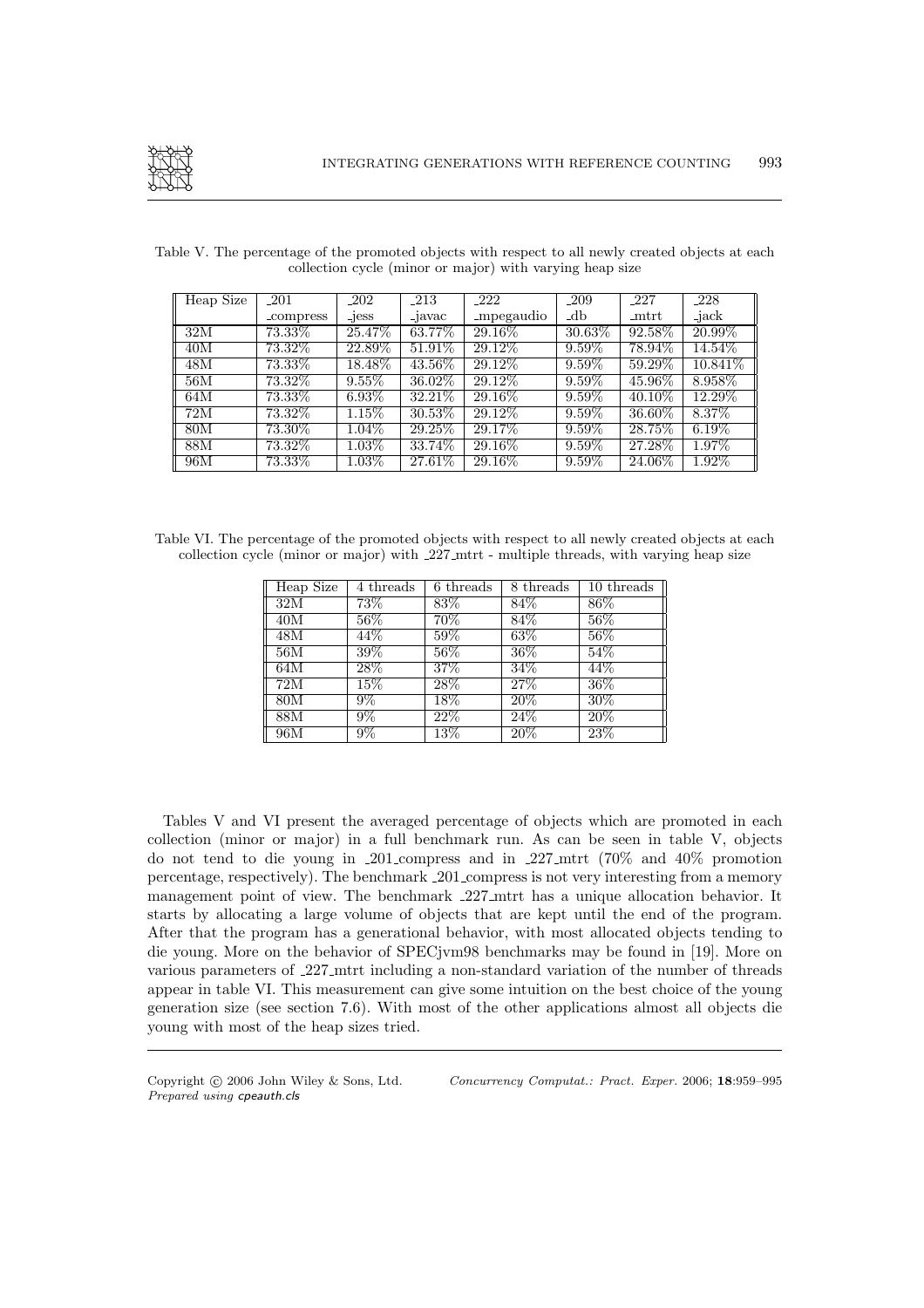



Figure 27. Running time ratios (Jikes-Concurrent/Generational) of SPEC jvm98 on a multiprocessor with varying minor generation size.

# 7.6. Tuning the size of the young generation

Finally, we compare various sizes for the young generation in figures 27-29. We compare the sizes of 150, 250, and 350 blocks as possible alternatives for the size of the young generation. Our allocator block size is 16Kbytes, thus the possible alternatives for the size of the young generation are 2.5, 4, and 6 megabytes. The results do not point a single best size for all benchmarks, and do not show a major difference between the running times. Some benchmarks are slightly better with larger young generation, i.e. trigger of minor collection for every 350 allocator blocks allocation while other benchmarks are better with smaller young generation, i.e. trigger of minor collection for every 150 allocator blocks allocation . We have concluded that the best averaged performance (over all benchmarks) is obtained by taking a compromise value for the young generation size of about 3.5 megabytes or 200 allocator blocks. We used this size of young generation for all runs.

#### 8. Conclusions

We have presented a design and implementation of a generational reference counting collector. Our building blocks were the sliding views garbage collectors and the resulting collector is on-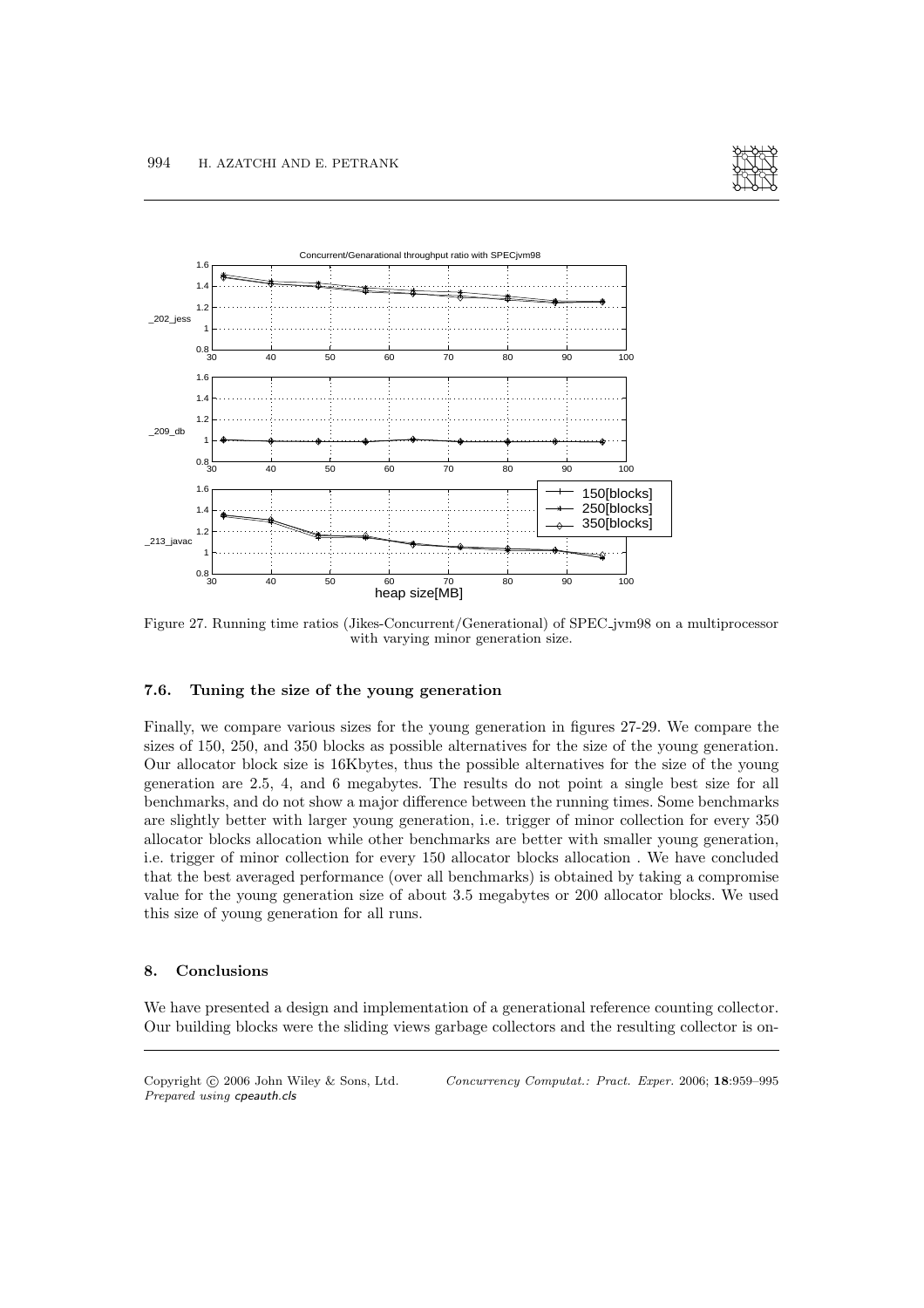



Figure 28. Running time ratios (Jikes-Concurrent/Generational) of SPEC jvm98 on a multiprocessor with varying minor generation size.

the-fly with pause times of several milliseconds. We have used reference counting for the full collection and tracing for the young generation. This choice of collectors matches the typical high percentage of dead objects in the young generation and low percentage of dead objects in the old generation.

The collector was implemented on the Jikes RVM and was run on a 4-way IBM Netfinity server. Measurements against the Jikes RVM concurrent collector and against the original algorithm of Levanoni and Petrank show a large improvement in throughput and the same low pause times.

# 9. Acknowledgments

We thank Harel Paz for useful discussions and for his help in the measurements. We thank the anonymous referees for their most useful remarks.

## REFERENCES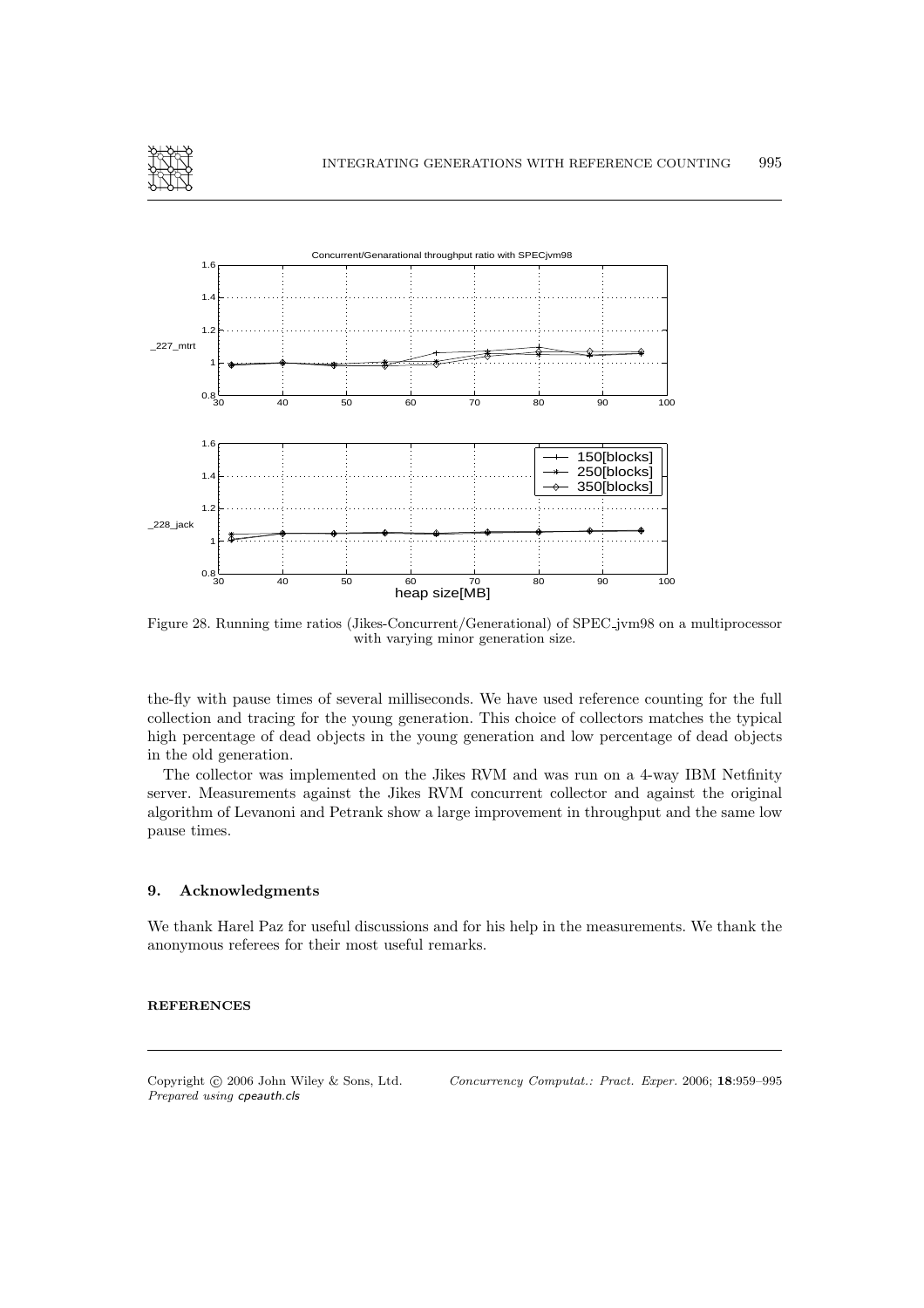



Figure 29. Running time ratios (Jikes-Concurrent/Generational) of 227 mtrt on a multiprocessor with varying minor generation size.

- 1. Alfred V. Aho, Brian W. Kernighan, and Peter J. Weinberger. The AWK Programming Language. Addison-Wesley, 1988.
- 2. Bowen Alpern, C. R. Attanasio, Anthony Cocchi, Derek Lieber, Stephen Smith, Ton Ngo, John J. Barton, Susan Flynn Hummel, Janice C. Sheperd, and Mark Mergen. Implementing Jalapeño in Java. In OOPSLA'99 ACM Conference on Object-Oriented Systems, Languages and Applications, volume 34(10) of ACM SIGPLAN Notices, pages 314–324, Denver, CO, October 1999. ACM Press.
- 3. Andrew W. Appel, John R. Ellis, and Kai Li. Real-time concurrent collection on stock multiprocessors. ACM SIGPLAN Notices, 23(7):11–20, 1988.
- 4. Hezi Azatchi, Yossi Levanoni, Harel Paz, and Erez Petrank. An on-the-fly mark and sweep garbage collector based on sliding view. In OOPSLA [35].
- 5. Hezi Azatchi and Erez Petrank. Integrating generations with advanced reference counting garbage collectors. In Proceedings of the Compiler Construction: 12th International Conference on Compiler Construction, CC 2003, volume 2622 of Lecture Notes in Computer Science, pages 185 – 199, Warsaw, Poland, May 2003. Springer-Verlag Heidelberg.
- 6. David F. Bacon, Clement R. Attanasio, Han B. Lee, V. T. Rajan, and Stephen Smith. Java without the coffee breaks: A nonintrusive multiprocessor garbage collector. In Proceedings of SIGPLAN 2001 Conference on Programming Languages Design and Implementation, ACM SIGPLAN Notices, Snowbird, Utah, June 2001. ACM Press.
- 7. Henry G. Baker. List processing in real-time on a serial computer. Communications of the ACM, 21(4):280–94, 1978. Also AI Laboratory Working Paper 139, 1977.
- 8. Henry G. Baker. Minimising reference count updating with deferred and anchored pointers for functional data structures. ACM SIGPLAN Notices, 29(9), September 1994.
- 9. Katherine Barabash, Yoav Ossia, and Erez Petrank. Mostly concurrent garbage collection revisited. In OOPSLA [35].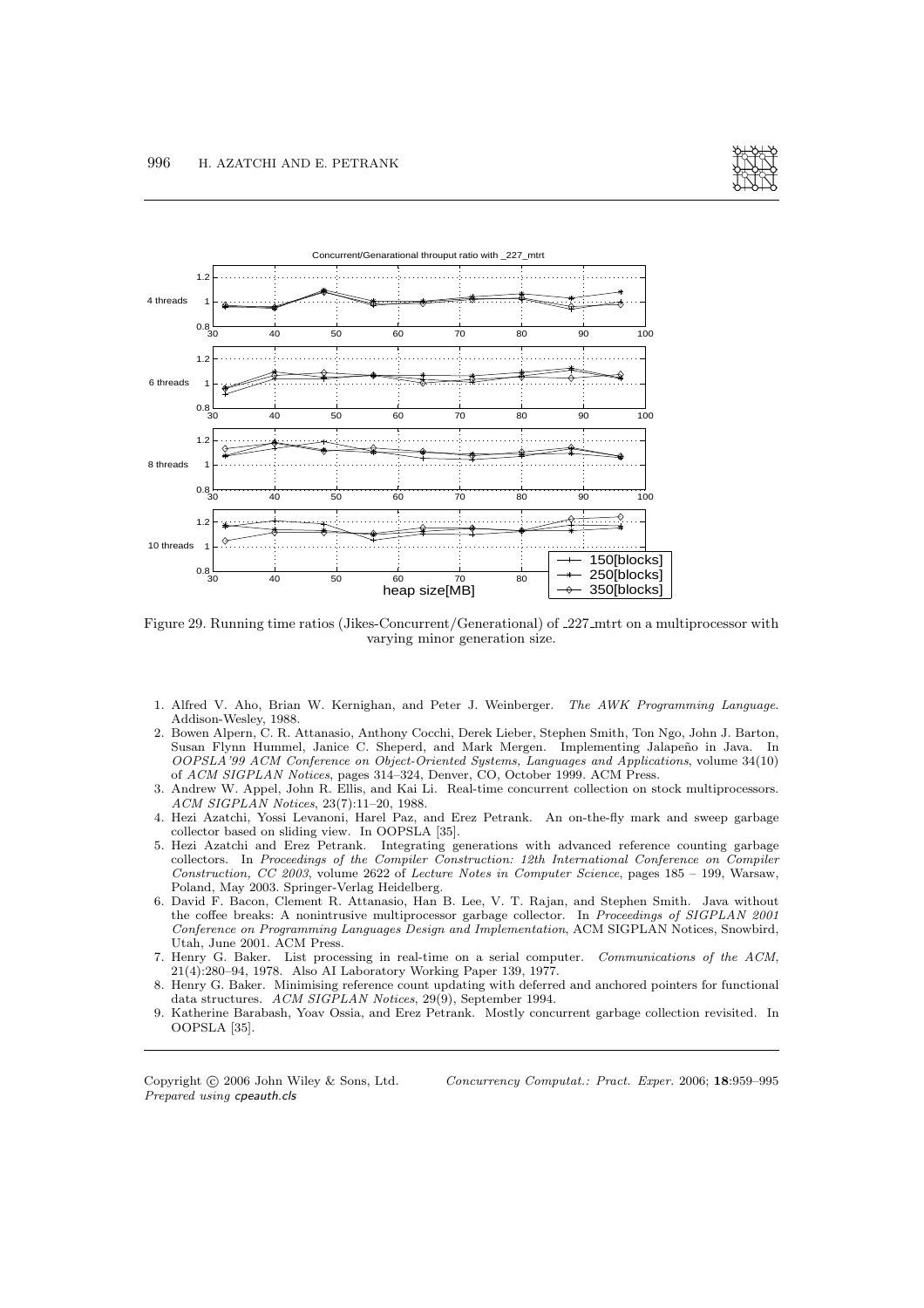- 10. Stephen M. Blackburn and Kathryn S. McKinley. Ulterior reference counting: Fast garbage collection without a long wait. In OOPSLA [35].
- 11. Hans-Juergen Boehm, Alan J. Demers, and Scott Shenker. Mostly parallel garbage collection. ACM SIGPLAN Notices, 26(6):157–164, 1991.
- 12. Hans-Juergen Boehm and Mark Weiser. Garbage collection in an uncooperative environment. Software Practice and Experience, 18(9):807–820, 1988.
- 13. C. J. Cheney. A non-recursive list compacting algorithm. Communications of the ACM, 13(11):677–8, November 1970.
- 14. George E. Collins. A method for overlapping and erasure of lists. Communications of the ACM, 3(12):655– 657, December 1960.
- 15. Alan Demers, Mark Weiser, Barry Hayes, Daniel G. Bobrow, and Scott Shenker. Combining generational and conservative garbage collection: Framework and implementations. In Conference Record of the Seventeenth Annual ACM Symposium on Principles of Programming Languages, ACM SIGPLAN Notices, pages 261–269, San Francisco, CA, January 1990. ACM Press.
- 16. John DeTreville. Experience with concurrent garbage collectors for Modula-2+. Technical Report 64, DEC Systems Research Center, Palo Alto, CA, August 1990.
- 17. John DeTreville. Experience with garbage collection for modula-2+ in the topaz environment. In Eric Jul and Niels-Christian Juul, editors, OOPSLA/ECOOP '90 Workshop on Garbage Collection in Object-Oriented Systems, Ottawa, October 1990.
- 18. L. Peter Deutsch and Daniel G. Bobrow. An efficient incremental automatic garbage collector. Communications of the ACM, 19(9):522–526, September 1976.
- 19. Sylvia Dieckmann and Urs Hölzle. A study of the allocation behaviour of the SPECjvm98 Java benchmarks. In Eric Jul, editor, Proceedings of 12th European Conference on Object-Oriented Programming, ECOOP98, volume 1445 of Lecture Notes in Computer Science, pages 92–115, Brussels, July 1998. Springer-Verlag.
- 20. Edsgar W. Dijkstra, Leslie Lamport, A. J. Martin, C. S. Scholten, and E. F. M. Steffens. On-the-fly garbage collection: An exercise in cooperation. Communications of the ACM, 21(11):965–975, November 1978.
- 21. Robert Dimpsey, Rajiv Arora, and Kean Kuiper. Java server performance: A case study of building efficient, scalable JVMs. IBM Systems Journal, 39(1):151-174, 2000.
- 22. Damien Doligez and Georges Gonthier. Portable, unobtrusive garbage collection for multiprocessor systems. In Conference Record of the Twenty-first Annual ACM Symposium on Principles of Programming Languages, ACM SIGPLAN Notices, Portland, OR, January 1994. ACM Press.
- 23. Damien Doligez and Xavier Leroy. A concurrent generational garbage collector for a multi-threaded implementation of ML. In Conference Record of the Twentieth Annual ACM Symposium on Principles of Programming Languages, ACM SIGPLAN Notices, pages 113–123. ACM Press, January 1993.
- 24. Tamar Domani, Elliot Kolodner, and Erez Petrank. A generational on-the-fly garbage collector for Java. In Proceedings of SIGPLAN 2000 Conference on Programming Languages Design and Implementation, ACM SIGPLAN Notices, Vancouver, June 2000. ACM Press.
- 25. Tamar Domani, Elliot Kolodner, and Erez Petrank. A generational on-the-fly garbage collector for Java. Technical Report 88.385, IBM Haifa Research Laboratory, 2000. Fuller version of [24].
- 26. Shinichi Furusou, Satoshi Matsuoka, and Akinori Yonezawa. Parallel conservative garbage collection with fast allocation. In Paul R. Wilson and Barry Hayes, editors, OOPSLA/ECOOP '91 Workshop on Garbage Collection in Object-Oriented Systems, Addendum to OOPSLA'91 Proceedings, October 1991.
- 27. Adele Goldberg and D. Robson. Smalltalk-80: The Language and its Implementation. Addison-Wesley, 1983.
- 28. Richard L. Hudson and J. Eliot B. Moss. Sapphire: copying garbage collection without stopping the world. Concurrency and Computation: Practice and Experience, 15(3-5):223–261, 2003.
- 29. Richard E. Jones. Garbage Collection: Algorithms for Automatic Dynamic Memory Management. Wiley, Chichester, July 1996. With a chapter on Distributed Garbage Collection by R. Lins.
- 30. Yossi Levanoni and Erez Petrank. A scalable reference counting garbage collector. Technical Report CS–0967, Technion — Israel Institute of Technology, Haifa, Israel, November 1999.
- 31. Yossi Levanoni and Erez Petrank. An on-the-fly reference counting garbage collector for Java. In OOPSLA'01 ACM Conference on Object-Oriented Systems, Languages and Applications, volume 36(10) of ACM SIGPLAN Notices, Tampa, FL, October 2001. ACM Press.
- 32. Henry Lieberman and Carl E. Hewitt. A real-time garbage collector based on the lifetimes of objects. Communications of the ACM, 26(6):419–429, 1983. Also report TM–184, Laboratory for Computer Science, MIT, Cambridge, MA, July 1980 and AI Lab Memo 569, 1981.